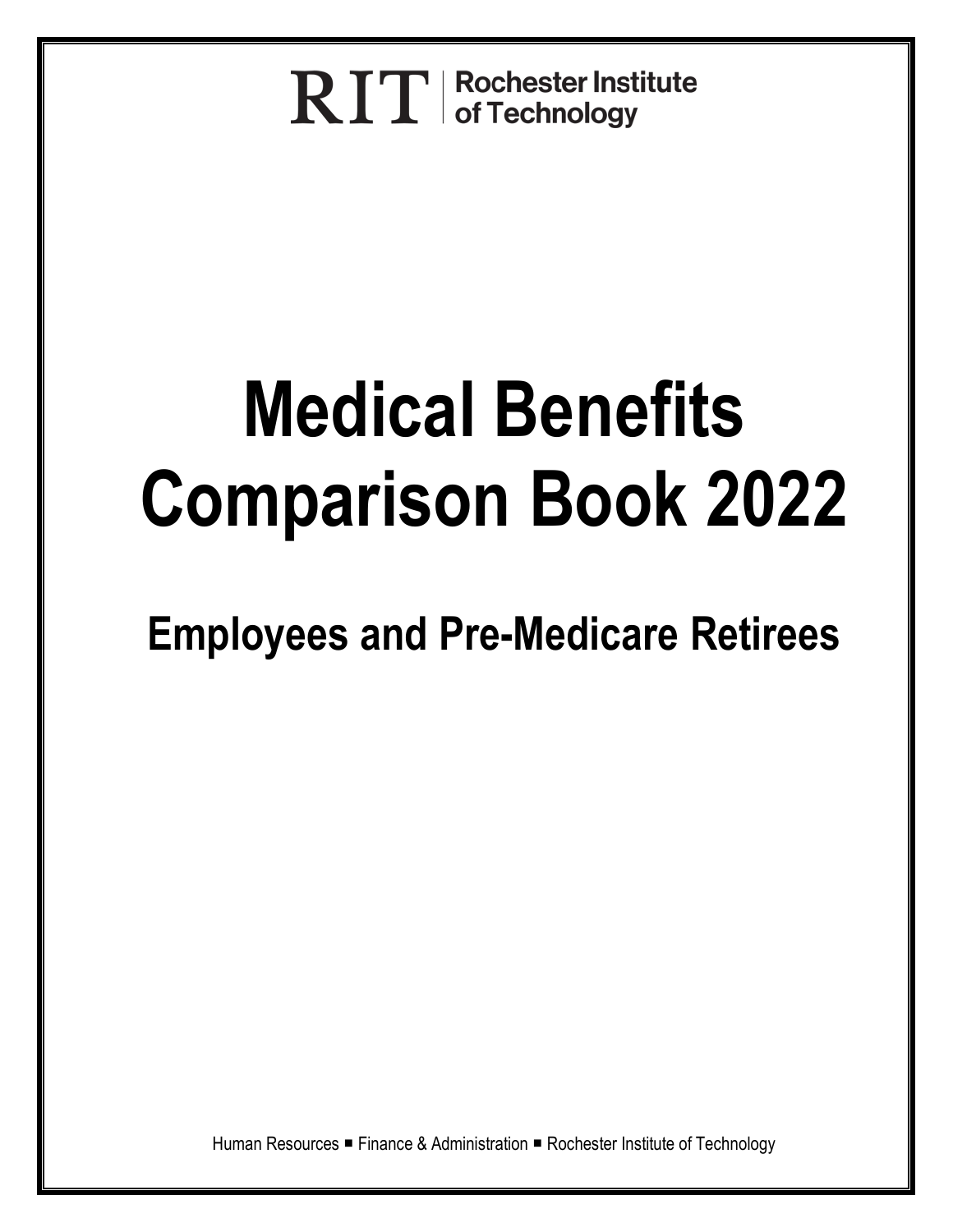| of the various plans; benefits are determined by the terms of the contract.<br>If there is any confusion or conflict regarding plan features, the governing<br>plan document/contract will be the final authority. The University intends<br>to continue these benefit plans indefinitely, but reserves the right to modify<br>or terminate such plans at any time with or without notice. Participation in<br>these plans is provided to eligible employees and pre-Medicare retirees. For<br>employees, it does not constitute a guarantee of employment, requires<br>continued employment and eligibility and is subject to the terms and<br>conditions of the Plan Documents. |
|-----------------------------------------------------------------------------------------------------------------------------------------------------------------------------------------------------------------------------------------------------------------------------------------------------------------------------------------------------------------------------------------------------------------------------------------------------------------------------------------------------------------------------------------------------------------------------------------------------------------------------------------------------------------------------------|
|-----------------------------------------------------------------------------------------------------------------------------------------------------------------------------------------------------------------------------------------------------------------------------------------------------------------------------------------------------------------------------------------------------------------------------------------------------------------------------------------------------------------------------------------------------------------------------------------------------------------------------------------------------------------------------------|

| Deductible, Coinsurance, Out-of-Pocket Maximum Information-Medical (Excellus BCBS)7 |  |
|-------------------------------------------------------------------------------------|--|
| Deductible, Coinsurance, Out-of-Pocket Maximum Amounts-Medical (Excellus BCBS) 9    |  |
| Deductible, Coinsurance, Out-of-Pocket Maximum-Prescription Drug Plan (OptumRx) 10  |  |
|                                                                                     |  |
|                                                                                     |  |
|                                                                                     |  |
|                                                                                     |  |
|                                                                                     |  |
|                                                                                     |  |
|                                                                                     |  |
|                                                                                     |  |
|                                                                                     |  |
|                                                                                     |  |
|                                                                                     |  |
|                                                                                     |  |
|                                                                                     |  |
|                                                                                     |  |
|                                                                                     |  |
|                                                                                     |  |
|                                                                                     |  |
|                                                                                     |  |
|                                                                                     |  |
|                                                                                     |  |
|                                                                                     |  |
|                                                                                     |  |
|                                                                                     |  |
|                                                                                     |  |
|                                                                                     |  |
|                                                                                     |  |
|                                                                                     |  |
|                                                                                     |  |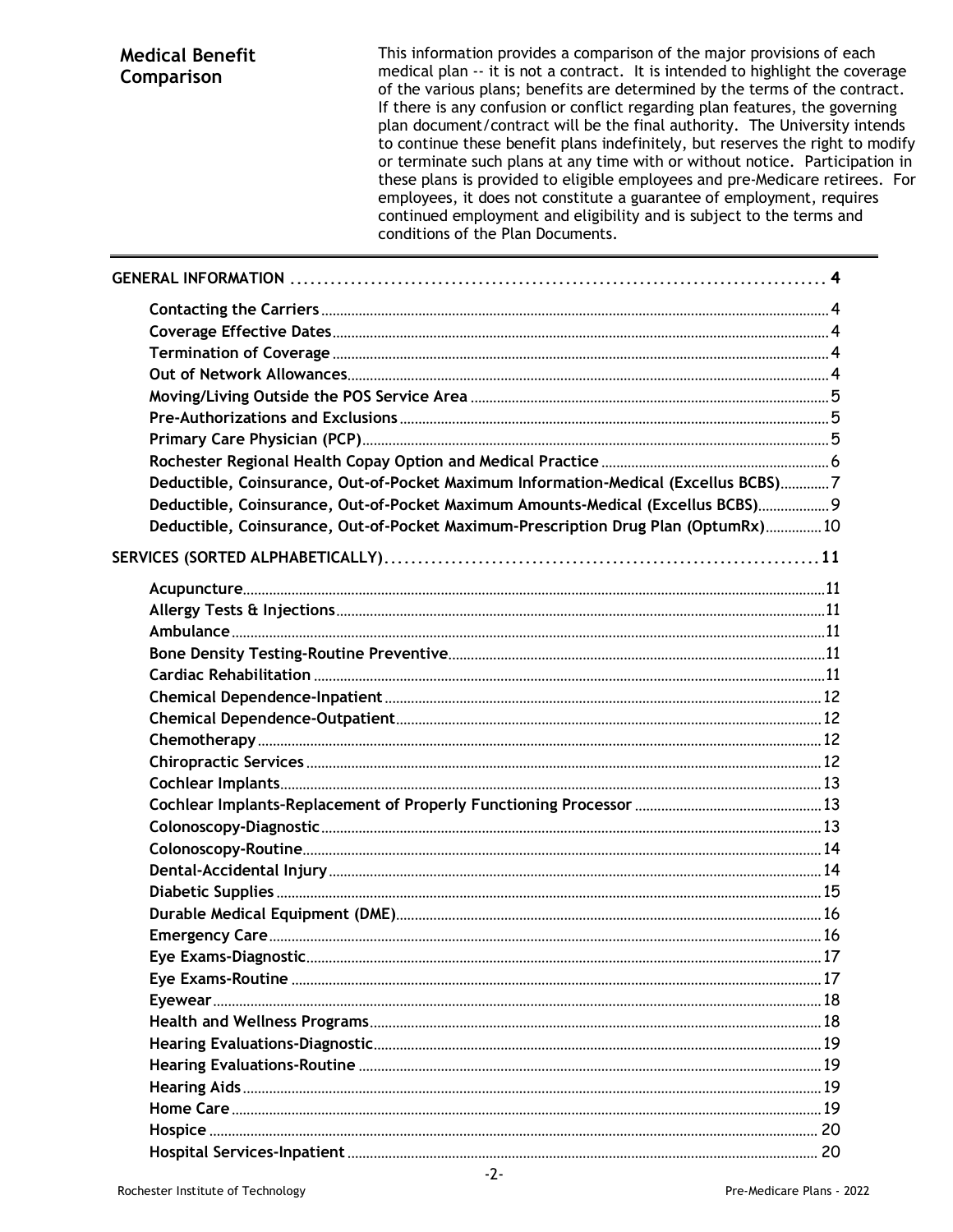| Prescription Drug Coverage Information under RIT Prescription Drug Plans (OptumRx) 31 |  |
|---------------------------------------------------------------------------------------|--|
| Prescription Drug Coverage Details under RIT Prescription Drug Plans (OptumRx) 32     |  |
|                                                                                       |  |
|                                                                                       |  |
|                                                                                       |  |
|                                                                                       |  |
|                                                                                       |  |
|                                                                                       |  |
|                                                                                       |  |
|                                                                                       |  |
|                                                                                       |  |
|                                                                                       |  |
|                                                                                       |  |
|                                                                                       |  |
|                                                                                       |  |
|                                                                                       |  |
|                                                                                       |  |
|                                                                                       |  |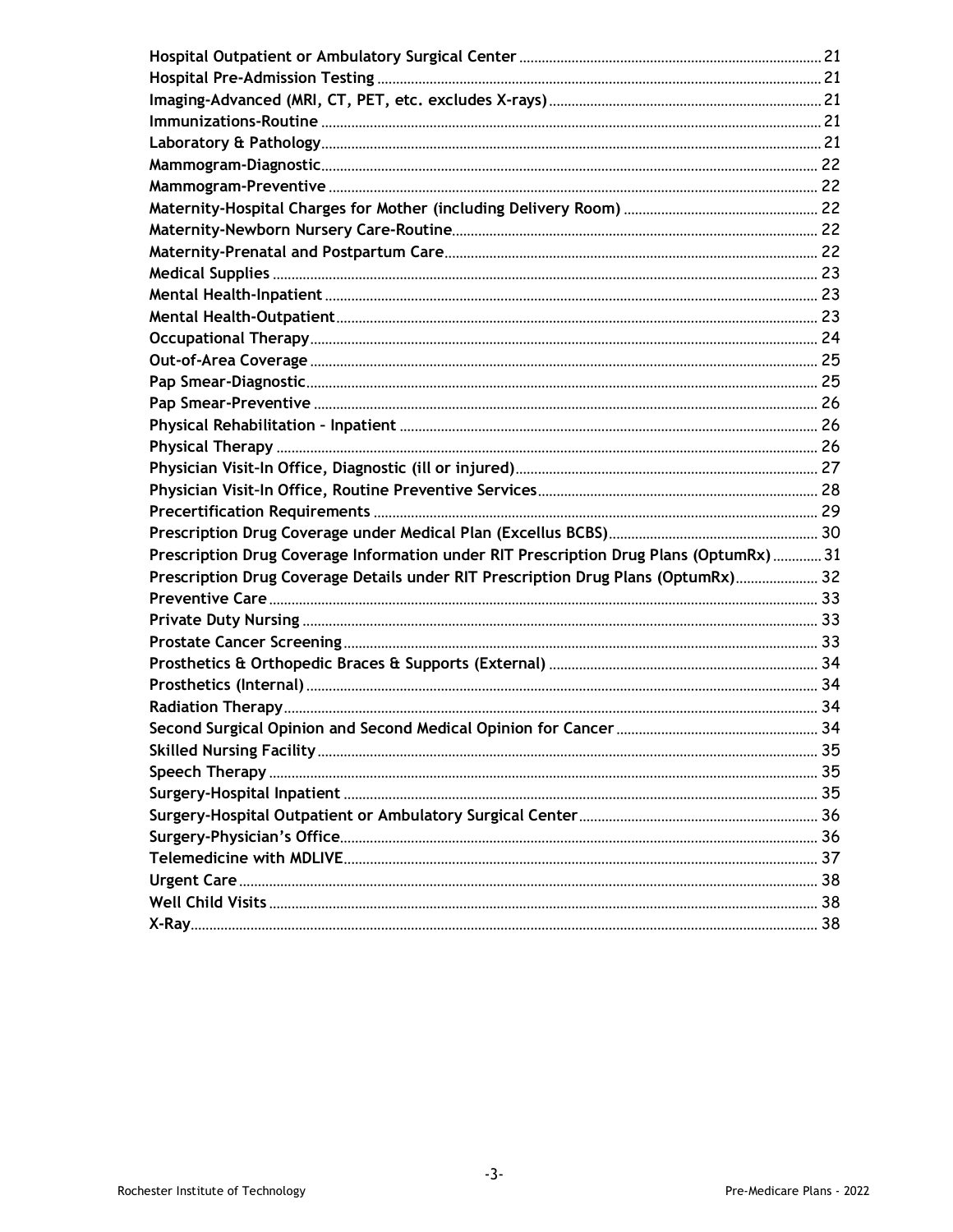# **Contacting the Carriers**

| <b>Medical Coverage</b><br><b>Blue Point 2 POS A</b><br><b>Blue Point 2 POS B</b><br><b>Blue Point2 POS B No Drug</b><br><b>Blue Point 2 POS D</b> | Excellus BlueCross BlueShield<br>Voice: 877-253-4797<br>800-421-1220<br>Website: www.excellusbcbs.com/rit |
|----------------------------------------------------------------------------------------------------------------------------------------------------|-----------------------------------------------------------------------------------------------------------|
| <b>Prescription Drug Coverage</b>                                                                                                                  | <b>OptumRx</b>                                                                                            |
| <b>Blue Point 2 POS A</b>                                                                                                                          | Voice: 855-209-1300                                                                                       |
| <b>Blue Point 2 POS B</b>                                                                                                                          | Use a relay service<br>TTY:                                                                               |
| <b>Blue Point 2 POS D</b>                                                                                                                          | Website: www.optumrx.com                                                                                  |

# **Coverage Effective Dates**

| <b>Blue Point2 POS A</b><br><b>Blue Point 2 POS B</b><br><b>Blue Point2 POS B No Drug</b><br><b>Blue Point2 POS D</b> | New employees: Coverage is effective the first of the month after date of<br>hire; if date of hire is the first of the month, coverage will be effective on<br>date of hire. |
|-----------------------------------------------------------------------------------------------------------------------|------------------------------------------------------------------------------------------------------------------------------------------------------------------------------|
|                                                                                                                       | Retirees: Coverage is effective the first of the month after your retirement<br>date; employee coverage continues through the end of the month in which<br>you retire.       |
|                                                                                                                       | Current employees: Coverage changes will be effective the date of the event<br>(e.g., marriage - coverage effective date is the date of the marriage).                       |
|                                                                                                                       | Open Enrollment changes are effective January 1.                                                                                                                             |

# **Termination of Coverage**

| <b>Blue Point2 POS A</b>         | At termination of employment coverage ends the last day of the month in                                                                                                                                                                                                                                                                                                                                                                                                                                                                                                                   |
|----------------------------------|-------------------------------------------------------------------------------------------------------------------------------------------------------------------------------------------------------------------------------------------------------------------------------------------------------------------------------------------------------------------------------------------------------------------------------------------------------------------------------------------------------------------------------------------------------------------------------------------|
| <b>Blue Point2 POS B</b>         | which the employee terminates. If eligible for RIT retirement, coverage may                                                                                                                                                                                                                                                                                                                                                                                                                                                                                                               |
| <b>Blue Point2 POS B No Drug</b> | continue in one of the retiree plans.                                                                                                                                                                                                                                                                                                                                                                                                                                                                                                                                                     |
| <b>Blue Point2 POS D</b>         | When coverage ends, an individual may elect to continue coverage under the<br>Consolidated Omnibus Budget Reconciliation Act of 1985 (COBRA) for up to<br>18 months. In such cases, individuals are responsible for paying the full<br>monthly premium plus a 2% administrative fee, as allowed under federal law.<br>At the end of the COBRA coverage period, an individual may elect to convert<br>coverage to an individual policy directly with Excellus BlueCross BlueShield.<br>Refer to the Medical Care and Prescription Drug Plan Summary on the HR<br>website for more details. |

# **Out of Network Allowances**

| <b>Blue Point2 POS A</b>                              | Out of Network providers may charge more than the allowed amount; the                                                                                                                                                                                                                                                                                                      |  |
|-------------------------------------------------------|----------------------------------------------------------------------------------------------------------------------------------------------------------------------------------------------------------------------------------------------------------------------------------------------------------------------------------------------------------------------------|--|
| <b>Blue Point2 POS B</b>                              | allowed amount is based on Excellus' contracts with network providers and is                                                                                                                                                                                                                                                                                               |  |
| Blue Point2 POS B No Drug<br><b>Blue Point2 POS D</b> | the most the plan pays for a specific covered service or supply. If an out of<br>network provider charges more than the allowed amount, you will be                                                                                                                                                                                                                        |  |
|                                                       | responsible for the portion of a charge for a service or supply that exceeds<br>the allowed amount for such service or supply. In addition, only the amount<br>you pay up to the allowed amount will be applied toward the deductible and<br>out-of-pocket maximum; any amount you pay in excess of the allowed<br>amount will not count toward the out-of-pocket maximum. |  |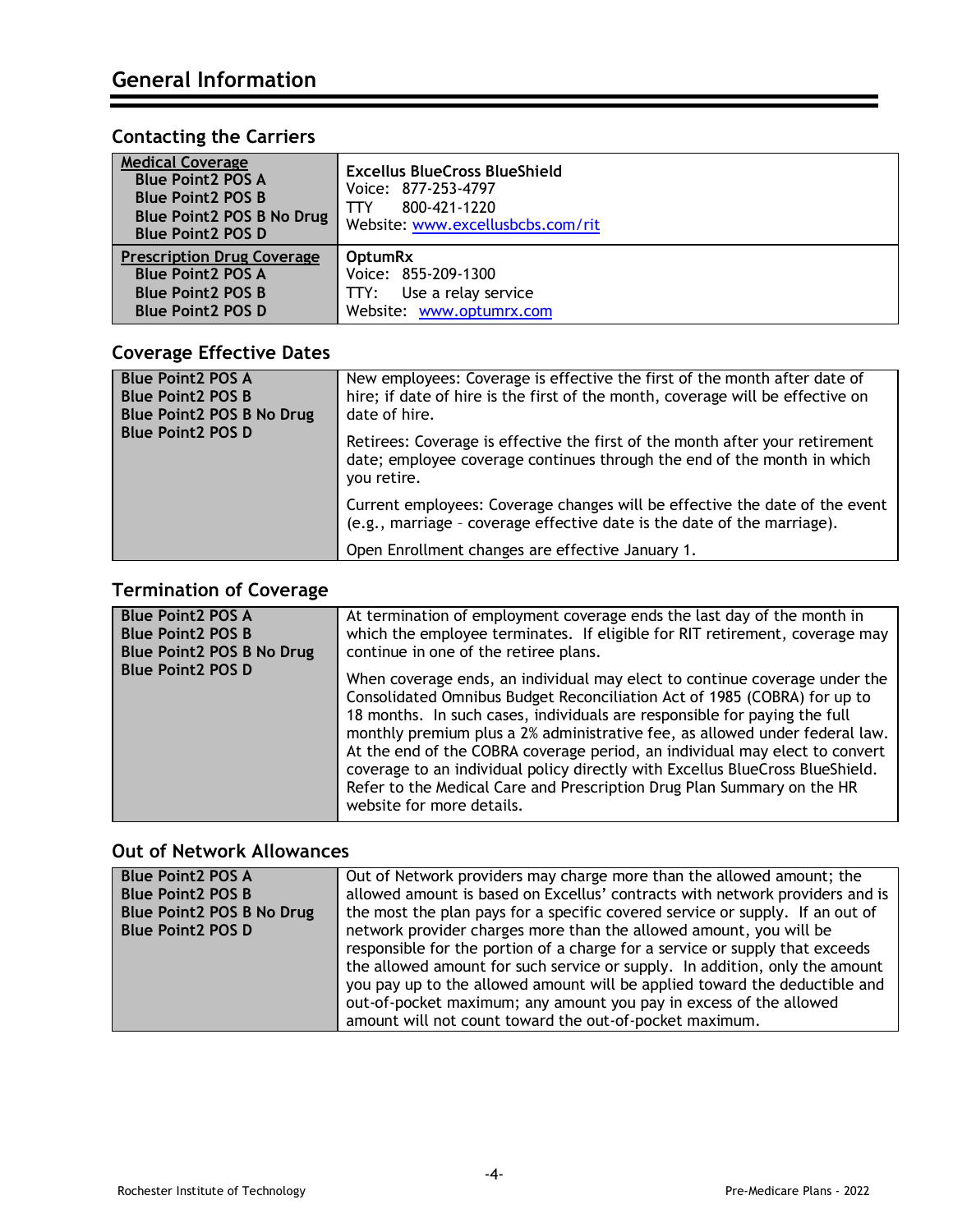# **Moving/Living Outside the POS Service Area**

| <b>Blue Point2 POS A</b>  | If you move outside the 31-county POS service area, you should change to     |  |
|---------------------------|------------------------------------------------------------------------------|--|
| <b>Blue Point2 POS B</b>  | the Blue PPO plan; plan details are found on the HR website. You must        |  |
| Blue Point2 POS B No Drug | submit the plan change paperwork within 31 days of the move or you will      |  |
| <b>Blue Point2 POS D</b>  | need to wait until the next Open Enrollment period for a January 1 effective |  |
|                           | date. While there are some out-of-area POS providers, most would be          |  |
|                           | considered out-of-network, subject to the deductible and coinsurance.        |  |

# **Pre-Authorizations and Exclusions**

| <b>Blue Point2 POS A</b>  | Some covered services require pre-authorization in order to be covered                                          |
|---------------------------|-----------------------------------------------------------------------------------------------------------------|
| <b>Blue Point2 POS B</b>  | (e.g., hospitalization). If you are uncertain about the requirement for a                                       |
| Blue Point2 POS B No Drug | particular service, contact Excellus BlueCross BlueShield directly.                                             |
| <b>Blue Point2 POS D</b>  | Refer to the Medical Care and Prescription Drug Plan Summary on the HR<br>website for specific Plan exclusions. |

# **Primary Care Physician (PCP)**

| <b>Blue Point2 POS A</b>  | Each covered person should have a Primary Care Physician (PCP) listed at  |  |  |
|---------------------------|---------------------------------------------------------------------------|--|--|
| <b>Blue Point2 POS B</b>  | Excellus. The specialist copay will apply for any visit to a primary care |  |  |
| Blue Point2 POS B No Drug | physician who is not listed as the PCP.                                   |  |  |
| <b>Blue Point2 POS D</b>  | You can change your PCP at any time. Call or login to your account at     |  |  |
|                           | <b>Excellus BlueCross BlueShield:</b>                                     |  |  |
|                           | 877-253-4797<br>Voice:                                                    |  |  |
|                           | 800-421-1220<br>TTY.                                                      |  |  |
|                           | Website:<br>www.excellusbcbs.com/rit                                      |  |  |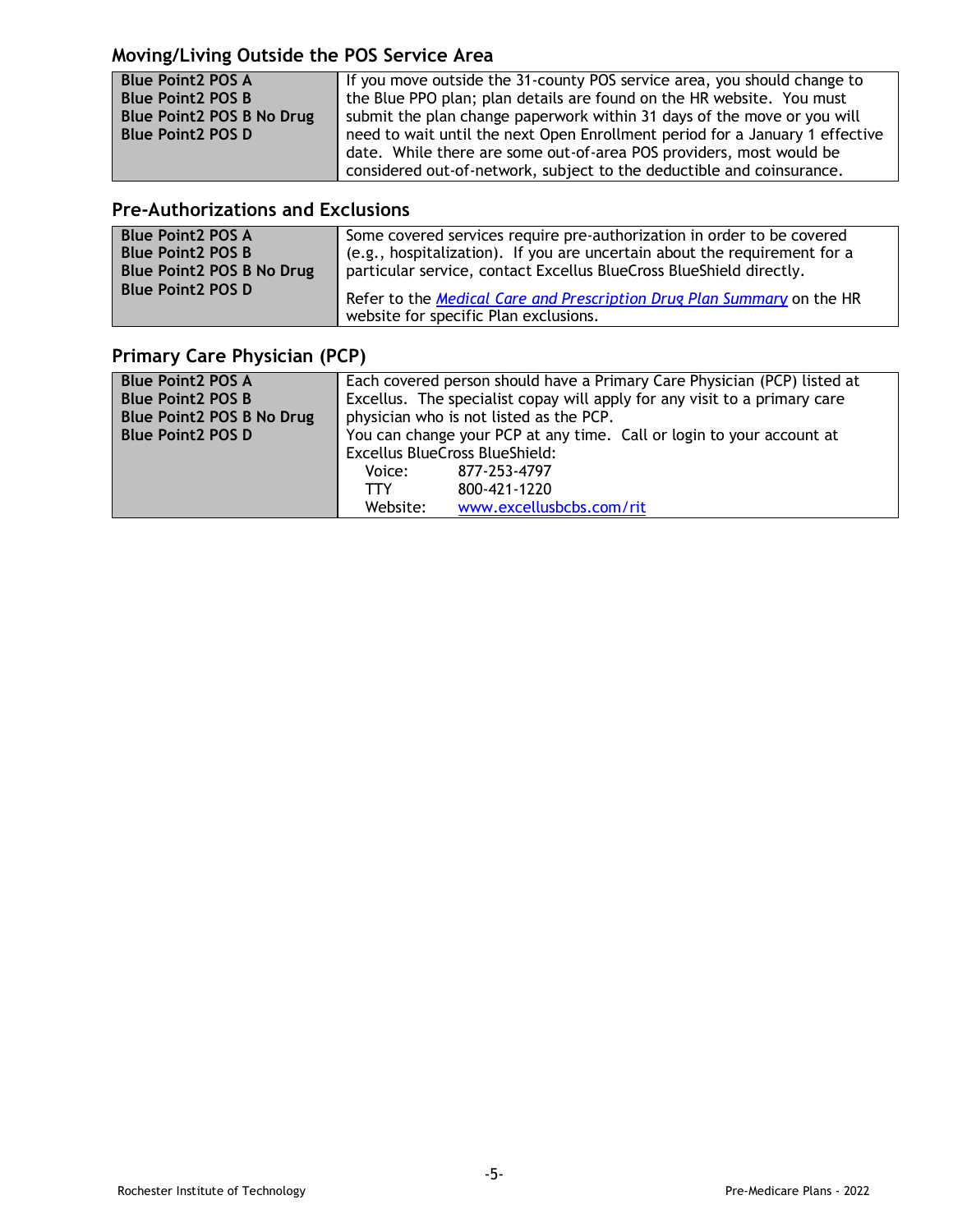## **Rochester Regional Health Copay Option and Medical Practice**

| Rochester Regional Health Copay Option and Medical Fractice                                                          |                                                                                                                                                                                                                                                                                                                                                                                                                                                                           |  |
|----------------------------------------------------------------------------------------------------------------------|---------------------------------------------------------------------------------------------------------------------------------------------------------------------------------------------------------------------------------------------------------------------------------------------------------------------------------------------------------------------------------------------------------------------------------------------------------------------------|--|
| <b>Blue Point2 POS A</b><br><b>Blue Point2 POS B</b><br><b>Blue Point2 POS B No Drug</b><br><b>Blue Point2 POS D</b> | In support of the strategic alliance between RIT and Rochester Regional<br>Health (RRH), there are two ways for medical plan participants to save<br>money on their medical care:                                                                                                                                                                                                                                                                                         |  |
|                                                                                                                      | 1. You will have a \$20 copay at the Rochester Regional Family Medicine at<br>RIT. The practice is in the Clinical Health Sciences Center located at the<br>north end of Louise Slaughter Hall. The hours of operation are Monday<br>through Friday, 8:00AM to 5:00 PM.                                                                                                                                                                                                   |  |
|                                                                                                                      | 2. There is an "RRH Copay Option" within our point of service medical<br>plans. Under this option, there is a slightly lower copay when you obtain<br>the following medical services from RRH providers:<br>office visit to primary care physician (PCP)<br>$\bullet$<br>office visit to specialists<br>$\bullet$<br>emergency room visits<br>$\bullet$                                                                                                                   |  |
|                                                                                                                      | <b>Under POS A only</b> , there is a lower copay for Inpatient<br>Hospitalization and Outpatient Services.                                                                                                                                                                                                                                                                                                                                                                |  |
|                                                                                                                      | The lower copays do not apply to tests, treatments or any other services<br>(e.g., allergy shots, chiropractic services, physical therapy, x-rays, etc.).                                                                                                                                                                                                                                                                                                                 |  |
|                                                                                                                      | These lower copays are outlined in each applicable section of this booklet.                                                                                                                                                                                                                                                                                                                                                                                               |  |
|                                                                                                                      | If you use an RRH provider and believe you are not being charged the proper<br>copay, you can request that the provider verify the copay with Excellus.                                                                                                                                                                                                                                                                                                                   |  |
|                                                                                                                      | Find an RRH Physician<br>To help employees and pre-Medicare retirees locate a physician within the<br>RRH network, use the Find a Doctor search tool found at<br>www.rochesterregional.org. If you have any questions, you can call the RRH-<br>dedicated help line for RIT at (585)-922-7480/V.                                                                                                                                                                          |  |
|                                                                                                                      | In addition, there is a listing of participating providers (provided by RRH) on<br>the RIT Human Resources page (www.rit.edu/benefits) in the Medical and<br>Prescription Drug section. Since the list is very long you can search for any<br>of the fields in the file (name, specialty, etc.) instead of printing it. Simply<br>hold down the Ctrl key (the $H$ Command key for Macs) and press the F key,<br>then enter the text you are searching for and click Next. |  |
|                                                                                                                      |                                                                                                                                                                                                                                                                                                                                                                                                                                                                           |  |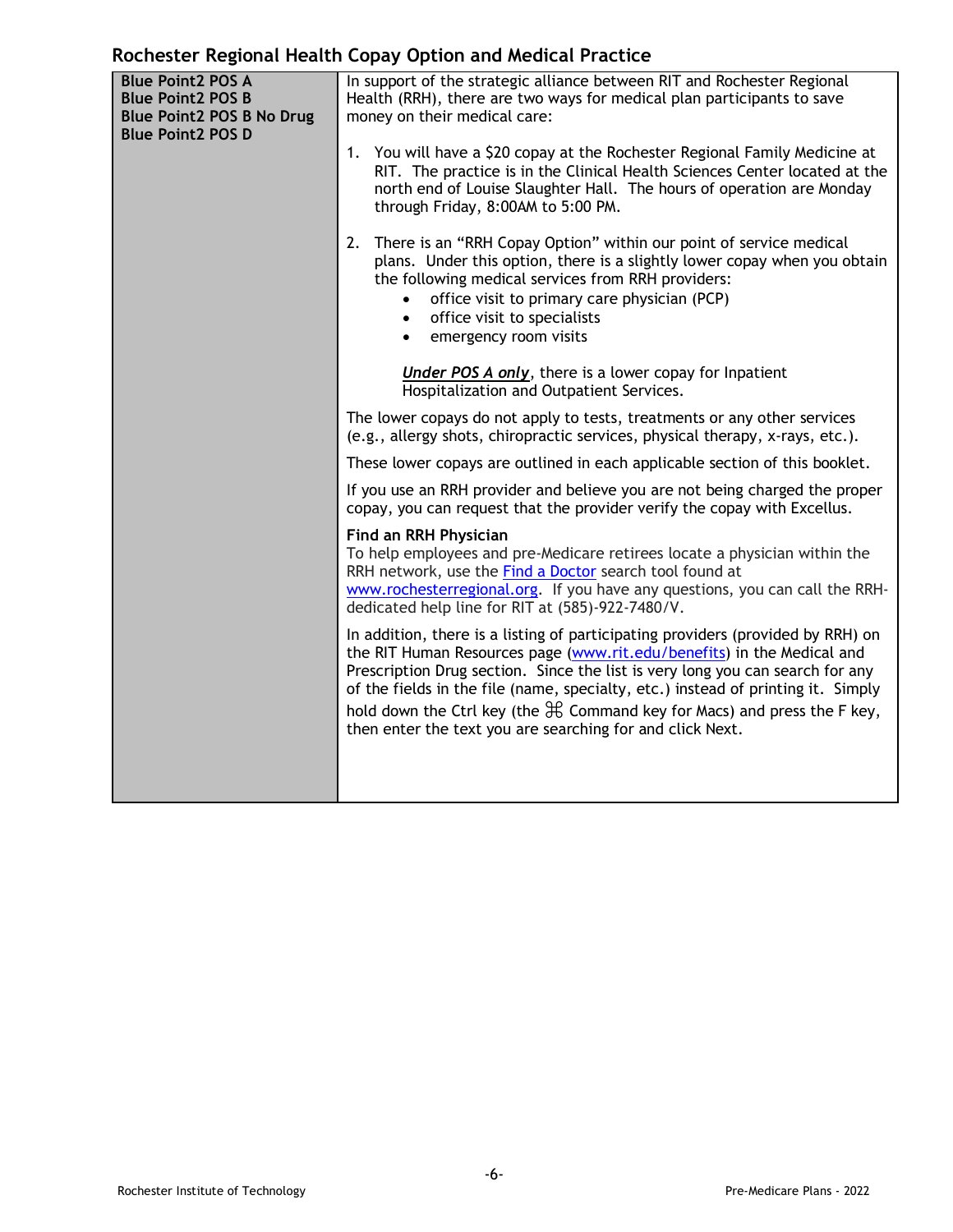# **Deductible, Coinsurance, Out-of-Pocket Maximum Information-Medical (Excellus BCBS)**

| Plan                     | <b>In-Network</b>                                                                                                                                   | <b>Out of Network</b>                                                                                                                           |
|--------------------------|-----------------------------------------------------------------------------------------------------------------------------------------------------|-------------------------------------------------------------------------------------------------------------------------------------------------|
| <b>Blue Point2 POS A</b> | There is no deductible or<br>coinsurance for Inpatient<br>Hospitalization, Outpatient<br>Services, or Advanced Imaging.                             | There is an annual deductible.<br>Once the deductible has been met,<br>you will pay coinsurance for most<br>covered services. You will continue |
|                          | Most services have a copay but<br>some services (e.g., acupuncture)<br>have coinsurance. Refer to specific                                          | to pay coinsurance until you reach<br>the annual out-of-pocket<br>maximum.                                                                      |
|                          | services listed for details.                                                                                                                        | Once the out-of-network out-of-                                                                                                                 |
|                          | Once the in-network out-of-pocket<br>maximum is met, covered services<br>in-network will be paid in full for<br>the remainder of the calendar year. | pocket maximum is met, covered<br>services out-of-network will be paid<br>in full for the remainder of the<br>calendar year.                    |
|                          | Prescription drugs covered under<br>the separate OptumRx coverage do<br>not count toward the medical out-<br>of-pocket maximum.                     | Prescription drugs covered under<br>the separate OptumRx coverage do<br>not count toward this out-of-pocket<br>maximum.                         |
|                          | The In-Network and Out of Network<br>Out-of-pocket maximums accrue<br>separately.                                                                   | The In-Network and Out of Network<br>Out-of-pocket maximums accrue<br>separately.                                                               |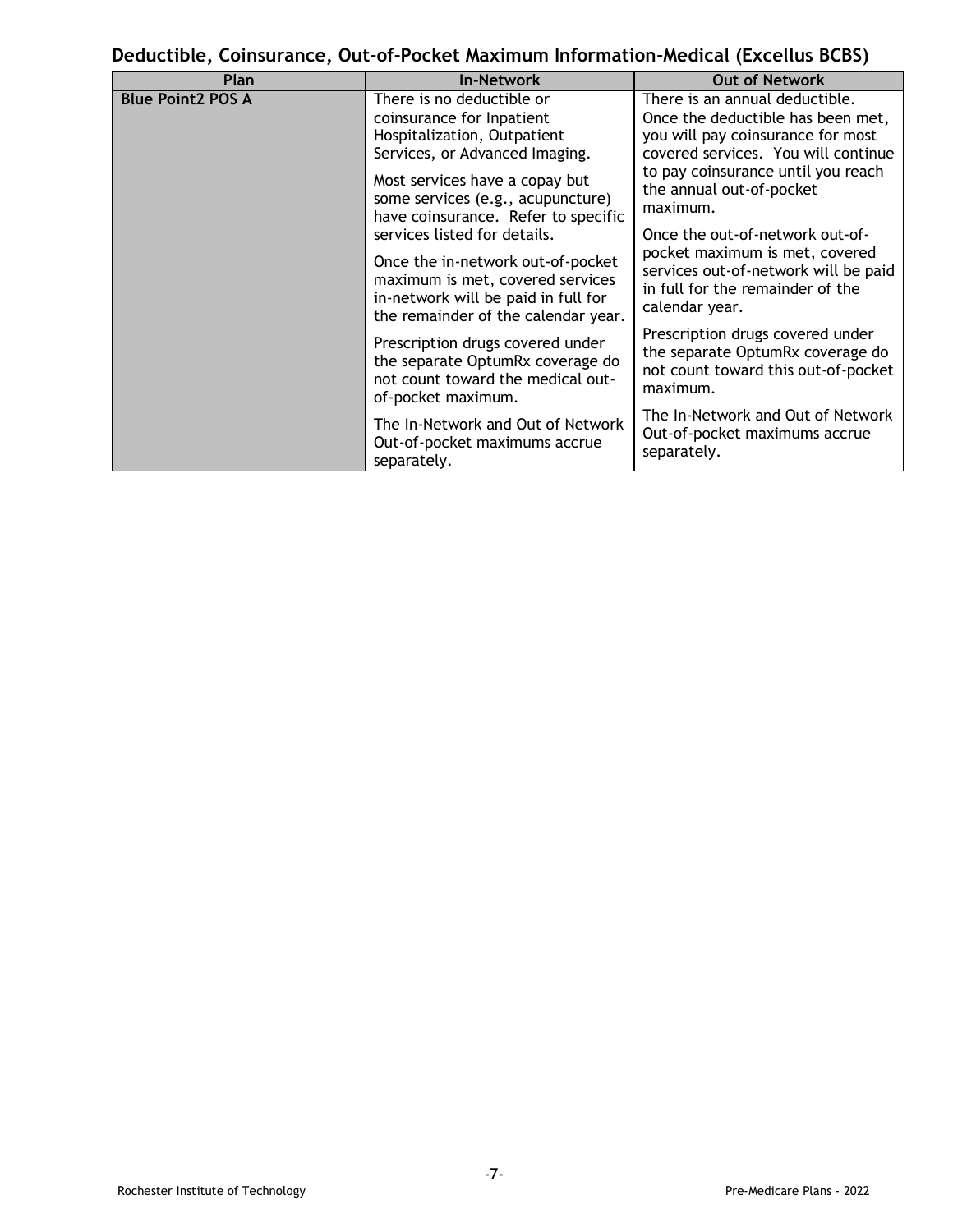| <b>Blue Point2 POS B</b><br><b>Blue Point2 POS B No Drug</b><br><b>Blue Point2 POS D</b> | The following services have an<br>annual deductible. Once the<br>deductible has been met, you will<br>pay coinsurance for these services.<br>You will continue to pay<br>coinsurance for these services until<br>you reach the annual out-of-pocket<br>maximum. The following services<br>are subject to the deductible and<br>coinsurance:<br>Inpatient Hospitalization<br>$\bullet$<br><b>Outpatient Services</b><br>$\bullet$<br>(hospital, surgical center,<br>or doctor's office)<br>Advanced Imaging (e.g.,<br>CT, MRI, PET) | There is an annual deductible.<br>Once the deductible has been met,<br>you will pay coinsurance for most<br>covered services. You will continue<br>to pay coinsurance until you reach<br>the annual out-of-pocket<br>maximum.<br>Once the out-of-network out-of-<br>pocket maximum is met, covered<br>services out-of-network will be paid<br>in full for the remainder of the<br>calendar year.<br>Prescription drugs covered under<br>the separate OptumRx coverage do<br>not count toward this out-of-pocket<br>maximum (excludes POS B No<br>Drug). |
|------------------------------------------------------------------------------------------|------------------------------------------------------------------------------------------------------------------------------------------------------------------------------------------------------------------------------------------------------------------------------------------------------------------------------------------------------------------------------------------------------------------------------------------------------------------------------------------------------------------------------------|---------------------------------------------------------------------------------------------------------------------------------------------------------------------------------------------------------------------------------------------------------------------------------------------------------------------------------------------------------------------------------------------------------------------------------------------------------------------------------------------------------------------------------------------------------|
|                                                                                          | Refer to details in each section.<br>Most other services have a copay<br>but some services (e.g.,<br>acupuncture) have coinsurance.<br>Refer to specific services listed for<br>details.                                                                                                                                                                                                                                                                                                                                           | The In-Network and Out of Network<br>Out-of-pocket maximums accrue<br>separately.                                                                                                                                                                                                                                                                                                                                                                                                                                                                       |
|                                                                                          | The copays do not count toward<br>the deductible but they do count<br>toward the out-of-pocket<br>maximum.                                                                                                                                                                                                                                                                                                                                                                                                                         |                                                                                                                                                                                                                                                                                                                                                                                                                                                                                                                                                         |
|                                                                                          | Once the in-network out-of-pocket<br>maximum is met, covered services<br>in-network will be paid in full for<br>the remainder of the calendar year.                                                                                                                                                                                                                                                                                                                                                                                |                                                                                                                                                                                                                                                                                                                                                                                                                                                                                                                                                         |
|                                                                                          | Prescription drugs covered under<br>the separate OptumRx coverage do<br>not count toward the medical out-<br>of-pocket maximum (does not apply<br>to POS B No Drug).                                                                                                                                                                                                                                                                                                                                                               |                                                                                                                                                                                                                                                                                                                                                                                                                                                                                                                                                         |
|                                                                                          | The In-Network and Out of Network<br>Out-of-pocket maximums accrue<br>separately.                                                                                                                                                                                                                                                                                                                                                                                                                                                  |                                                                                                                                                                                                                                                                                                                                                                                                                                                                                                                                                         |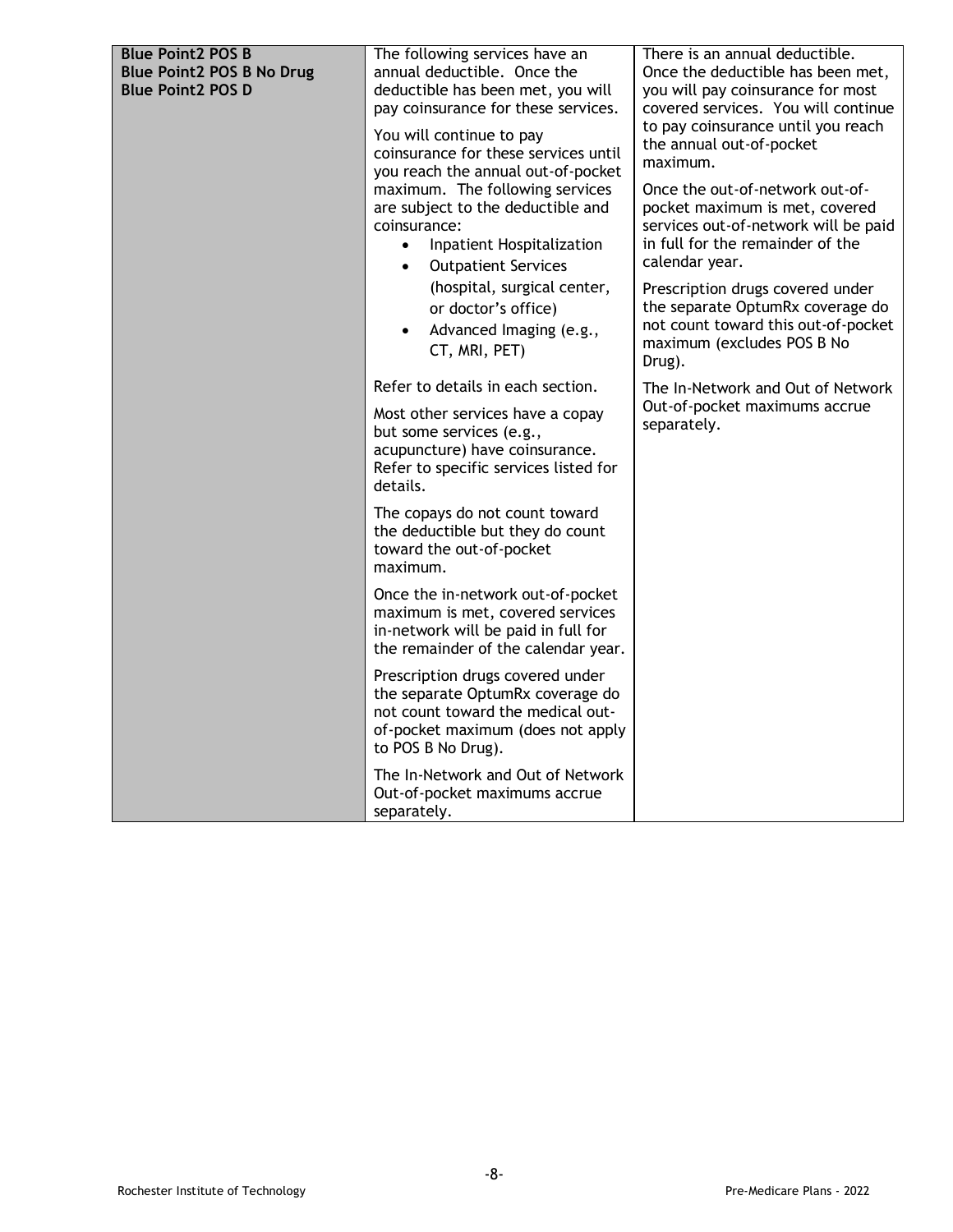#### **Deductible, Coinsurance, Out-of-Pocket Maximum Amounts-Medical (Excellus BCBS)**

| Plan                                                         | <b>In-Network</b>                                                                                                                                                                                                                                       | Out of Network*                                                                                                                |
|--------------------------------------------------------------|---------------------------------------------------------------------------------------------------------------------------------------------------------------------------------------------------------------------------------------------------------|--------------------------------------------------------------------------------------------------------------------------------|
| <b>Blue Point2 POS A</b>                                     | There is no deductible.<br>Coinsurance applies only to specific<br>services as outlined in each section<br>of this book (e.g., acupuncture).                                                                                                            | Annual deductible is \$300 for<br>individual, \$300 per person for two<br>person and \$750 per family per<br>calendar year.    |
|                                                              | Annual Out-of-Pocket Maximum<br>for medical expenses is \$5,050 for<br>individual and \$10,100 for two                                                                                                                                                  | Coinsurance is 20% for most<br>covered services (the Plan will pay<br>80%).                                                    |
|                                                              | person, family or one parent family.                                                                                                                                                                                                                    | The annual out-of-pocket<br>maximum is \$8,100 for individual<br>and \$16,200 for two person, family<br>or one parent family.  |
| <b>Blue Point2 POS B</b><br><b>Blue Point2 POS B No Drug</b> | The deductible and coinsurance<br>applies to Inpatient Hospitalization,<br>Outpatient Services, and Advanced<br>Imaging.                                                                                                                                | Annual deductible is \$500 for<br>individual, \$500 per person for two<br>person and \$1,250 per family per<br>calendar year.  |
|                                                              | Deductible: \$250 per person,<br>maximum of \$500 per two<br>person/family/one parent family                                                                                                                                                            | Coinsurance is 25% for most<br>covered services (the Plan will pay<br>75%).                                                    |
|                                                              | contract.<br>Coinsurance: You pay 10% for the<br>covered services (the Plan will pay<br>90%).                                                                                                                                                           | The annual out-of-pocket<br>maximum is \$9,100 for individual<br>and \$18,200 for two person, family<br>or one parent family.  |
|                                                              | Annual Out-of-Pocket Maximum<br>for medical expenses is \$6,050 for<br>individual and \$12,100 for two<br>person, family or one parent family.                                                                                                          |                                                                                                                                |
| <b>Blue Point2 POS D</b>                                     | The deductible and coinsurance<br>applies to Inpatient Hospitalization,<br>Outpatient Services, and Advanced<br>Imaging.                                                                                                                                | Annual deductible is \$700 for<br>individual, \$700 per person for two<br>person and \$1,750 per family per<br>calendar year.  |
|                                                              | Deductible: \$300 per person,<br>maximum of \$600 per two<br>person/family/one parent family<br>contract.                                                                                                                                               | Coinsurance is 30% for most<br>covered services (the Plan will pay<br>70%).                                                    |
|                                                              | Coinsurance: You pay 10% for the<br>covered services (the Plan will pay<br>90%).                                                                                                                                                                        | The annual out-of-pocket<br>maximum is \$11,100 for individual<br>and \$22,200 for two person, family<br>or one parent family. |
|                                                              | <b>Annual Out-of-Pocket Maximum</b><br>for medical expenses is \$6,400 for<br>individual and \$12,800 for two<br>person, family or one parent family.<br>*IMPORTANT NOTE: Out of Network providers may charge more than the allowed amount: the allowed |                                                                                                                                |

*\*IMPORTANT NOTE: Out of Network providers may charge more than the allowed amount; the allowed amount is based on Excellus' contracts with network providers and is the most the plan pays for a specific covered service or supply. If an out of network provider charges more than the allowed amount, you will be responsible for the portion of a charge for a service or supply that exceeds the allowed amount for such service or supply. In addition, only the amount you pay up to the allowed amount will be applied toward the deductible and out-of-pocket maximum; any amount you pay in excess of the allowed amount will not count toward the out-of-pocket maximum.*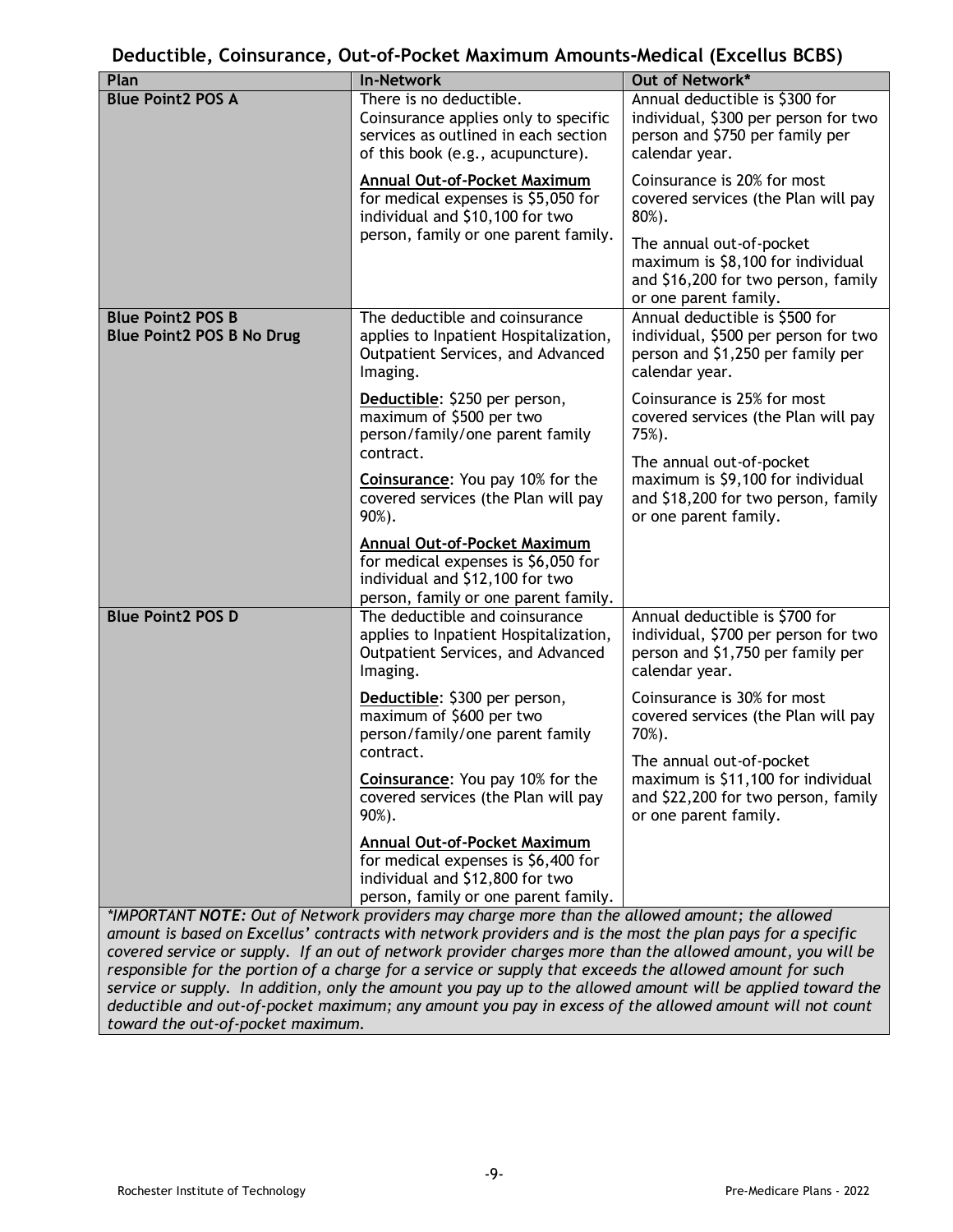#### **Deductible, Coinsurance, Out-of-Pocket Maximum-Prescription Drug Plan (OptumRx)**

| Plan                                                                                                                                  | <b>In-Network</b>                                                                                                                                              | <b>Out of Network</b>                                                                                                          |
|---------------------------------------------------------------------------------------------------------------------------------------|----------------------------------------------------------------------------------------------------------------------------------------------------------------|--------------------------------------------------------------------------------------------------------------------------------|
| <b>Blue Point2 POS A</b>                                                                                                              | The annual out-of-pocket maximum<br>for prescription drug expenses is<br>\$2,150 for individual and \$4,300 for                                                | Not Applicable                                                                                                                 |
|                                                                                                                                       | two person, family or one parent                                                                                                                               |                                                                                                                                |
|                                                                                                                                       | family.                                                                                                                                                        |                                                                                                                                |
| <b>Blue Point2 POS B</b>                                                                                                              | The annual out-of-pocket maximum<br>for prescription drug expenses is<br>\$2,150 for individual and \$4,300 for<br>two person, family or one parent<br>family. | Not Applicable                                                                                                                 |
| <b>Blue Point2 POS B No Drug</b>                                                                                                      | N/A - no prescription drug coverage                                                                                                                            | N/A - no prescription drug coverage                                                                                            |
| <b>Blue Point2 POS D</b>                                                                                                              | Annual prescription drug deductible<br>of \$1,250 per person (retail and<br>mail combined; in and out of<br>network combined).                                 | Annual prescription drug deductible<br>of \$1,250 per person (retail and<br>mail combined; in and out of<br>network combined). |
| $\mathbf{111}\mathbf{0}\mathbf{0}\mathbf{0}$ $\mathbf{0}$ $\mathbf{111}\mathbf{0}$ $\mathbf{110}\mathbf{0}$ $\mathbf{0}$ $\mathbf{0}$ | The annual out-of-pocket maximum<br>for prescription drug expenses is<br>\$2,300 for individual and \$4,600 for<br>two person, family or one parent<br>family. | No out-of-pocket maximum.                                                                                                      |

#### *IMPORTANT NOTES:*

- *1. If you fill a prescription for a brand name medication when a generic equivalent is available, the amount you pay for the difference between the cost of a brand name drug and its generic equivalent will count toward the out-of-pocket maximum.*
- *2. If you fill a prescription for a drug that is excluded by the pharmacy benefit manager and you pay the full cost for that prescription, it will not count toward the out-of-pocket maximum.*
- *3. If you purchase a maintenance medication at a retail pharmacy other than Wegmans, beginning with 4th fill, the amount you pay in excess of the normal copay will not count toward the out-of-pocket maximum.*
- *4. If you fill a prescription at a non-participating pharmacy, any cost difference you are responsible for paying beyond your plan copay will not count toward the out-of-pocket maximum.*
- *5. Prescription drugs administered while in the hospital are covered under the medical plan's hospitalization coverage.*
- *6. Prescription drugs administered while in the doctor's office are generally covered under the medical plan.*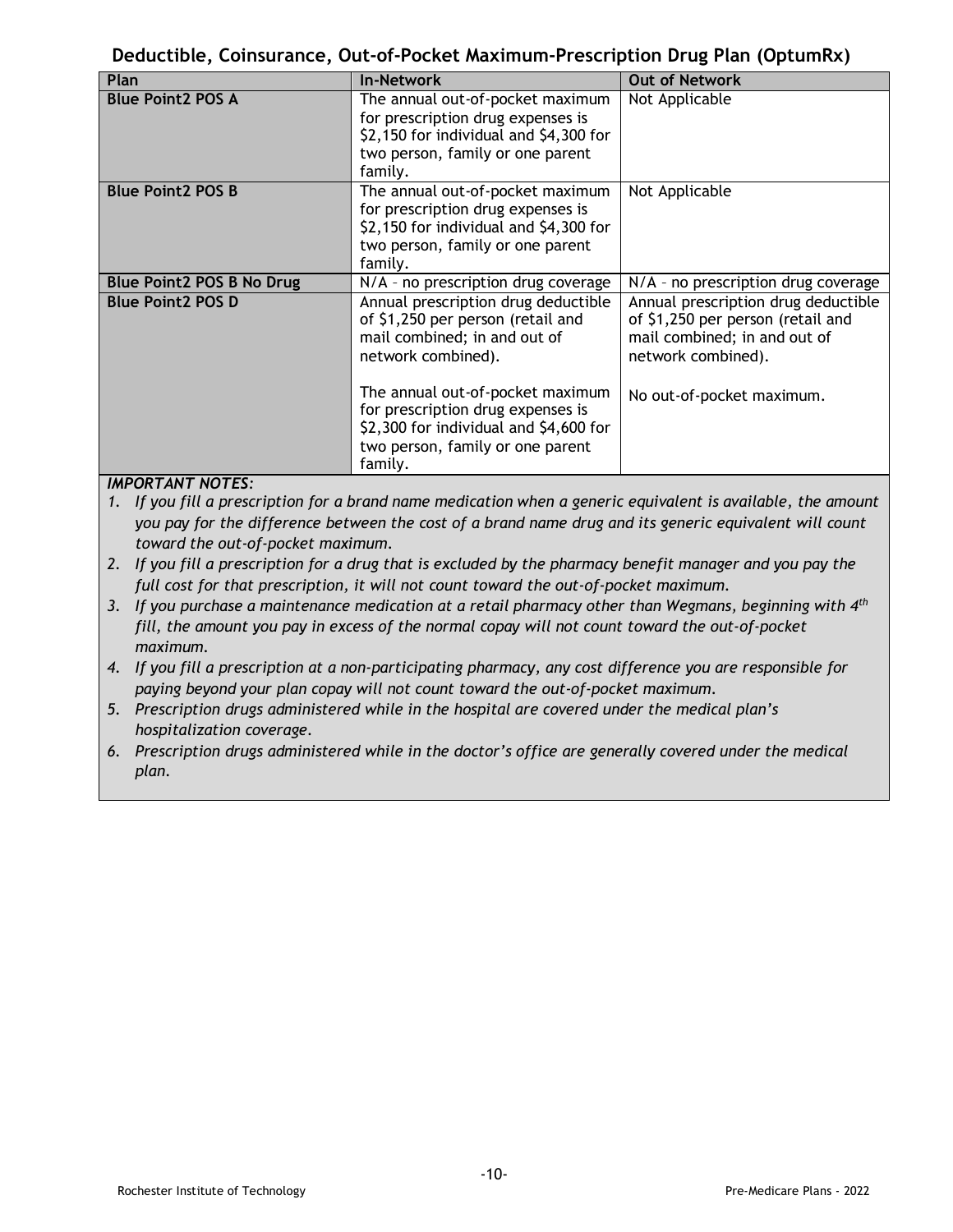#### **Acupuncture**

| Plan                                                         | <b>In-Network</b>                                                                         | <b>Out of Network</b>                                                                                                      |
|--------------------------------------------------------------|-------------------------------------------------------------------------------------------|----------------------------------------------------------------------------------------------------------------------------|
| <b>Blue Point2 POS A</b>                                     | You pay 50% and the Plan pays 50%<br>for up to 10 visits per member per<br>calendar year. | After you pay the deductible, you<br>pay 50% and the Plan pays 50% for<br>up to 10 visits per member per<br>calendar year. |
| <b>Blue Point2 POS B</b><br><b>Blue Point2 POS B No Drug</b> | You pay 50% and the Plan pays 50%<br>for up to 10 visits per member per<br>calendar year. | After you pay the deductible, you<br>pay 50% and the Plan pays 50% for<br>up to 10 visits per member per<br>calendar year. |
| <b>Blue Point2 POS D</b>                                     | You pay 50% and the Plan pays 50%<br>for up to 10 visits per member per<br>calendar year. | After you pay the deductible, you<br>pay 50% and the Plan pays 50% for<br>up to 10 visits per member per<br>calendar year. |
| NOTE: maximum coverage is combined in and out of network     |                                                                                           |                                                                                                                            |

# **Allergy Tests & Injections**

| Plan                                                         | <b>In-Network</b>                     | <b>Out of Network</b>                                               |
|--------------------------------------------------------------|---------------------------------------|---------------------------------------------------------------------|
| <b>Blue Point2 POS A</b>                                     | \$35 PCP / \$50 Specialist per visit. | After you pay the deductible, you<br>pay 20% and the Plan pays 80%  |
| <b>Blue Point2 POS B</b><br><b>Blue Point2 POS B No Drug</b> | \$40 PCP / \$55 Specialist per visit. | After you pay the deductible, you<br>pay 25% and the Plan pays 75%. |
| <b>Blue Point2 POS D</b>                                     | \$45 PCP / \$60 Specialist per visit. | After you pay the deductible, you<br>pay 30% and the Plan pays 70%. |

#### **Ambulance**

| Plan                                                         | <b>In-Network</b> | <b>Out of Network</b>                                               |
|--------------------------------------------------------------|-------------------|---------------------------------------------------------------------|
| <b>Blue Point2 POS A</b>                                     | Covered in full.  | After you pay the deductible, you<br>pay 20% and the Plan pays 80%. |
| <b>Blue Point2 POS B</b><br><b>Blue Point2 POS B No Drug</b> | Covered in full.  | After you pay the deductible, you<br>pay 25% and the Plan pays 75%. |
| <b>Blue Point2 POS D</b>                                     | Covered in full.  | After you pay the deductible, you<br>pay 30% and the Plan pays 70%. |

#### **Bone Density Testing-Routine Preventive**

| Plan                             | <b>In-Network</b>                     | <b>Out of Network</b>             |
|----------------------------------|---------------------------------------|-----------------------------------|
| <b>Blue Point2 POS A</b>         | Covered in full for certain ages,     | After you pay the deductible, you |
|                                  | according to the Grade A and Grade    | pay 20% and the Plan pays 80%.    |
| <b>Blue Point2 POS B</b>         | B recommendations from the U.S.       | After you pay the deductible, you |
| <b>Blue Point2 POS B No Drug</b> | <b>Preventive Services Task Force</b> | pay 25% and the Plan pays 75%.    |
| <b>Blue Point2 POS D</b>         | (https://www.uspreventiveservices     | After you pay the deductible, you |
|                                  | taskforce.org/uspstf/recommendati     | pay 30% and the Plan pays 70%.    |
|                                  | on-topics/uspstf-and-b-               |                                   |
|                                  | recommendations).                     |                                   |

#### **Cardiac Rehabilitation**

| Plan                                                         | <b>In-Network</b> | <b>Out of Network</b>                                               |
|--------------------------------------------------------------|-------------------|---------------------------------------------------------------------|
| <b>Blue Point2 POS A</b>                                     | \$50 per visit.   | After you pay the deductible, you<br>pay 20% and the Plan pays 80%. |
| <b>Blue Point2 POS B</b><br><b>Blue Point2 POS B No Drug</b> | \$55 per visit.   | After you pay the deductible, you<br>pay 25% and the Plan pays 75%. |
| <b>Blue Point2 POS D</b>                                     | \$60 per visit.   | After you pay the deductible, you<br>pay 30% and the Plan pays 70%. |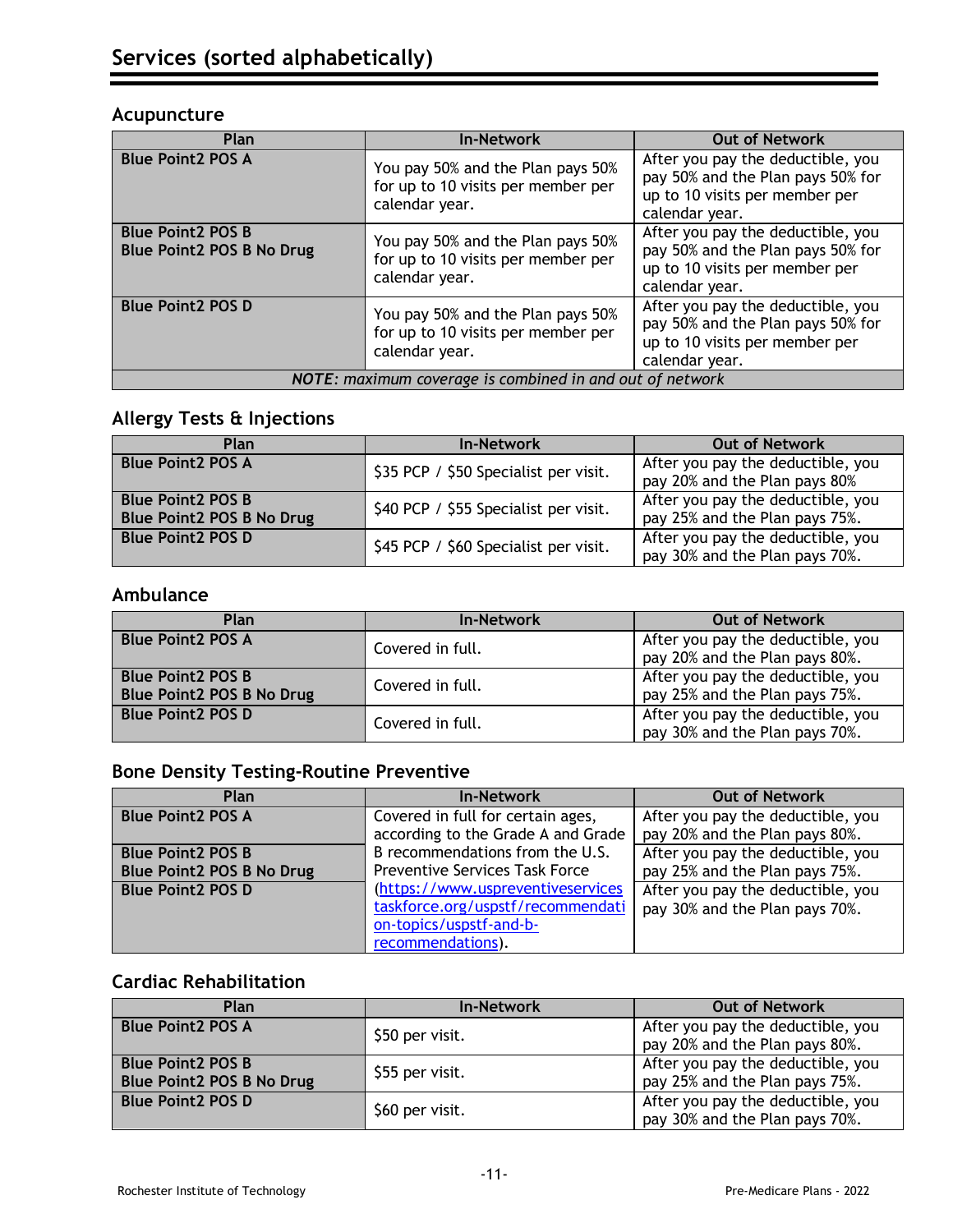# **Chemical Dependence-Inpatient**

| Plan                             | <b>In-Network</b>                                              | <b>Out of Network</b>                                                    |
|----------------------------------|----------------------------------------------------------------|--------------------------------------------------------------------------|
| <b>Blue Point2 POS A</b>         | Precertification is required.                                  | After you pay the deductible, you<br>pay 20% and the Plan pays 80% to    |
|                                  | <b>RRH Copay Option:</b><br>\$150 copay per visit to detoxify. | detoxify. Precertification required.                                     |
|                                  | Other providers:<br>\$200 copay per visit to detoxify.         |                                                                          |
| <b>Blue Point2 POS B</b>         | Precertification is required.                                  | After you pay the deductible, you                                        |
| <b>Blue Point2 POS B No Drug</b> | Deductible and coinsurance<br>applies.                         | pay 25% and the Plan pays 75% to<br>detoxify. Precertification required. |
| <b>Blue Point2 POS D</b>         | Precertification is required.                                  | After you pay the deductible, you                                        |
|                                  | Deductible and coinsurance<br>applies.                         | pay 30% and the Plan pays 70% to<br>detoxify. Precertification required. |

# **Chemical Dependence-Outpatient**

| Plan                             | <b>In-Network</b>          | <b>Out of Network</b>             |
|----------------------------------|----------------------------|-----------------------------------|
| <b>Blue Point2 POS A</b>         | <b>RRH Copay Option:</b>   |                                   |
|                                  | \$35 Specialist per visit. | After you pay the deductible, you |
|                                  |                            | pay 20% and the Plan pays 80%.    |
|                                  | Other Providers:           | Precertification required.        |
|                                  | \$50 Specialist per visit. |                                   |
| <b>Blue Point2 POS B</b>         | <b>RRH Copay Option:</b>   |                                   |
| <b>Blue Point2 POS B No Drug</b> | \$40 Specialist per visit. | After you pay the deductible, you |
|                                  |                            | pay 25% and the Plan pays 75%.    |
|                                  | <b>Other Providers:</b>    | Precertification required.        |
|                                  | \$55 Specialist per visit. |                                   |
| <b>Blue Point2 POS D</b>         | <b>RRH Copay Option:</b>   | After you pay the deductible, you |
|                                  | \$45 Specialist per visit. |                                   |
|                                  |                            | pay 30% and the Plan pays 70%.    |
|                                  | <b>Other Providers:</b>    | Precertification required.        |
|                                  | \$60 Specialist per visit. |                                   |

## **Chemotherapy**

| Plan                             | <b>In-Network</b>     | <b>Out of Network</b>             |
|----------------------------------|-----------------------|-----------------------------------|
| <b>Blue Point2 POS A</b>         | Covered in full.      | After you pay the deductible, you |
|                                  |                       | pay 20% and the Plan pays 80%.    |
| <b>Blue Point2 POS B</b>         |                       | After you pay the deductible, you |
| <b>Blue Point2 POS B No Drug</b> | \$55 copay per visit. | pay 25% and the Plan pays 75%.    |
| <b>Blue Point2 POS D</b>         | \$60 copay per visit. | After you pay the deductible, you |
|                                  |                       | pay 30% and the Plan pays 70%.    |

# **Chiropractic Services**

| Plan                                                         | <b>In-Network</b> | <b>Out of Network</b>                                               |
|--------------------------------------------------------------|-------------------|---------------------------------------------------------------------|
| <b>Blue Point2 POS A</b>                                     | \$50 per visit.   | After you pay the deductible, you<br>pay 20% and the Plan pays 80%. |
| <b>Blue Point2 POS B</b><br><b>Blue Point2 POS B No Drug</b> | \$55 per visit.   | After you pay the deductible, you<br>pay 25% and the Plan pays 75%. |
| <b>Blue Point2 POS D</b>                                     | \$60 per visit.   | After you pay the deductible, you<br>pay 30% and the Plan pays 70%. |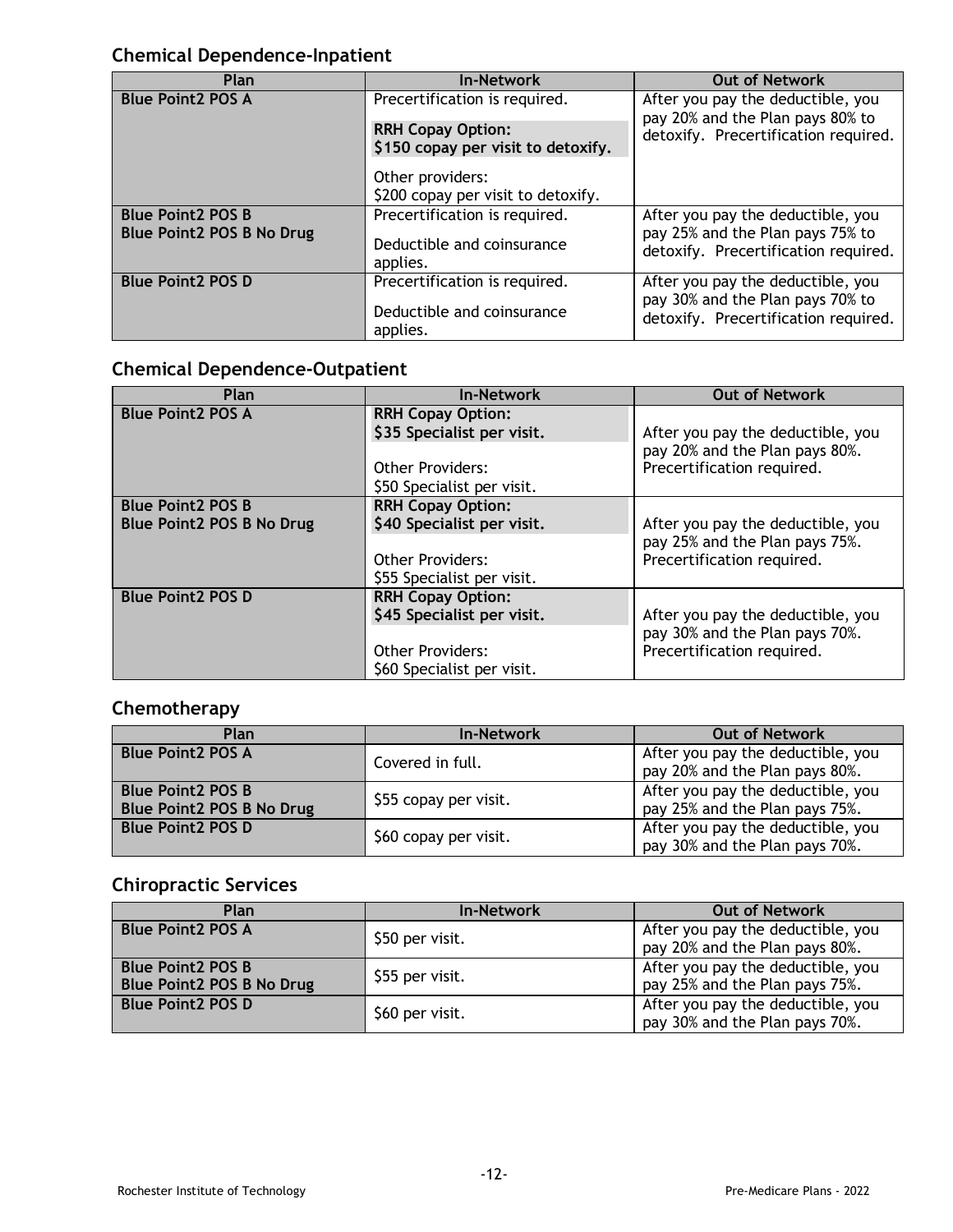# **Cochlear Implants**

| Plan                                                                                                        | <b>In-Network</b>                                                                                            | <b>Out of Network</b> |
|-------------------------------------------------------------------------------------------------------------|--------------------------------------------------------------------------------------------------------------|-----------------------|
|                                                                                                             | NOTE: The RIT Audiology Center offers free diagnostic hearing tests and hearing consultations to all regular |                       |
|                                                                                                             | RIT employees. In addition, they offer hearing aids, ear molds, tubes, domes, batteries, and other           |                       |
| accessories for purchase at competitive prices. They also provide help with selection, fitting, adjustment, |                                                                                                              |                       |
|                                                                                                             | and troubleshooting of hearing aids, and other assistive listening technology; cochlear implant mapping and  |                       |
|                                                                                                             | troubleshooting. They also serve dependents of employees (age 6 and over) for a charge. For more             |                       |
|                                                                                                             | information, contact the Audiology Center at 585-475-6473, audiology@rit.edu.                                |                       |

| <b>Blue Point2 POS A</b>                                     | <b>RRH Copay Option:</b><br>\$150 copay per admission                                                                               | Must be medically necessary and<br>prior authorization is required.<br>After you pay the deductible, you<br>pay 20% and the Plan pays 80%. |
|--------------------------------------------------------------|-------------------------------------------------------------------------------------------------------------------------------------|--------------------------------------------------------------------------------------------------------------------------------------------|
|                                                              | Other providers:<br>\$200 copay per admission                                                                                       |                                                                                                                                            |
|                                                              | Must be medically necessary and<br>prior authorization is required.<br>Covered under hospital inpatient<br>and internal prosthetic. |                                                                                                                                            |
| <b>Blue Point2 POS B</b><br><b>Blue Point2 POS B No Drug</b> | Deductible and coinsurance<br>applies.                                                                                              | Must be medically necessary and<br>prior authorization is required.<br>After you pay the deductible, you<br>pay 25% and the Plan pays 75%. |
|                                                              | Must be medically necessary and<br>prior authorization is required.                                                                 |                                                                                                                                            |
| <b>Blue Point2 POS D</b>                                     | Deductible and coinsurance<br>applies.                                                                                              | Must be medically necessary and<br>prior authorization is required.                                                                        |
|                                                              | Must be medically necessary and<br>prior authorization is required.                                                                 | After you pay the deductible, you<br>pay 30% and the Plan pays 70%.                                                                        |

# **Cochlear Implants–Replacement of Properly Functioning Processor**

| Plan                                                                                                        | <b>In-Network</b>                                                                                            | <b>Out of Network</b>                 |  |
|-------------------------------------------------------------------------------------------------------------|--------------------------------------------------------------------------------------------------------------|---------------------------------------|--|
|                                                                                                             | NOTE: The RIT Audiology Center offers free diagnostic hearing tests and hearing consultations to all regular |                                       |  |
|                                                                                                             | RIT employees. In addition, they offer hearing aids, ear molds, tubes, domes, batteries, and other           |                                       |  |
|                                                                                                             | accessories for purchase at competitive prices. They also provide help with selection, fitting, adjustment,  |                                       |  |
| and troubleshooting of hearing aids, and other assistive listening technology; cochlear implant mapping and |                                                                                                              |                                       |  |
| troubleshooting. They also serve dependents of employees (age 6 and over) for a charge. For more            |                                                                                                              |                                       |  |
| information, contact the Audiology Center at 585-475-6473, audiology@rit.edu.                               |                                                                                                              |                                       |  |
| <b>Blue Point2 POS A</b>                                                                                    | The plan pays $80\%$ , up to $$6,000$                                                                        | The plan pays $80\%$ , up to $56,000$ |  |
|                                                                                                             | every 6 years.                                                                                               | every 6 years.                        |  |
| <b>Blue Point2 POS B</b>                                                                                    | The plan pays 80%, up to \$6,000                                                                             | The plan pays $80\%$ , up to $$6,000$ |  |
| <b>Blue Point2 POS B No Drug</b>                                                                            | every 6 years.                                                                                               | every 6 years.                        |  |
| <b>Blue Point2 POS D</b>                                                                                    | The plan pays $80\%$ , up to $$6,000$                                                                        | The plan pays $80\%$ , up to $$6,000$ |  |
|                                                                                                             | every 6 years.                                                                                               | every 6 years.                        |  |

# **Colonoscopy-Diagnostic**

| Plan                                                         | <b>In-Network</b>                                                               | <b>Out of Network</b>                                               |
|--------------------------------------------------------------|---------------------------------------------------------------------------------|---------------------------------------------------------------------|
| <b>Blue Point2 POS A</b>                                     | Copay depends on where service is<br>performed. Refer to Surgery<br>categories. | After you pay the deductible, you<br>pay 20% and the Plan pays 80%. |
| <b>Blue Point2 POS B</b><br><b>Blue Point2 POS B No Drug</b> | Deductible and coinsurance<br>applies.                                          | After you pay the deductible, you<br>pay 25% and the Plan pays 75%. |
| <b>Blue Point2 POS D</b>                                     | Deductible and coinsurance<br>applies.                                          | After you pay the deductible, you<br>pay 30% and the Plan pays 70%. |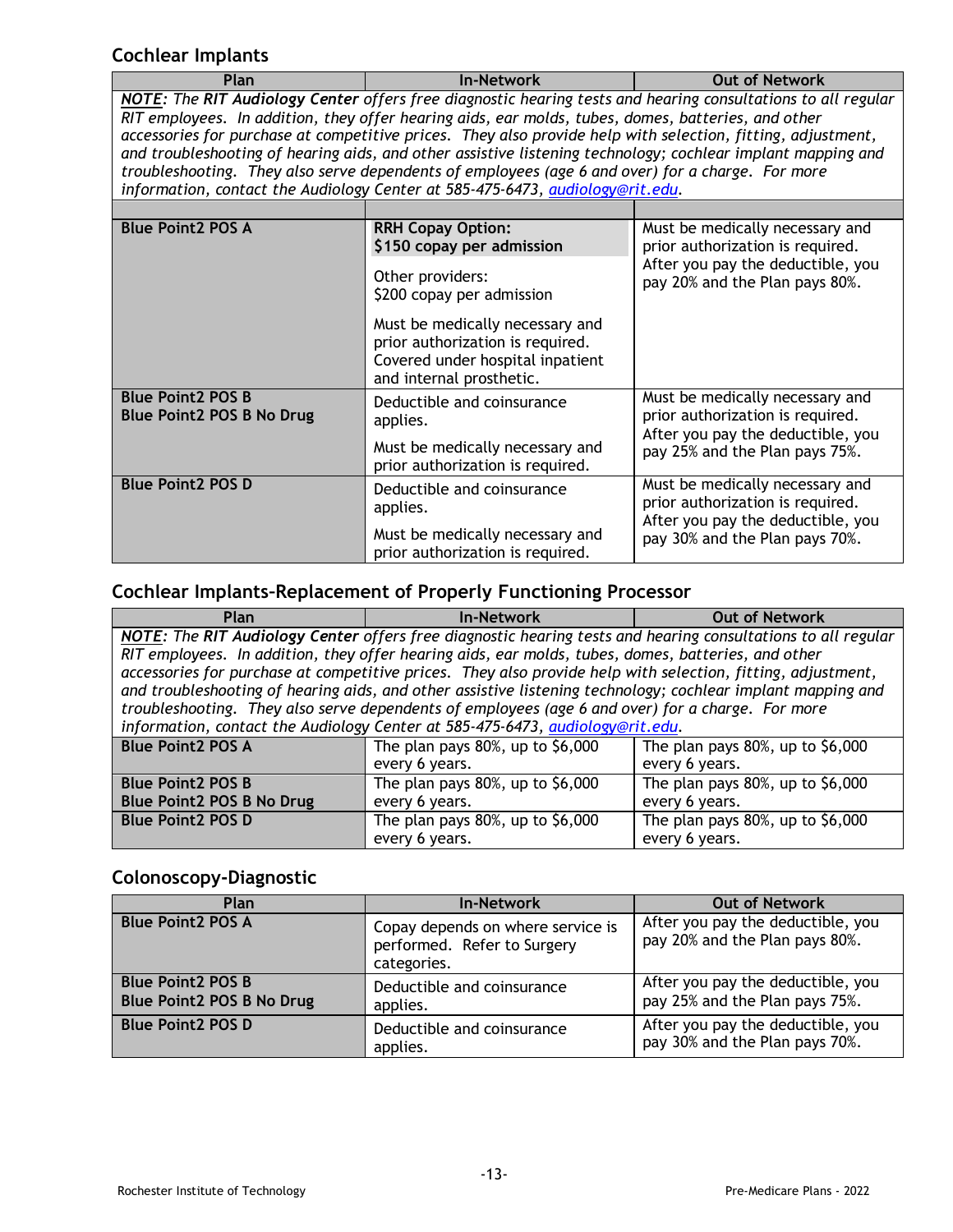# **Colonoscopy-Routine**

| Plan                             | <b>In-Network</b>                     | <b>Out of Network</b>             |
|----------------------------------|---------------------------------------|-----------------------------------|
| <b>Blue Point2 POS A</b>         | Covered in full for certain ages,     | After you pay the deductible, you |
|                                  | according to the Grade A and Grade    | pay 20% and the Plan pays 80%.    |
| <b>Blue Point2 POS B</b>         | B recommendations from the U.S.       | After you pay the deductible, you |
| <b>Blue Point2 POS B No Drug</b> | <b>Preventive Services Task Force</b> | pay 25% and the Plan pays 75%.    |
| <b>Blue Point2 POS D</b>         | (https://www.uspreventiveservices     | After you pay the deductible, you |
|                                  | taskforce.org/uspstf/recommendati     | pay 30% and the Plan pays 70%.    |
|                                  | on-topics/uspstf-and-b-               |                                   |
|                                  | recommendations).                     |                                   |

# **Dental-Accidental Injury**

| Plan                                                         | <b>In-Network</b>                                                                                                                                | <b>Out of Network</b>                                                                                                                                                                             |
|--------------------------------------------------------------|--------------------------------------------------------------------------------------------------------------------------------------------------|---------------------------------------------------------------------------------------------------------------------------------------------------------------------------------------------------|
| <b>Blue Point2 POS A</b>                                     | \$50 copay per visit for services<br>related to accidental injury to<br>sound natural teeth; services must<br>be within twelve months of injury. | After you pay the deductible, you<br>pay 20% and the Plan pays 80% for<br>services related to accidental<br>injury to sound natural teeth;<br>services must be within twelve<br>months of injury. |
| <b>Blue Point2 POS B</b><br><b>Blue Point2 POS B No Drug</b> | \$55 copay per visit for services<br>related to accidental injury to<br>sound natural teeth; services must<br>be within twelve months of injury. | After you pay the deductible, you<br>pay 25% and the Plan pays 75% for<br>services related to accidental<br>injury to sound natural teeth;<br>services must be within twelve<br>months of injury. |
| <b>Blue Point2 POS D</b>                                     | \$60 copay per visit for services<br>related to accidental injury to<br>sound natural teeth; services must<br>be within twelve months of injury. | After you pay the deductible, you<br>pay 30% and the Plan pays 70% for<br>services related to accidental<br>injury to sound natural teeth;<br>services must be within twelve<br>months of injury. |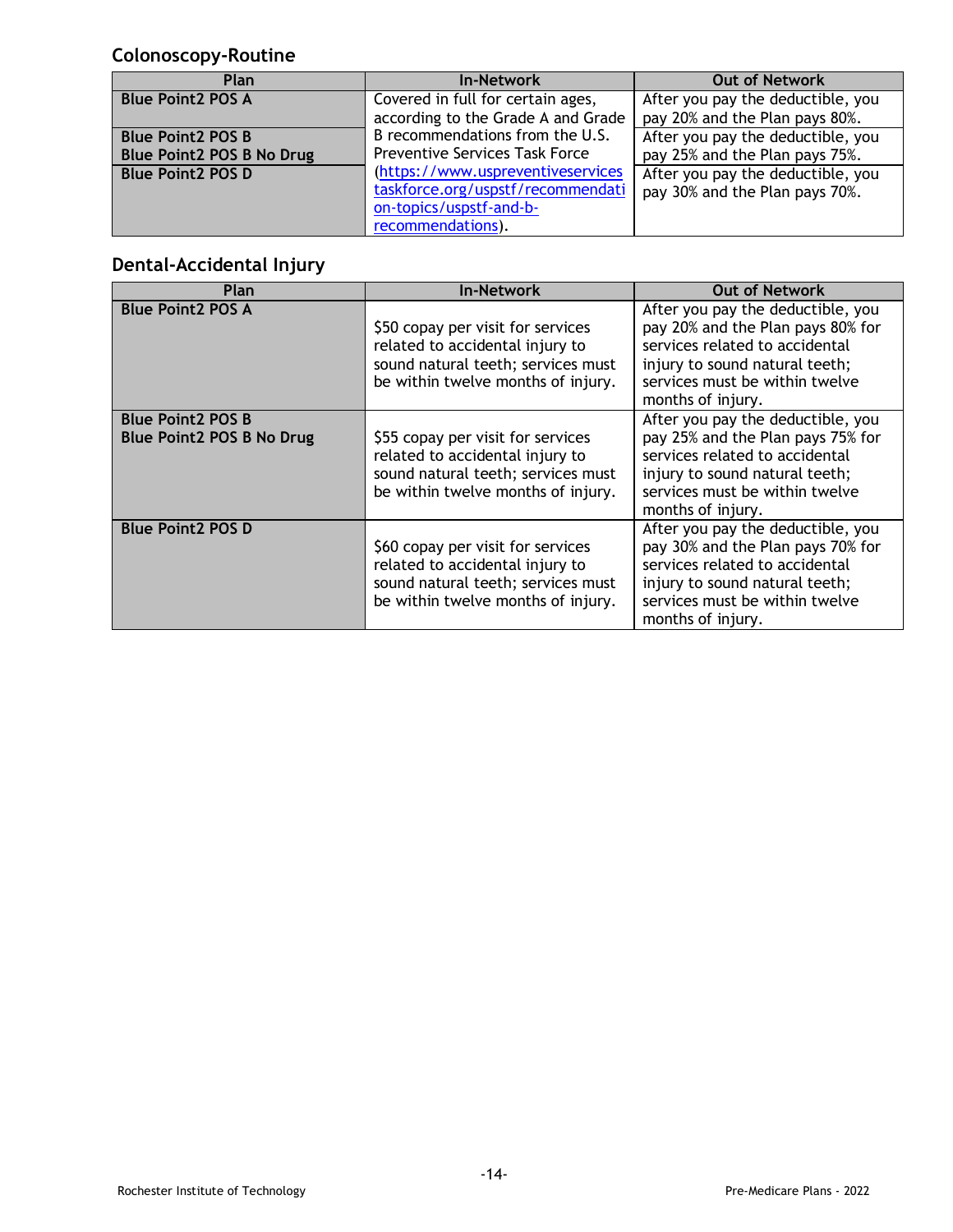# **Diabetic Supplies**

| Plan                             | <b>In-Network</b>                                                                                                                                                                                                     | <b>Out of Network</b>                                               |
|----------------------------------|-----------------------------------------------------------------------------------------------------------------------------------------------------------------------------------------------------------------------|---------------------------------------------------------------------|
| <b>Blue Point2 POS A</b>         | Medications and most diabetic<br>supplies (e.g., test strips, lancets)<br>are covered under the separate<br>prescription drug benefit with<br>OptumRx (refer to the Prescription<br>Drug section of this comparison). | After you pay the deductible, you<br>pay 20% and the Plan pays 80%. |
|                                  | For insulin pumps and supplies,<br>refer to the Durable Medical<br>Equipment (DME) section in this<br>comparison.                                                                                                     |                                                                     |
|                                  | For diabetic education, refer to<br>Physician Visit section in this<br>comparison.                                                                                                                                    |                                                                     |
| <b>Blue Point2 POS B</b>         | Medications and most diabetic<br>supplies (e.g., test strips, lancets)<br>are covered under the separate<br>prescription drug benefit with<br>OptumRx (refer to the Prescription<br>Drug section of this comparison). | After you pay the deductible, you<br>pay 25% and the Plan pays 75%. |
|                                  | For insulin pumps and supplies,<br>refer to the Durable Medical<br>Equipment (DME) section in this<br>comparison.                                                                                                     |                                                                     |
|                                  | For diabetic education, refer to<br>Physician Visit section in this<br>comparison.                                                                                                                                    |                                                                     |
| <b>Blue Point2 POS B No Drug</b> | Diabetic medications and supplies<br>are not covered.                                                                                                                                                                 | After you pay the deductible, you<br>pay 25% and the Plan pays 75%. |
|                                  | For insulin pumps and supplies,<br>refer to the Durable Medical<br>Equipment (DME) section in this<br>comparison.                                                                                                     |                                                                     |
|                                  | For diabetic education, refer to<br>Physician Visit section in this<br>comparison.                                                                                                                                    |                                                                     |
| <b>Blue Point2 POS D</b>         | Medications and most diabetic<br>supplies (e.g., test strips, lancets)<br>are covered under the separate<br>prescription drug benefit with<br>OptumRx (refer to the Prescription<br>Drug section of this comparison). | After you pay the deductible, you<br>pay 30% and the Plan pays 70%. |
|                                  | For insulin pumps and supplies,<br>refer to the Durable Medical<br>Equipment (DME) section in this<br>comparison.                                                                                                     |                                                                     |
|                                  | For diabetic education, refer to<br>Physician Visit section in this<br>comparison.                                                                                                                                    |                                                                     |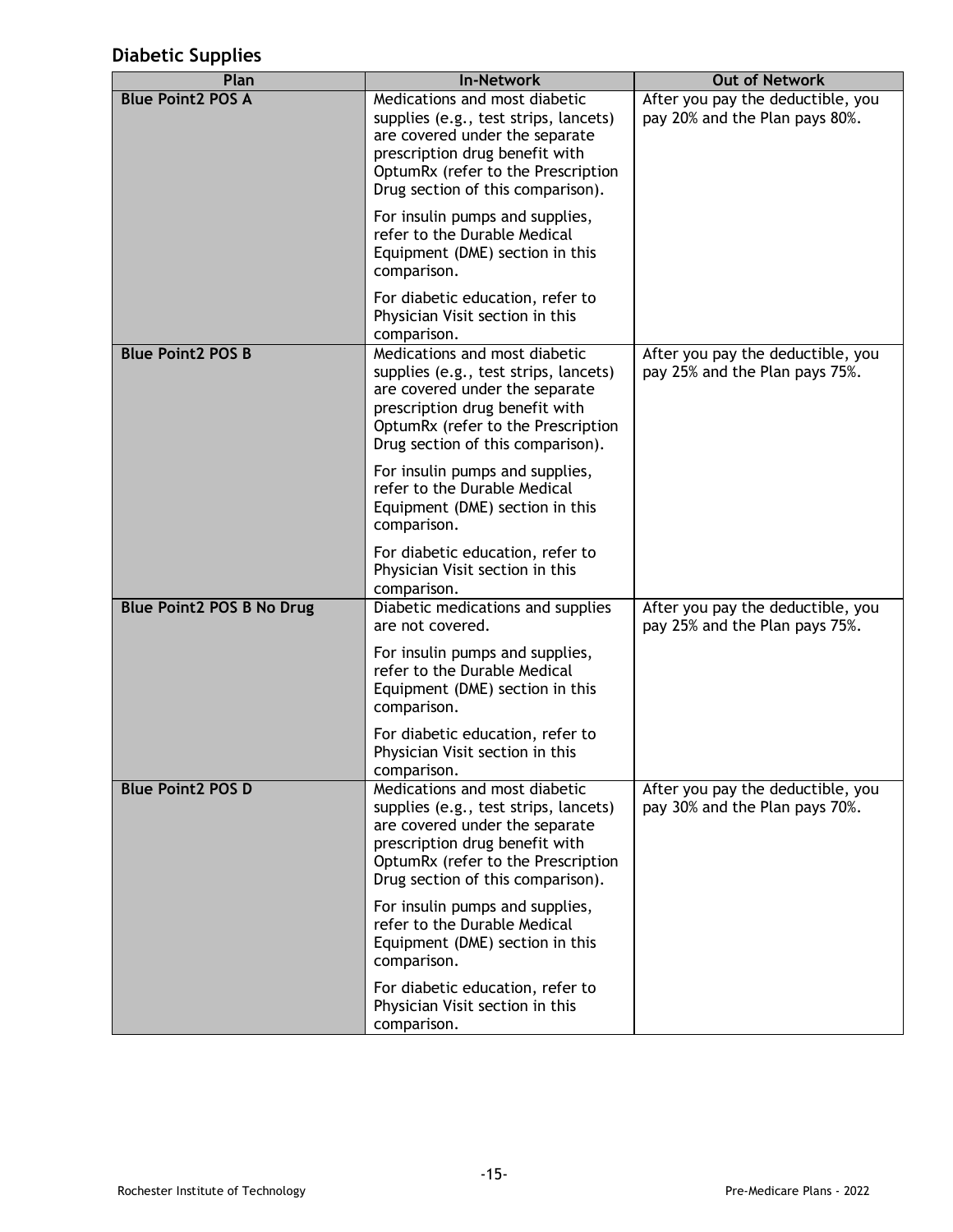# **Durable Medical Equipment (DME)**

| Plan                                                         | <b>In-Network</b>                                                                                               | <b>Out of Network</b>                                                                         |
|--------------------------------------------------------------|-----------------------------------------------------------------------------------------------------------------|-----------------------------------------------------------------------------------------------|
| <b>Blue Point2 POS A</b>                                     | You pay 20% and the plan pays 80%<br>for standard equipment when<br>purchased from a participating<br>provider. | After you pay the deductible, you<br>pay 20% and the Plan pays 80% for<br>standard equipment. |
| <b>Blue Point2 POS B</b><br><b>Blue Point2 POS B No Drug</b> | You pay 20% and the plan pays 80%<br>for standard equipment when<br>purchased from a participating<br>provider. | After you pay the deductible, you<br>pay 25% and the Plan pays 75% for<br>standard equipment. |
| <b>Blue Point2 POS D</b>                                     | You pay 20% and the Plan pays 80%<br>for standard equipment when<br>purchased from a participating<br>provider. | After you pay the deductible, you<br>pay 30% and the Plan pays 70% for<br>standard equipment. |

# **Emergency Care**

| Plan                                                                                                        | <b>In-Network</b>                                                                                                                                                        | <b>Out of Network</b>                                            |
|-------------------------------------------------------------------------------------------------------------|--------------------------------------------------------------------------------------------------------------------------------------------------------------------------|------------------------------------------------------------------|
| If your medical condition is not an emergency, consider a more convenient way to access care, either Urgent |                                                                                                                                                                          |                                                                  |
|                                                                                                             | Care or the Telemedicine benefit; refer to those sections of this summary for details.                                                                                   |                                                                  |
| <b>Blue Point2 POS A</b>                                                                                    | <b>RRH Copay Option:</b><br>\$115 copay per visit                                                                                                                        | Emergency Room care for<br><b>Emergency Medical Conditions -</b> |
|                                                                                                             | Other providers:<br>$$140$ copay                                                                                                                                         | \$140 copay per visit unless<br>admitted within 24 hours.        |
|                                                                                                             | Emergency Room care for<br>emergency medical conditions.<br>Emergency Room copay waived if<br>admitted within 24 hours and<br>hospital copay would apply.                |                                                                  |
|                                                                                                             | A separate copay may apply for a<br>specialist visit.                                                                                                                    |                                                                  |
| <b>Blue Point2 POS B</b><br><b>Blue Point2 POS B No Drug</b>                                                | <b>RRH Copay Option:</b><br>\$140 copay per visit                                                                                                                        | Emergency Room care for<br><b>Emergency Medical Conditions -</b> |
|                                                                                                             | Other providers:<br>\$190 copay per visit                                                                                                                                | \$190 copay per visit unless<br>admitted within 24 hours.        |
|                                                                                                             | Emergency Room care for<br>emergency medical conditions.<br>Emergency Room copay waived if<br>admitted within 24 hours and<br>deductible and coinsurance would<br>apply. |                                                                  |
|                                                                                                             | A separate copay may apply for a<br>specialist visit.                                                                                                                    |                                                                  |
| <b>Blue Point2 POS D</b>                                                                                    | <b>RRH Copay Option:</b><br>\$165 copay per visit                                                                                                                        | Emergency Room care for<br><b>Emergency Medical Conditions -</b> |
|                                                                                                             | Other providers:<br>\$215 copay per visit                                                                                                                                | \$215 copay per visit unless<br>admitted within 24 hours.        |
|                                                                                                             | Emergency Room care for<br>emergency medical conditions.<br>Emergency Room copay waived if<br>admitted within 24 hours and<br>deductible and coinsurance would<br>apply. |                                                                  |
|                                                                                                             | A separate copay may apply for a<br>specialist visit.                                                                                                                    |                                                                  |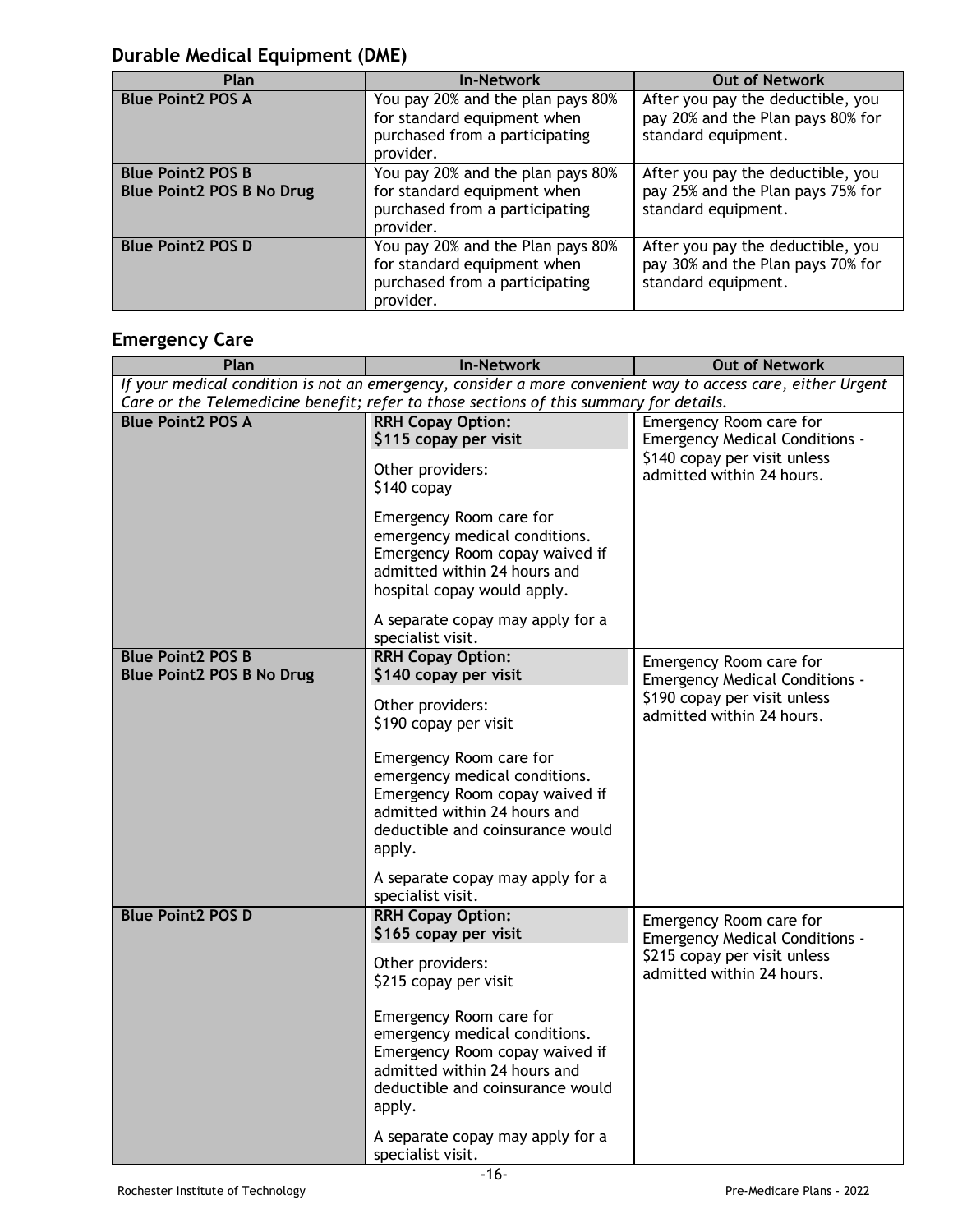# **Eye Exams-Diagnostic**

| Plan                             | <b>In-Network</b>        | <b>Out of Network</b>             |
|----------------------------------|--------------------------|-----------------------------------|
| <b>Blue Point2 POS A</b>         | <b>RRH Copay Option:</b> | After you pay the deductible, you |
|                                  | \$35 copay per visit.    | pay 20% and the Plan pays 80%.    |
|                                  | <b>Other Providers:</b>  |                                   |
|                                  | \$50 copay per visit.    |                                   |
| <b>Blue Point2 POS B</b>         | <b>RRH Copay Option:</b> | After you pay the deductible, you |
| <b>Blue Point2 POS B No Drug</b> | \$40 copay per visit.    | pay 25% and the Plan pays 75%.    |
|                                  | <b>Other Providers:</b>  |                                   |
|                                  | \$55 copay per visit.    |                                   |
| <b>Blue Point2 POS D</b>         | <b>RRH Copay Option:</b> | After you pay the deductible, you |
|                                  | \$45 copay per visit.    | pay 30% and the Plan pays 70%.    |
|                                  |                          |                                   |
|                                  | <b>Other Providers:</b>  |                                   |
|                                  | \$60 copay per visit.    |                                   |

# **Eye Exams-Routine**

| Plan                             | <b>In-Network</b>                                                                                                                                                                                                                                                                                                                                         | <b>Out of Network</b> |
|----------------------------------|-----------------------------------------------------------------------------------------------------------------------------------------------------------------------------------------------------------------------------------------------------------------------------------------------------------------------------------------------------------|-----------------------|
| <b>Blue Point2 POS A</b>         | <b>RRH Copay Option:</b><br>\$35 copay per visit.                                                                                                                                                                                                                                                                                                         | Not covered.          |
|                                  | <b>Other Providers:</b><br>\$50 copay per visit.                                                                                                                                                                                                                                                                                                          |                       |
|                                  | Copay is for routine eye exams,<br>once every 2 years. Children under<br>age 19, once every year. There is<br>also coverage for routine eye<br>exams under RIT's separate Vision<br>Care Plan. Refer to that Plan<br>Summary for details.                                                                                                                 |                       |
| <b>Blue Point2 POS B</b>         | <b>RRH Copay Option:</b>                                                                                                                                                                                                                                                                                                                                  | Not covered.          |
| <b>Blue Point2 POS B No Drug</b> | \$40 copay per visit.<br><b>Other Providers:</b><br>\$55 copay per visit.<br>Copay is for routine eye exams,<br>once every 2 years. Children under<br>age 19, once every year. There is<br>also coverage for routine eye<br>exams under RIT's separate Vision<br>Care Plan. Refer to that Plan<br><b>Summary</b> for details.                             |                       |
| <b>Blue Point2 POS D</b>         | <b>RRH Copay Option:</b><br>\$45 copay per visit.<br><b>Other Providers:</b><br>\$60 copay per visit.<br>Copay is for routine eye exams,<br>once every 2 years. Children under<br>age 19, once every year. There is<br>also coverage for routine eye<br>exams under RIT's separate Vision<br>Care Plan. Refer to that Plan<br><b>Summary</b> for details. | Not covered.          |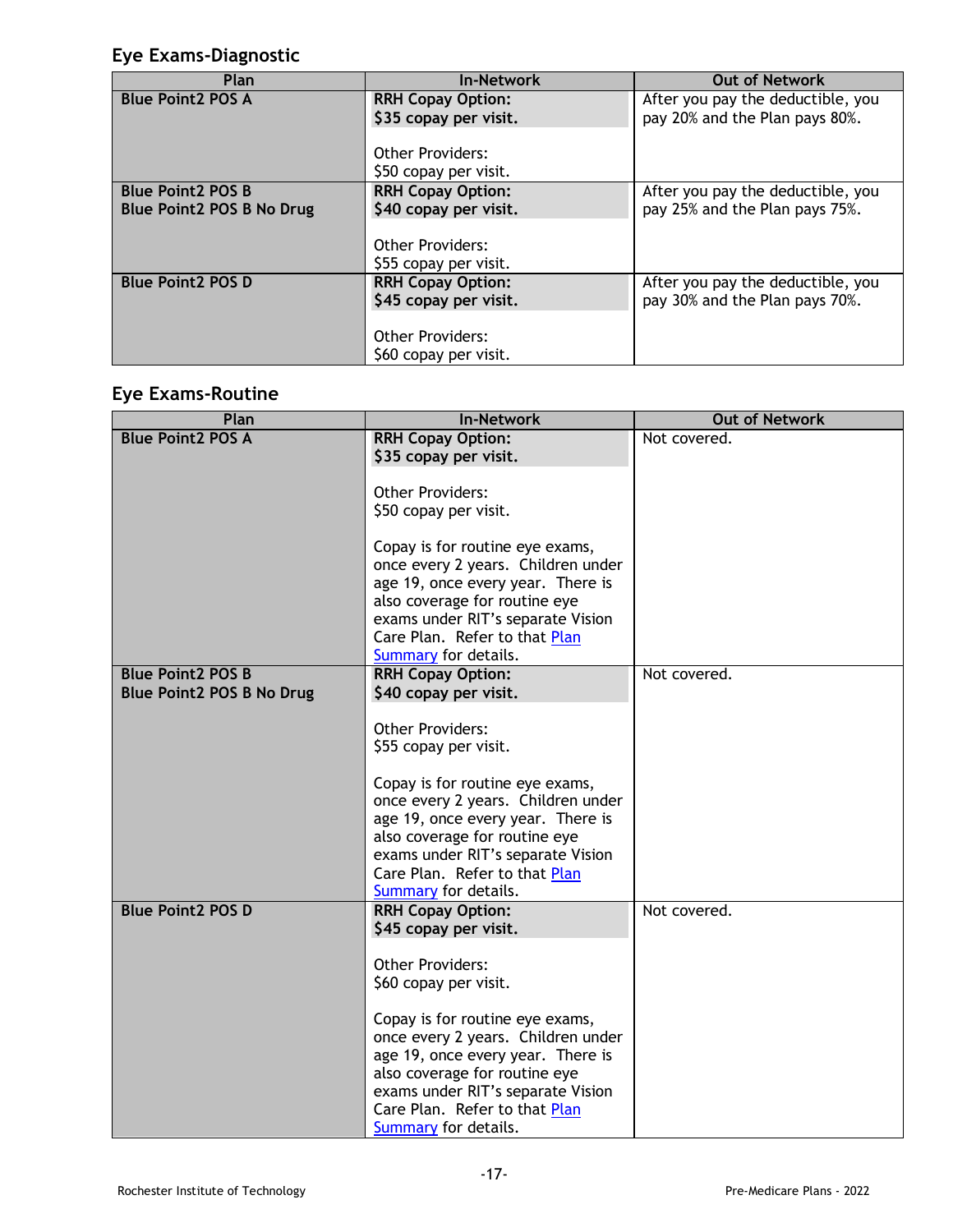#### **Eyewear**

| Plan                                                         | <b>In-Network</b>                                                                                                                                                                                                                       | <b>Out of Network</b>                                                                                                           |
|--------------------------------------------------------------|-----------------------------------------------------------------------------------------------------------------------------------------------------------------------------------------------------------------------------------------|---------------------------------------------------------------------------------------------------------------------------------|
| <b>Blue Point2 POS A</b>                                     | No coverage through medical plan,<br>but 20-50% discount available on<br>eye wear through BluePoint2<br>Preferred and Participating<br>providers. One pair of corrective<br>lenses after cataract surgery<br>covered with a \$50 copay. | One pair of corrective lenses after<br>cataract surgery. After you pay the<br>deductible, you pay 20% and the<br>Plan pays 80%. |
|                                                              | There is coverage under RIT's<br>separate Vision Care Plan. Refer to<br>that Plan Summary for details.                                                                                                                                  |                                                                                                                                 |
| <b>Blue Point2 POS B</b><br><b>Blue Point2 POS B No Drug</b> | No coverage through medical plan,<br>but 20-50% discount available on<br>eye wear through BluePoint2<br>Preferred and Participating<br>providers. One pair of corrective<br>lenses after cataract surgery<br>covered with a \$55 copay. | One pair of corrective lenses after<br>cataract surgery. After you pay the<br>deductible, you pay 25% and the<br>Plan pays 75%. |
|                                                              | There is coverage under RIT's<br>separate Vision Care Plan. Refer to<br>that Plan Summary for details.                                                                                                                                  |                                                                                                                                 |
| <b>Blue Point2 POS D</b>                                     | No coverage through medical plan,<br>but 20-50% discount available on<br>eye wear through BluePoint2<br>Preferred and Participating<br>providers. One pair of corrective<br>lenses after cataract surgery<br>covered with a \$60 copay. | One pair of corrective lenses after<br>cataract surgery. After you pay the<br>deductible, you pay 30% and the<br>Plan pays 70%. |
|                                                              | There is coverage under RIT's<br>separate Vision Care Plan. Refer to<br>that Plan Summary for details.                                                                                                                                  |                                                                                                                                 |

# **Health and Wellness Programs**

| <b>Blue Point2 POS A</b>         | Find over 6,000 topics on the Excellus website in their Healthwise <sup>®</sup> |
|----------------------------------|---------------------------------------------------------------------------------|
| <b>Blue Point2 POS B</b>         | Knowledge base.                                                                 |
| <b>Blue Point2 POS B No Drug</b> | Blue 365 is a national program that gives you exclusive access to               |
| <b>Blue Point2 POS D</b>         | information, discounts and savings, making it easier and more affordable        |
|                                  | to make healthy choices.                                                        |
|                                  | Explore all the choices at www.excellusbcbs.com/Blue365 for more                |
|                                  | details.                                                                        |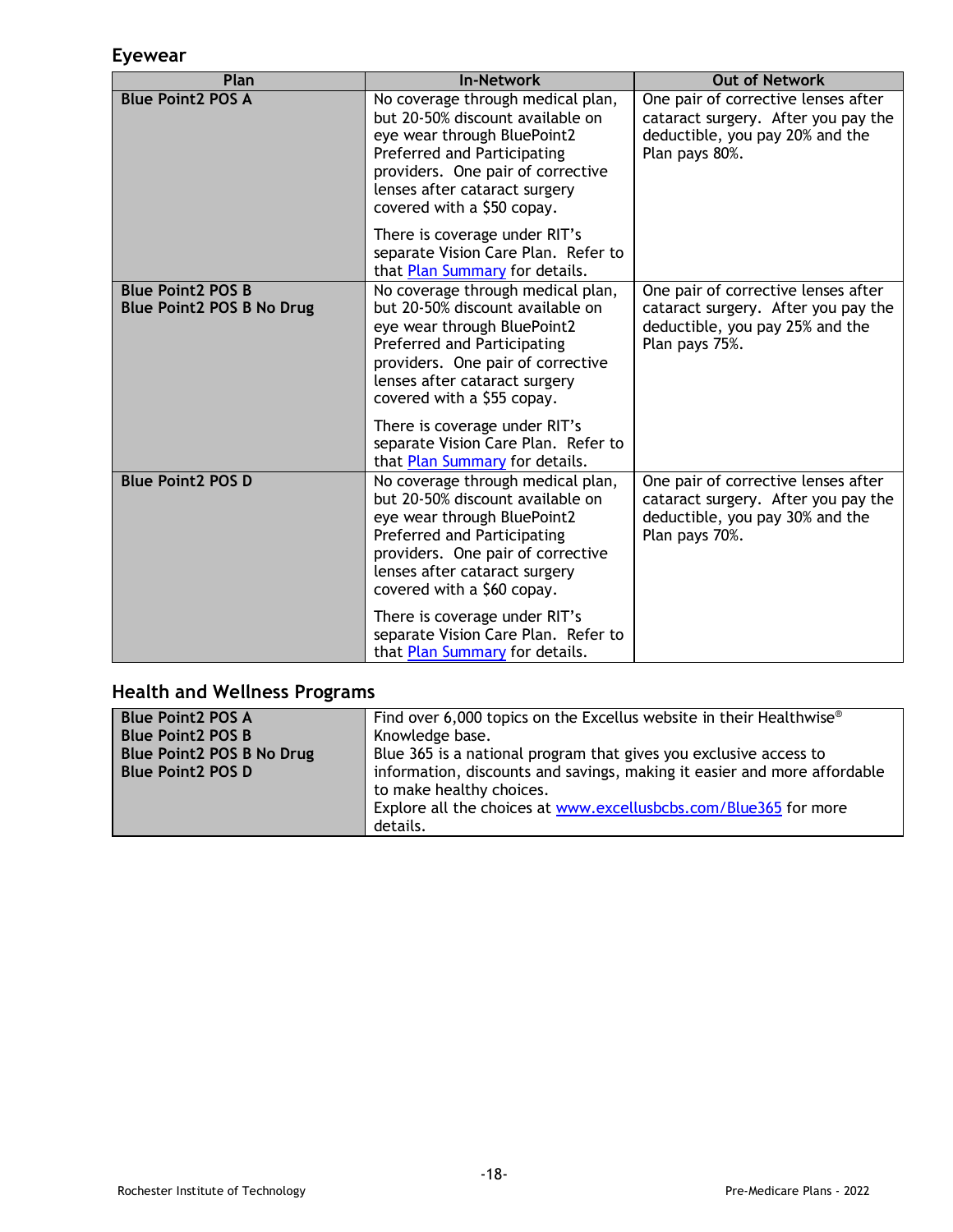#### **Hearing Evaluations-Diagnostic**

| ncarnig Evaluations Diagnostic                                                                               |                                                                                                             |                                   |  |
|--------------------------------------------------------------------------------------------------------------|-------------------------------------------------------------------------------------------------------------|-----------------------------------|--|
| Plan                                                                                                         | <b>In-Network</b>                                                                                           | <b>Out of Network</b>             |  |
| NOTE: The RIT Audiology Center offers free diagnostic hearing tests and hearing consultations to all regular |                                                                                                             |                                   |  |
|                                                                                                              | RIT employees. In addition, they offer hearing aids, ear molds, tubes, domes, batteries, and other          |                                   |  |
|                                                                                                              | accessories for purchase at competitive prices. They also provide help with selection, fitting, adjustment, |                                   |  |
|                                                                                                              | and troubleshooting of hearing aids, and other assistive listening technology; cochlear implant mapping and |                                   |  |
|                                                                                                              | troubleshooting. They also serve dependents of employees (age 6 and over) for a charge. For more            |                                   |  |
|                                                                                                              | information, contact the Audiology Center at 585-475-6473, audiology@rit.edu.                               |                                   |  |
| <b>Blue Point2 POS A</b>                                                                                     | <b>RRH Copay Option:</b>                                                                                    | After you pay the deductible, you |  |
|                                                                                                              | \$35 copay per visit.                                                                                       | pay 20% and the Plan pays 80%.    |  |
|                                                                                                              |                                                                                                             |                                   |  |
|                                                                                                              | <b>Other Providers:</b>                                                                                     |                                   |  |
|                                                                                                              | \$50 copay per visit.                                                                                       |                                   |  |
| <b>Blue Point2 POS B</b>                                                                                     | <b>RRH Copay Option:</b>                                                                                    | After you pay the deductible, you |  |
| <b>Blue Point2 POS B No Drug</b>                                                                             | \$40 copay per visit.                                                                                       | pay 25% and the Plan pays 75%.    |  |
|                                                                                                              |                                                                                                             |                                   |  |
|                                                                                                              | <b>Other Providers:</b>                                                                                     |                                   |  |
|                                                                                                              | \$55 copay per visit.                                                                                       |                                   |  |
| <b>Blue Point2 POS D</b>                                                                                     | <b>RRH Copay Option:</b>                                                                                    | After you pay the deductible, you |  |
|                                                                                                              | \$45 copay per visit.                                                                                       | pay 30% and the Plan pays 70%.    |  |
|                                                                                                              |                                                                                                             |                                   |  |
|                                                                                                              | <b>Other Providers:</b>                                                                                     |                                   |  |
|                                                                                                              | \$60 copay per visit.                                                                                       |                                   |  |

#### **Hearing Evaluations-Routine**

| Plan                             | <b>In-Network</b>             | <b>Out of Network</b>         |
|----------------------------------|-------------------------------|-------------------------------|
| <b>Blue Point2 POS A</b>         | No coverage for routine care. | No coverage for routine care. |
| <b>Blue Point2 POS B</b>         |                               |                               |
| <b>Blue Point2 POS B No Drug</b> |                               |                               |
| <b>Blue Point2 POS D</b>         |                               |                               |
|                                  |                               |                               |

#### **Hearing Aids**

**Plan In-Network In-Network Out of Network** *NOTES: The RIT Audiology Center offers hearing aids, ear molds, tubes, domes, batteries, and other accessories for purchase at competitive prices. In addition, they offer comprehensive hearing tests; selection, fitting, adjustment, and troubleshooting of hearing aids, and other assistive listening technology; cochlear implant mapping and troubleshooting. They also serve dependents of employees (age 6 and over) for a charge. For more information, contact the Audiology Center at 585-475-6473, [audiology@rit.edu.](mailto:audiology@rit.edu)*

*RIT's Vision Coverage with VSP includes hearing aid discounts with TruHearing. Click [here t](https://www.rit.edu/fa/humanresources/sites/rit.edu.fa.humanresources/files/docs/VSP_TruHearing_Hearing%20Aid_Discount_Offer.pdf)o learn more.*

| <b>Blue Point2 POS A</b><br><b>Blue Point 2 POS B</b> | Plan covers 80%, up to \$3,000 per |              |
|-------------------------------------------------------|------------------------------------|--------------|
| Blue Point2 POS B No Drug<br><b>Blue Point2 POS D</b> | ear every three years.             | Not covered. |

#### **Home Care**

| Plan                                                         | <b>In-Network</b> | <b>Out of Network</b>                                                                             |
|--------------------------------------------------------------|-------------------|---------------------------------------------------------------------------------------------------|
| <b>Blue Point2 POS A</b>                                     | Covered in full.  | After you pay the deductible, you<br>pay 20% and the Plan pays 80%.<br>Precertification required. |
| <b>Blue Point2 POS B</b><br><b>Blue Point2 POS B No Drug</b> | Covered in full.  | After you pay the deductible, you<br>pay 25% and the Plan pays 75%.<br>Precertification required. |
| <b>Blue Point2 POS D</b>                                     | Covered in full.  | After you pay the deductible, you<br>pay 30% and the Plan pays 70%.<br>Precertification required. |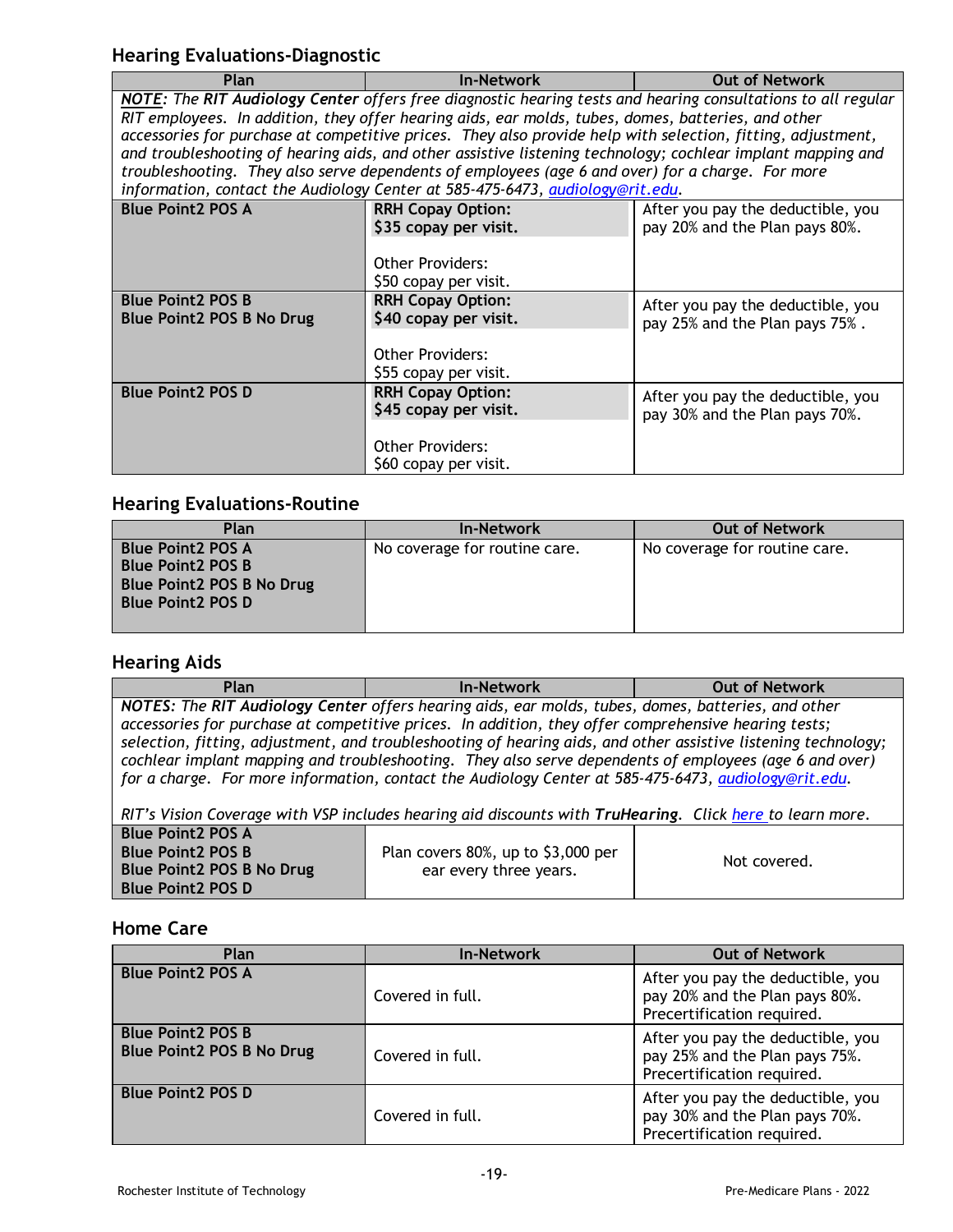# **Hospice**

| Plan                                                         | <b>In-Network</b>                     | <b>Out of Network</b>                                               |
|--------------------------------------------------------------|---------------------------------------|---------------------------------------------------------------------|
| <b>Blue Point2 POS A</b>                                     | Covered in full for unlimited visits. | After you pay the deductible, you<br>pay 20% and the Plan pays 80%. |
| <b>Blue Point2 POS B</b><br><b>Blue Point2 POS B No Drug</b> | Covered in full for unlimited visits. | After you pay the deductible, you<br>pay 25% and the Plan pays 75%. |
| <b>Blue Point2 POS D</b>                                     | Covered in full for unlimited visits. | After you pay the deductible, you<br>pay 30% and the Plan pays 70%. |

# **Hospital Services-Inpatient**

| Plan                                                         | <b>In-Network</b>                                                                                                                                                                                                                                                                                                                                                                                                                                       | <b>Out of Network</b>                                                                                                                                                                                                                                                 |
|--------------------------------------------------------------|---------------------------------------------------------------------------------------------------------------------------------------------------------------------------------------------------------------------------------------------------------------------------------------------------------------------------------------------------------------------------------------------------------------------------------------------------------|-----------------------------------------------------------------------------------------------------------------------------------------------------------------------------------------------------------------------------------------------------------------------|
| <b>Blue Point2 POS A</b>                                     | <b>RRH Copay Option:</b><br>\$150 copay per admission<br>Other providers:<br>\$200 copay per admission<br>Covered for unlimited days of semi-<br>private accommodations and all<br>medically necessary services for<br>acute care. Precertification<br>required. Private room covered<br>when medically necessary and<br>authorized in advance by the Blue<br>Point2 Medical Director. Services<br>include physician visits, anesthesia<br>and surgery. | After you pay the deductible, you<br>pay 20% and the Plan pays 80% for<br>unlimited days of semi-private<br>accommodations and all medically<br>necessary services for acute care.<br>Precertification required. Private<br>room covered when medically<br>necessary. |
| <b>Blue Point2 POS B</b><br><b>Blue Point2 POS B No Drug</b> | Deductible and coinsurance<br>applies.<br>Covered for unlimited days of semi-<br>private accommodations and all<br>medically necessary services for<br>acute care. Precertification<br>required. Private room covered<br>when medically necessary and<br>authorized in advance by the Blue<br>Point2 Medical Director. Services<br>include physician visits, anesthesia<br>and surgery.                                                                 | After you pay the deductible, you<br>pay 25% and the Plan pays 75% for<br>unlimited days of semi-private<br>accommodations and all medically<br>necessary services for acute care.<br>Precertification required. Private<br>room covered when medically<br>necessary. |
| <b>Blue Point2 POS D</b>                                     | Deductible and coinsurance<br>applies.<br>Covered for unlimited days of semi-<br>private accommodations and all<br>medically necessary services for<br>acute care. Precertification<br>required. Private room covered<br>when medically necessary and<br>authorized in advance by the Blue<br>Point2 Medical Director. Services<br>include physician visits, anesthesia<br>and surgery.                                                                 | After you pay the deductible, you<br>pay 30% and the Plan pays 70% for<br>unlimited days of semi-private<br>accommodations and all medically<br>necessary services for acute care.<br>Precertification required. Private<br>room covered when medically<br>necessary. |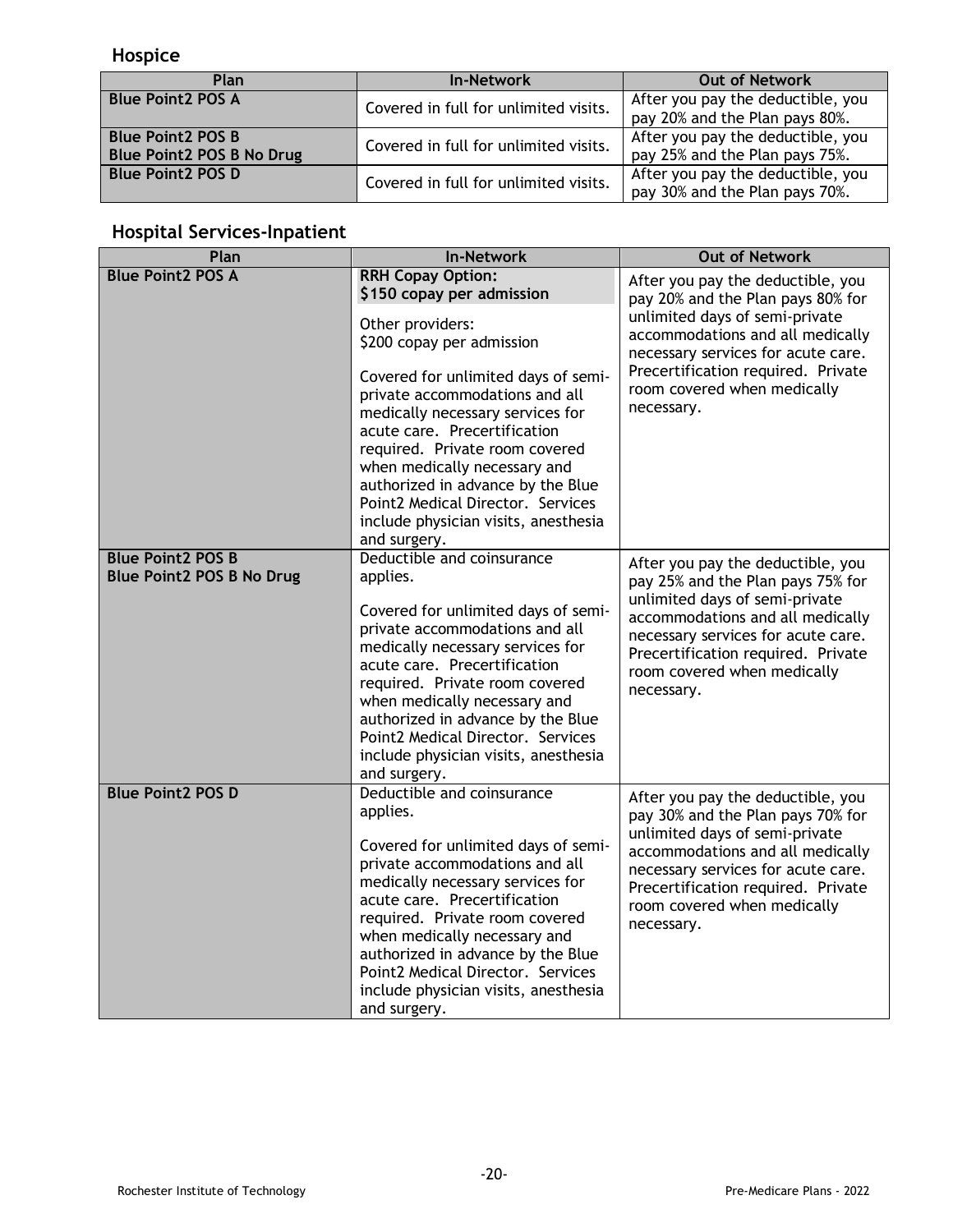#### **Hospital Outpatient or Ambulatory Surgical Center**

| Plan                             | <b>In-Network</b>                                      | <b>Out of Network</b>                                               |
|----------------------------------|--------------------------------------------------------|---------------------------------------------------------------------|
| <b>Blue Point2 POS A</b>         | <b>RRH Copay Option:</b><br>Facility: \$70 copay       | After you pay the deductible, you<br>pay 20% and the Plan pays 80%. |
|                                  | Non-RRH Facility: \$140 copay                          |                                                                     |
|                                  | All Physicians: \$50 copay (RRH and<br>non-RRH)        |                                                                     |
|                                  | Additional copays may apply (e.g.,<br>anesthesiology). |                                                                     |
| <b>Blue Point2 POS B</b>         | Deductible and coinsurance                             | After you pay the deductible, you                                   |
| <b>Blue Point2 POS B No Drug</b> | applies.                                               | pay 25% and the Plan pays 75%.                                      |
| <b>Blue Point2 POS D</b>         | Deductible and coinsurance<br>applies.                 | After you pay the deductible, you<br>pay 30% and the Plan pays 70%. |

# **Hospital Pre-Admission Testing**

| Plan                                                         | <b>In-Network</b> | <b>Out of Network</b>                                               |
|--------------------------------------------------------------|-------------------|---------------------------------------------------------------------|
| <b>Blue Point2 POS A</b>                                     | Covered in full.  | After you pay the deductible, you<br>pay 20% and the Plan pays 80%. |
| <b>Blue Point2 POS B</b><br><b>Blue Point2 POS B No Drug</b> | Covered in full.  | After you pay the deductible, you<br>pay 25% and the Plan pays 75%. |
| <b>Blue Point2 POS D</b>                                     | Covered in full.  | After you pay the deductible, you<br>pay 30% and the Plan pays 70%. |

# **Imaging-Advanced (MRI, CT, PET, etc. excludes X-rays)**

| Plan                             | <b>In-Network</b>          | <b>Out of Network</b>             |
|----------------------------------|----------------------------|-----------------------------------|
| <b>Blue Point2 POS A</b>         | \$75 copay                 | After you pay the deductible, you |
|                                  |                            | pay 20% and the Plan pays 80%.    |
| <b>Blue Point2 POS B</b>         | Deductible and coinsurance | After you pay the deductible, you |
| <b>Blue Point2 POS B No Drug</b> | applies.                   | pay 25% and the Plan pays 75%.    |
| <b>Blue Point2 POS D</b>         | Deductible and coinsurance | After you pay the deductible, you |
|                                  | applies.                   | pay 30% and the Plan pays 70%.    |

#### **Immunizations-Routine**

| Plan                                                                                                                 | <b>In-Network</b>                                                           | <b>Out of Network</b>                   |
|----------------------------------------------------------------------------------------------------------------------|-----------------------------------------------------------------------------|-----------------------------------------|
| <b>Blue Point2 POS A</b><br><b>Blue Point2 POS B</b><br><b>Blue Point2 POS B No Drug</b><br><b>Blue Point2 POS D</b> | Covered in full according to<br>American Medical Association<br>guidelines. | Adult immunizations are not<br>covered. |

#### **Laboratory & Pathology**

| Plan                                                         | <b>In-Network</b> | <b>Out of Network</b>                                               |
|--------------------------------------------------------------|-------------------|---------------------------------------------------------------------|
| <b>Blue Point2 POS A</b>                                     | Covered in full.  | After you pay the deductible, you<br>pay 20% and the Plan pays 80%. |
| <b>Blue Point2 POS B</b><br><b>Blue Point2 POS B No Drug</b> | Covered in full.  | After you pay the deductible, you<br>pay 25% and the Plan pays 75%. |
| <b>Blue Point2 POS D</b>                                     | Covered in full.  | After you pay the deductible, you<br>pay 30% and the Plan pays 70%. |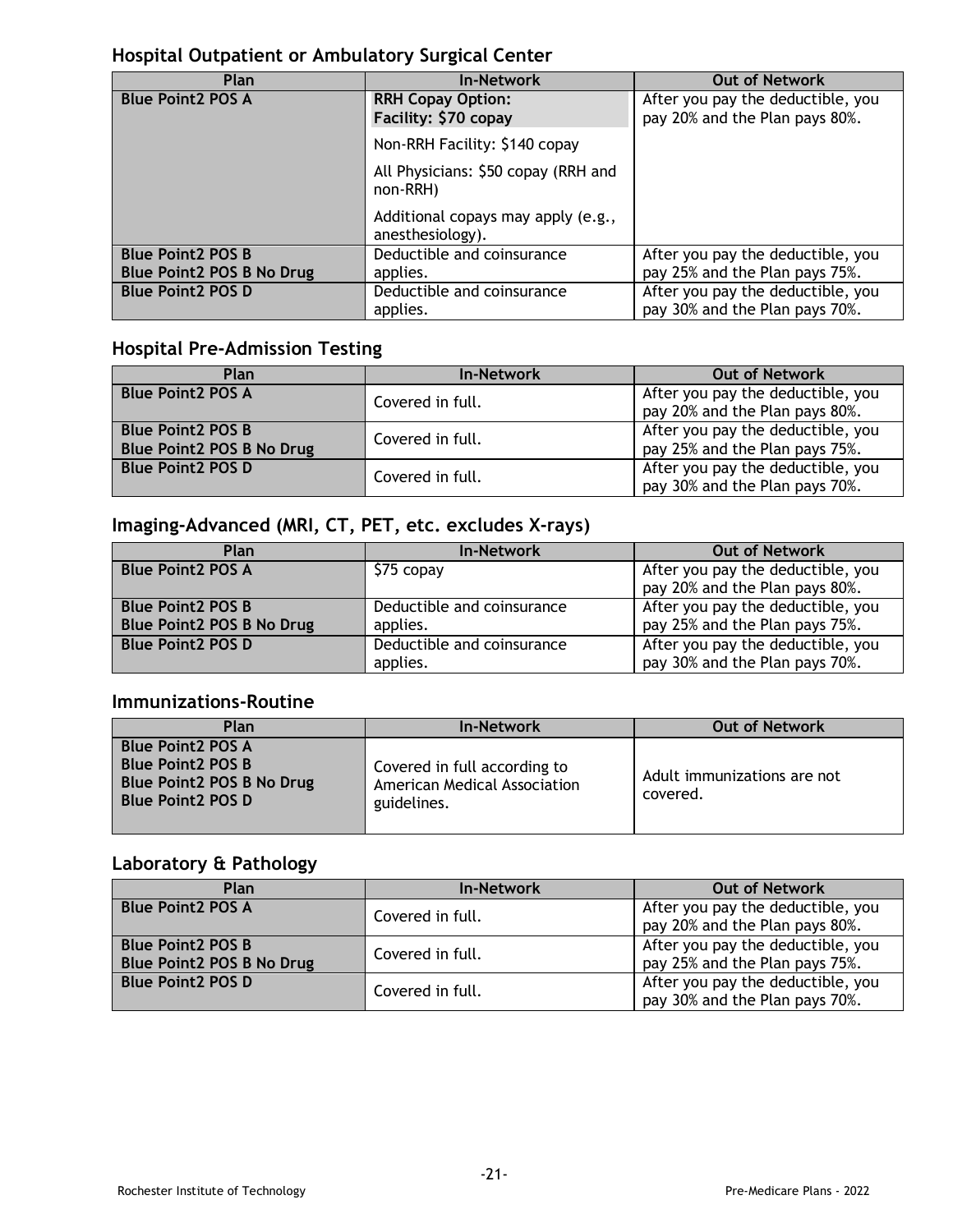#### **Mammogram-Diagnostic**

| Plan                                                         | <b>In-Network</b> | <b>Out of Network</b>                                               |
|--------------------------------------------------------------|-------------------|---------------------------------------------------------------------|
| <b>Blue Point2 POS A</b>                                     | Covered in full.  | After you pay the deductible, you<br>pay 20% and the Plan pays 80%. |
| <b>Blue Point2 POS B</b><br><b>Blue Point2 POS B No Drug</b> | Covered in full.  | After you pay the deductible, you<br>pay 25% and the Plan pays 75%. |
| <b>Blue Point2 POS D</b>                                     | Covered in full.  | After you pay the deductible, you<br>pay 30% and the Plan pays 70%. |

# **Mammogram-Preventive**

| Plan                                                         | <b>In-Network</b> | <b>Out of Network</b>                                               |
|--------------------------------------------------------------|-------------------|---------------------------------------------------------------------|
| <b>Blue Point2 POS A</b>                                     | Covered in full.  | After you pay the deductible, you<br>pay 20% and the Plan pays 80%. |
| <b>Blue Point2 POS B</b><br><b>Blue Point2 POS B No Drug</b> | Covered in full.  | After you pay the deductible, you<br>pay 25% and the Plan pays 75%. |
| <b>Blue Point2 POS D</b>                                     | Covered in full.  | After you pay the deductible, you<br>pay 30% and the Plan pays 70%. |

#### **Maternity-Hospital Charges for Mother (including Delivery Room)**

| Plan                                                         | <b>In-Network</b>                                                                                      | <b>Out of Network</b>                                               |
|--------------------------------------------------------------|--------------------------------------------------------------------------------------------------------|---------------------------------------------------------------------|
| <b>Blue Point2 POS A</b>                                     | <b>RRH Copay Option:</b><br>\$150 copay per admission<br>Other providers:<br>\$200 copay per admission | After you pay the deductible, you<br>pay 20% and the Plan pays 80%. |
| <b>Blue Point2 POS B</b><br><b>Blue Point2 POS B No Drug</b> | Deductible and coinsurance<br>applies.                                                                 | After you pay the deductible, you<br>pay 25% and the Plan pays 75%. |
| <b>Blue Point2 POS D</b>                                     | Deductible and coinsurance<br>applies.                                                                 | After you pay the deductible, you<br>pay 30% and the Plan pays 70%. |

#### **Maternity-Newborn Nursery Care-Routine**

| Plan                             | <b>In-Network</b>                    | <b>Out of Network</b>             |
|----------------------------------|--------------------------------------|-----------------------------------|
| <b>Blue Point2 POS A</b>         | Covered in full, including physician | After you pay the deductible, you |
|                                  | charges.                             | pay 20% and the Plan pays 80%.    |
| <b>Blue Point2 POS B</b>         | Covered in full, including physician | After you pay the deductible, you |
| <b>Blue Point2 POS B No Drug</b> | charges.                             | pay 25% and the Plan pays 75%.    |
| <b>Blue Point2 POS D</b>         | Covered in full, including physician | After you pay the deductible, you |
|                                  | charges.                             | pay 30% and the Plan pays 70%.    |

# **Maternity-Prenatal and Postpartum Care**

| Plan                             | <b>In-Network</b> | <b>Out of Network</b>                                               |
|----------------------------------|-------------------|---------------------------------------------------------------------|
| <b>Blue Point2 POS A</b>         | Covered in full.  | After you pay the deductible, you<br>pay 20% and the Plan pays 80%. |
| <b>Blue Point2 POS B</b>         | Covered in full.  | After you pay the deductible, you                                   |
| <b>Blue Point2 POS B No Drug</b> |                   | pay 25% and the Plan pays 75%.                                      |
| <b>Blue Point2 POS D</b>         | Covered in full.  | After you pay the deductible, you<br>pay 30% and the Plan pays 70%. |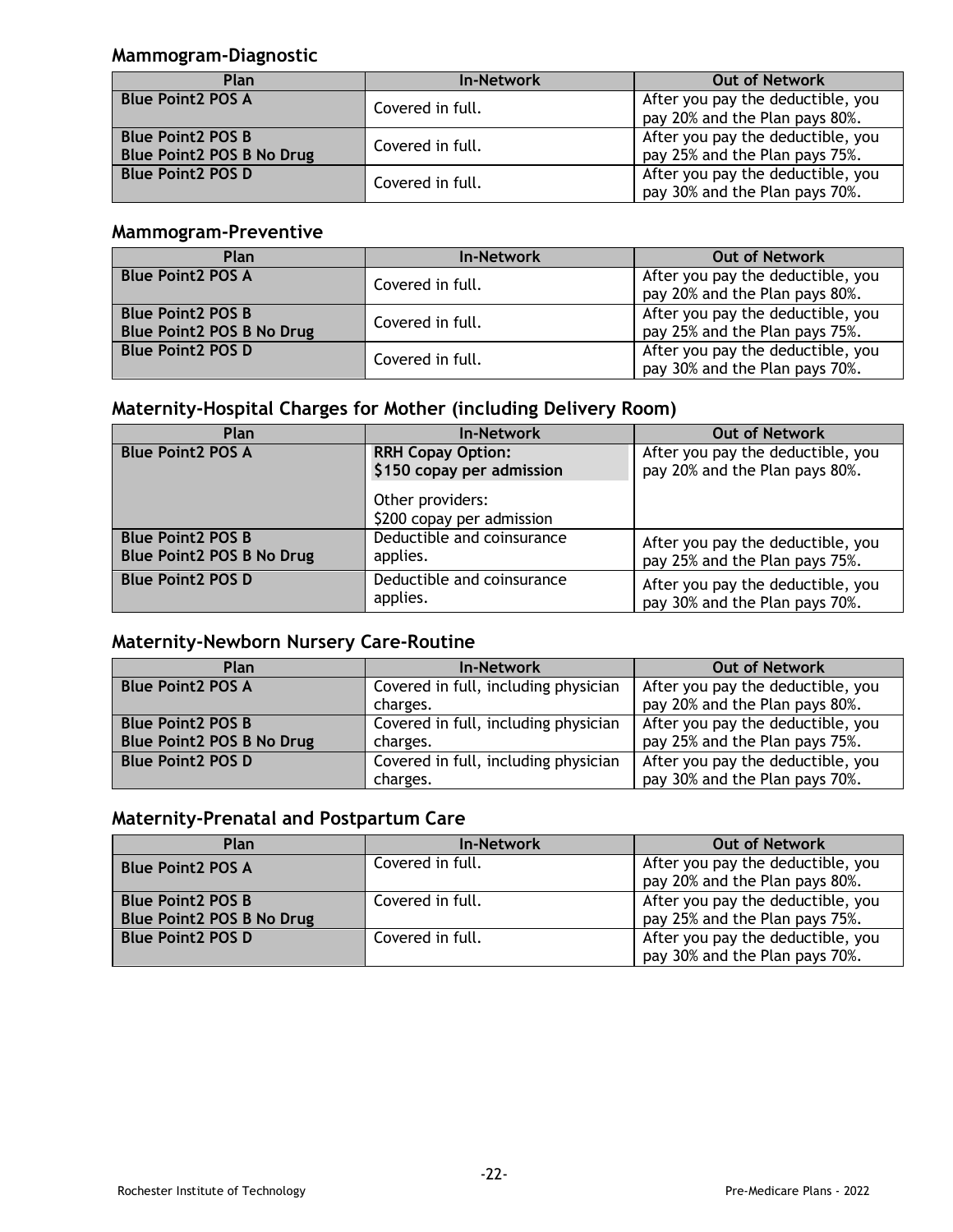# **Medical Supplies**

| Plan                                                  | In-Network                                                                            | <b>Out of Network</b>                                                                         |
|-------------------------------------------------------|---------------------------------------------------------------------------------------|-----------------------------------------------------------------------------------------------|
| <b>Blue Point2 POS A</b>                              | You pay 20% and the plan pays 80%<br>when purchased from a<br>participating provider. | After you pay the deductible, you<br>pay 20% and the Plan pays 80% for<br>standard equipment. |
| <b>Blue Point2 POS B</b><br>Blue Point2 POS B No Drug | You pay 20% and the plan pays 80%<br>when purchased from a<br>participating provider. | After you pay the deductible, you<br>pay 25% and the Plan pays 75% for<br>standard equipment. |
| <b>Blue Point2 POS D</b>                              | You pay 20% and the plan pays 80%<br>when purchased from a<br>participating provider. | After you pay the deductible, you<br>pay 30% and the Plan pays 70% for<br>standard equipment. |

# **Mental Health-Inpatient**

| Plan                                                         | <b>In-Network</b>                                                                                      | <b>Out of Network</b>                                                                             |
|--------------------------------------------------------------|--------------------------------------------------------------------------------------------------------|---------------------------------------------------------------------------------------------------|
| <b>Blue Point2 POS A</b>                                     | <b>RRH Copay Option:</b><br>\$150 copay per admission<br>Other providers:<br>\$200 copay per admission | After you pay the deductible, you<br>pay 20% and the Plan pays 80%.<br>Precertification required. |
| <b>Blue Point2 POS B</b><br><b>Blue Point2 POS B No Drug</b> | Deductible and coinsurance<br>applies.                                                                 | After you pay the deductible, you<br>pay 25% and the Plan pays 75%.<br>Precertification required. |
| <b>Blue Point2 POS D</b>                                     | Deductible and coinsurance<br>applies.                                                                 | After you pay the deductible, you<br>pay 30% and the Plan pays 70%.<br>Precertification required. |

# **Mental Health-Outpatient**

| <b>Plan</b>                      | <b>In-Network</b>          | <b>Out of Network</b>             |
|----------------------------------|----------------------------|-----------------------------------|
| <b>Blue Point2 POS A</b>         | <b>RRH Copay Option:</b>   | After you pay the deductible, you |
|                                  | \$35 Specialist per visit. | pay 20% and the Plan pays 80%.    |
|                                  |                            | Precertification required.        |
|                                  | <b>Other Providers:</b>    |                                   |
|                                  | \$50 Specialist per visit. |                                   |
| <b>Blue Point2 POS B</b>         | <b>RRH Copay Option:</b>   | After you pay the deductible, you |
| <b>Blue Point2 POS B No Drug</b> | \$40 Specialist per visit. | pay 25% and the Plan pays 75%.    |
|                                  |                            | Precertification required.        |
|                                  | <b>Other Providers:</b>    |                                   |
|                                  | \$55 Specialist per visit. |                                   |
| <b>Blue Point2 POS D</b>         | <b>RRH Copay Option:</b>   | After you pay the deductible, you |
|                                  | \$45 Specialist per visit. | pay 30% and the Plan pays 70%.    |
|                                  |                            | Precertification required.        |
|                                  | <b>Other Providers:</b>    |                                   |
|                                  | \$60 Specialist per visit. |                                   |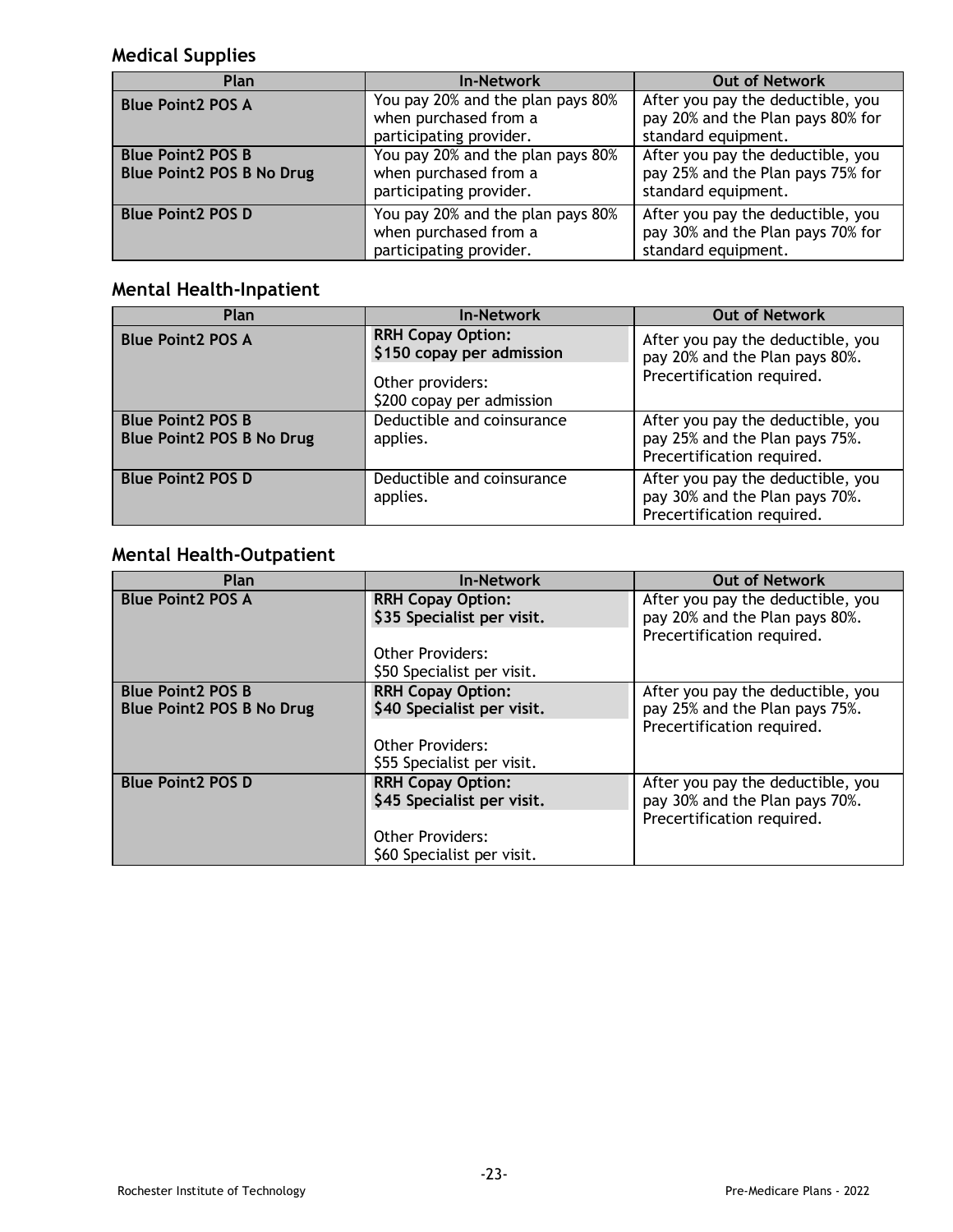# **Occupational Therapy**

| <b>Plan</b>                                                     | <b>In-Network</b>                                                                                                                                                             | <b>Out of Network</b>                                                                                                                                                                           |
|-----------------------------------------------------------------|-------------------------------------------------------------------------------------------------------------------------------------------------------------------------------|-------------------------------------------------------------------------------------------------------------------------------------------------------------------------------------------------|
| <b>Blue Point2 POS A</b>                                        | \$50 copay per visit for up to a<br>combined 45 visit maximum on<br>occupational, physical, and speech<br>therapy per member per calendar<br>year. Precertification required. | After you pay the deductible, you<br>pay 20% and the Plan pays 80% for<br>up to a combined 45 visit maximum<br>on physical, speech and<br>occupational therapy per member<br>per calendar year. |
| <b>Blue Point2 POS B</b><br><b>Blue Point2 POS B No Drug</b>    | \$55 copay per visit for up to a<br>combined 45 visit maximum on<br>occupational, physical, and speech<br>therapy per member per calendar<br>year. Precertification required. | After you pay the deductible, you<br>pay 25% and the Plan pays 75% for<br>up to a combined 45 visit maximum<br>on physical, speech and<br>occupational therapy per member<br>per calendar year. |
| <b>Blue Point2 POS D</b>                                        | \$60 copay per visit for up to a<br>combined 45 visit maximum on<br>occupational, physical, and speech<br>therapy per member per calendar<br>year. Precertification required. | After you pay the deductible, you<br>pay 30% and the Plan pays 70% for<br>up to a combined 45 visit maximum<br>on physical, speech and<br>occupational therapy per member<br>per calendar year. |
| <b>NOTE:</b> maximum coverage is combined in and out of network |                                                                                                                                                                               |                                                                                                                                                                                                 |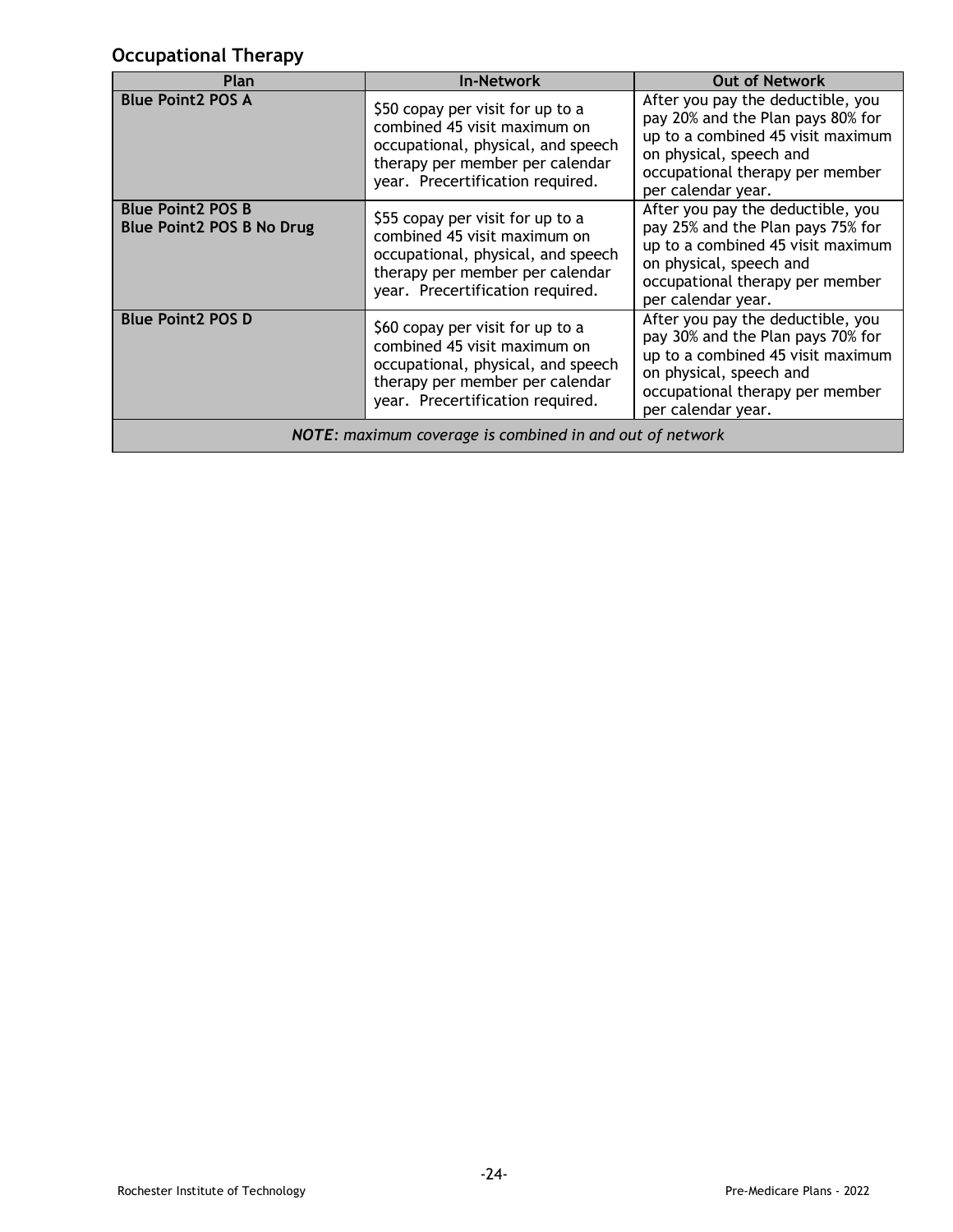# **Out-of-Area Coverage**

| Plan                                                         | <b>In-Network</b>                                                                                                                                                                                                                                                                                                                                                                                                                                                                          | <b>Out of Network</b>                                                                                                                                                                                                                                                                                                                  |
|--------------------------------------------------------------|--------------------------------------------------------------------------------------------------------------------------------------------------------------------------------------------------------------------------------------------------------------------------------------------------------------------------------------------------------------------------------------------------------------------------------------------------------------------------------------------|----------------------------------------------------------------------------------------------------------------------------------------------------------------------------------------------------------------------------------------------------------------------------------------------------------------------------------------|
|                                                              | NOTE: If you move outside the 31-county POS service area, you should change to the Blue PPO plan. Refer                                                                                                                                                                                                                                                                                                                                                                                    |                                                                                                                                                                                                                                                                                                                                        |
|                                                              | to the section called Moving/Living Outside the POS Service Area at the beginning of this summary.                                                                                                                                                                                                                                                                                                                                                                                         |                                                                                                                                                                                                                                                                                                                                        |
| <b>Blue Point2 POS A</b>                                     | Emergency/Urgent Need:<br>Coverage provided worldwide as in-<br>network when life threatening or<br>urgent and PCP completes<br>necessary referral as soon as<br>possible. You have access to the<br>BlueCard® Program. With BlueCard<br>you have access to a provider<br>finder 24 hours a day by calling 1-<br>800-810-BLUE.<br>Referred out of the Area: Coverage                                                                                                                       | If you have an emergency or urgent<br>need, care is covered as In<br>Network. Refer to the In-Network<br>column to the left.<br>If you seek services outside the<br>network and do not have a PCP<br>referral and BCBS Approval:<br>After you pay the deductible, you<br>pay 20% and the Plan pays 80% for<br>covered services.        |
|                                                              | provided as in-network if<br>authorized by your Primary Care<br>Physician and the Blue Point2<br>Medical Director.                                                                                                                                                                                                                                                                                                                                                                         |                                                                                                                                                                                                                                                                                                                                        |
| <b>Blue Point2 POS B</b><br><b>Blue Point2 POS B No Drug</b> | Emergency/Urgent Need:<br>Coverage provided worldwide as in-<br>network when life threatening or<br>urgent and PCP completes<br>necessary referral as soon as<br>possible. You have access to the<br>BlueCard® Program. With BlueCard<br>you have access to a provider<br>finder 24 hours a day by calling 1-<br>800-810-BLUE.<br>Referred out of the Area: Coverage<br>provided as in-network if<br>authorized by your Primary Care<br>Physician and the Blue Point2<br>Medical Director. | If you have an emergency or urgent<br>need, care is covered as In<br>Network. Refer to the In-Network<br>column to the left.<br>If you seek services outside the<br>network and do not have a PCP<br>referral and BCBS Approval:<br>After you pay the deductible, you<br>pay 25% and the Plan pays 75% for<br>covered services.        |
| <b>Blue Point2 POS D</b>                                     | Emergency/Urgent Need:<br>Coverage provided worldwide as in-<br>network when life threatening or<br>urgent and PCP completes<br>necessary referral as soon as<br>possible. You have access to the<br>BlueCard® Program, so you have<br>access to a provider finder 24 hours<br>a day by calling 1-800-810-BLUE.<br>Referred out of the Area: Coverage<br>provided as in-network if<br>authorized by your Primary Care<br>Physician and the Blue Point2<br>Medical Director.                | <u>If you have an emergency or urgent</u><br>need, care is covered as In<br>Network. Refer to the In-Network<br>column to the left.<br>If you seek services outside the<br>network and do not have a PCP<br>referral and BCBS Approval:<br>After you pay the deductible, you<br>pay 30% and the Plan pays 70% for<br>covered services. |

# **Pap Smear-Diagnostic**

| Plan                                                         | <b>In-Network</b>                  | <b>Out of Network</b>                                               |
|--------------------------------------------------------------|------------------------------------|---------------------------------------------------------------------|
| <b>Blue Point2 POS A</b>                                     | \$35 copay, includes office visit. | After you pay the deductible, you<br>pay 20% and the Plan pays 80%. |
| <b>Blue Point2 POS B</b><br><b>Blue Point2 POS B No Drug</b> | \$40 copay, includes office visit. | After you pay the deductible, you<br>pay 25% and the Plan pays 75%. |
| <b>Blue Point2 POS D</b>                                     | \$45 copay, includes office visit. | After you pay the deductible, you<br>pay 30% and the Plan pays 70%. |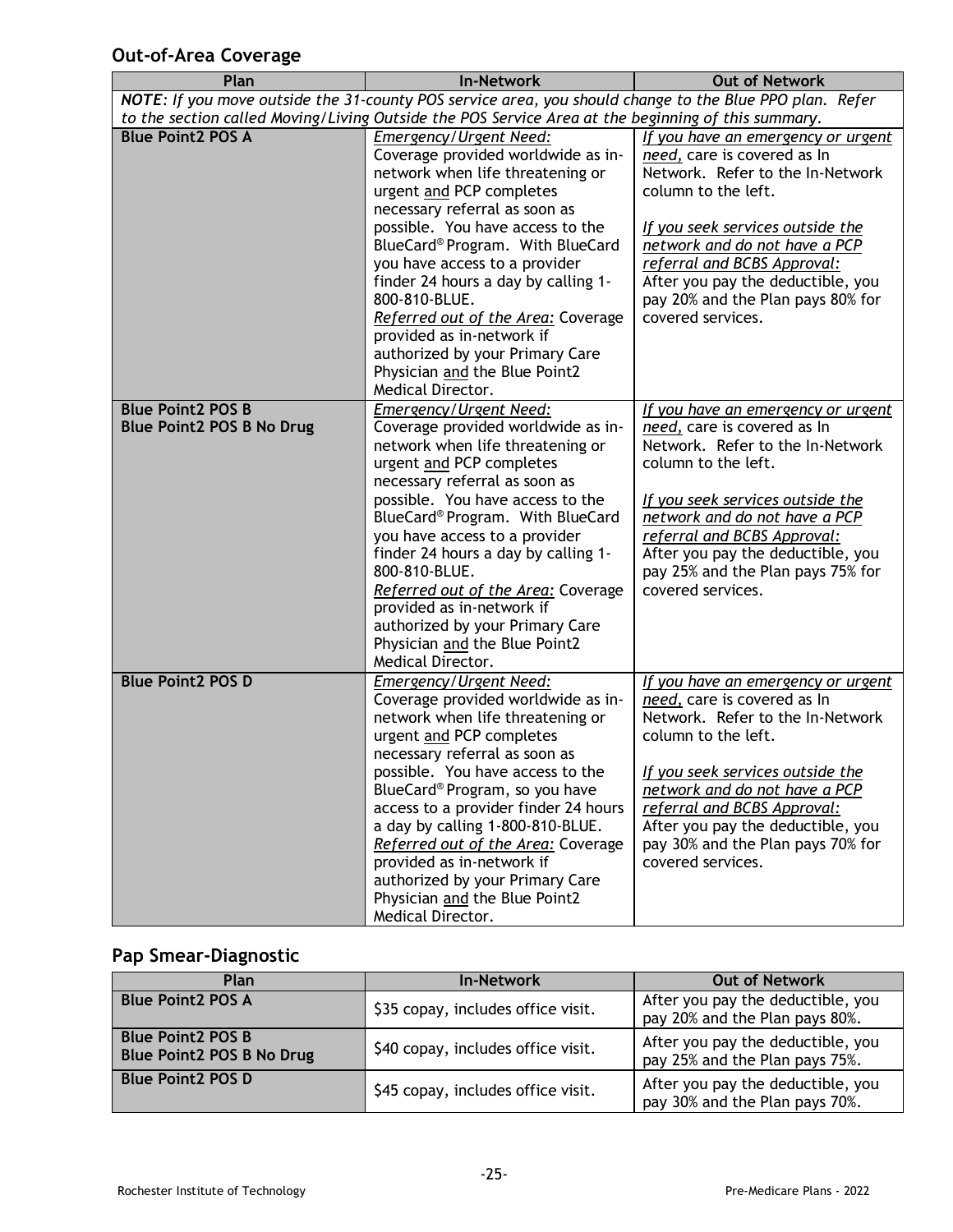# **Pap Smear-Preventive**

| Plan                                                         | <b>In-Network</b>                                                                                                      | <b>Out of Network</b>                                               |
|--------------------------------------------------------------|------------------------------------------------------------------------------------------------------------------------|---------------------------------------------------------------------|
| <b>Blue Point2 POS A</b>                                     | Covered in full for certain ages,<br>according to the Grade A and Grade                                                | After you pay the deductible, you<br>pay 20% and the Plan pays 80%. |
| <b>Blue Point2 POS B</b><br><b>Blue Point2 POS B No Drug</b> | B recommendations from the U.S.<br><b>Preventive Services Task Force</b>                                               | After you pay the deductible, you<br>pay 25% and the Plan pays 75%. |
| <b>Blue Point2 POS D</b>                                     | (https://www.uspreventiveservices<br>taskforce.org/uspstf/recommendati<br>on-topics/uspstf-and-b-<br>recommendations). | After you pay the deductible, you<br>pay 30% and the Plan pays 70%. |

# **Physical Rehabilitation – Inpatient**

| <b>Plan</b>                                                  | <b>In-Network</b>                                                                  | <b>Out of Network</b>                                                                                                                                                                           |
|--------------------------------------------------------------|------------------------------------------------------------------------------------|-------------------------------------------------------------------------------------------------------------------------------------------------------------------------------------------------|
| <b>Blue Point2 POS A</b>                                     | $$200$ copay.<br>Maximum of 60 days per calendar<br>year.                          | After you pay the deductible, you<br>pay 20% and the Plan pays 80% for<br>up to a combined 45 visit maximum<br>on physical, speech and<br>occupational therapy per member<br>per calendar year. |
| <b>Blue Point2 POS B</b><br><b>Blue Point2 POS B No Drug</b> | Deductible and coinsurance<br>applies.<br>Maximum of 60 days per calendar<br>year. | After you pay the deductible, you<br>pay 25% and the Plan pays 75% for<br>up to a combined 45 visit maximum<br>on physical, speech and<br>occupational therapy per member<br>per calendar year. |
| <b>Blue Point2 POS D</b>                                     | Deductible and coinsurance<br>applies.<br>Maximum of 60 days per calendar<br>year. | After you pay the deductible, you<br>pay 30% and the Plan pays 70% for<br>up to a combined 45 visit maximum<br>on physical, speech and<br>occupational therapy per member<br>per calendar year. |

# **Physical Therapy**

| <b>Plan</b>                                                  | <b>In-Network</b>                                                                                                                                                             | <b>Out of Network</b>                                                                                                                                                                           |  |
|--------------------------------------------------------------|-------------------------------------------------------------------------------------------------------------------------------------------------------------------------------|-------------------------------------------------------------------------------------------------------------------------------------------------------------------------------------------------|--|
| <b>Blue Point2 POS A</b>                                     | \$50 copay per visit for up to a<br>combined 45 visit maximum on<br>occupational, physical, and speech<br>therapy per member per calendar<br>year. Precertification required. | After you pay the deductible, you<br>pay 20% and the Plan pays 80% for<br>up to a combined 45 visit maximum<br>on physical, speech and<br>occupational therapy per member<br>per calendar year. |  |
| <b>Blue Point2 POS B</b><br><b>Blue Point2 POS B No Drug</b> | \$55 copay per visit for up to a<br>combined 45 visit maximum on<br>occupational, physical, and speech<br>therapy per member per calendar<br>year. Precertification required. | After you pay the deductible, you<br>pay 25% and the Plan pays 75% for<br>up to a combined 45 visit maximum<br>on physical, speech and<br>occupational therapy per member<br>per calendar year. |  |
| <b>Blue Point2 POS D</b>                                     | \$60 copay per visit for up to a<br>combined 45 visit maximum on<br>occupational, physical, and speech<br>therapy per member per calendar<br>year. Precertification required. | After you pay the deductible, you<br>pay 30% and the Plan pays 70% for<br>up to a combined 45 visit maximum<br>on physical, speech and<br>occupational therapy per member<br>per calendar year. |  |
| NOTE: maximum coverage is combined in and out of network     |                                                                                                                                                                               |                                                                                                                                                                                                 |  |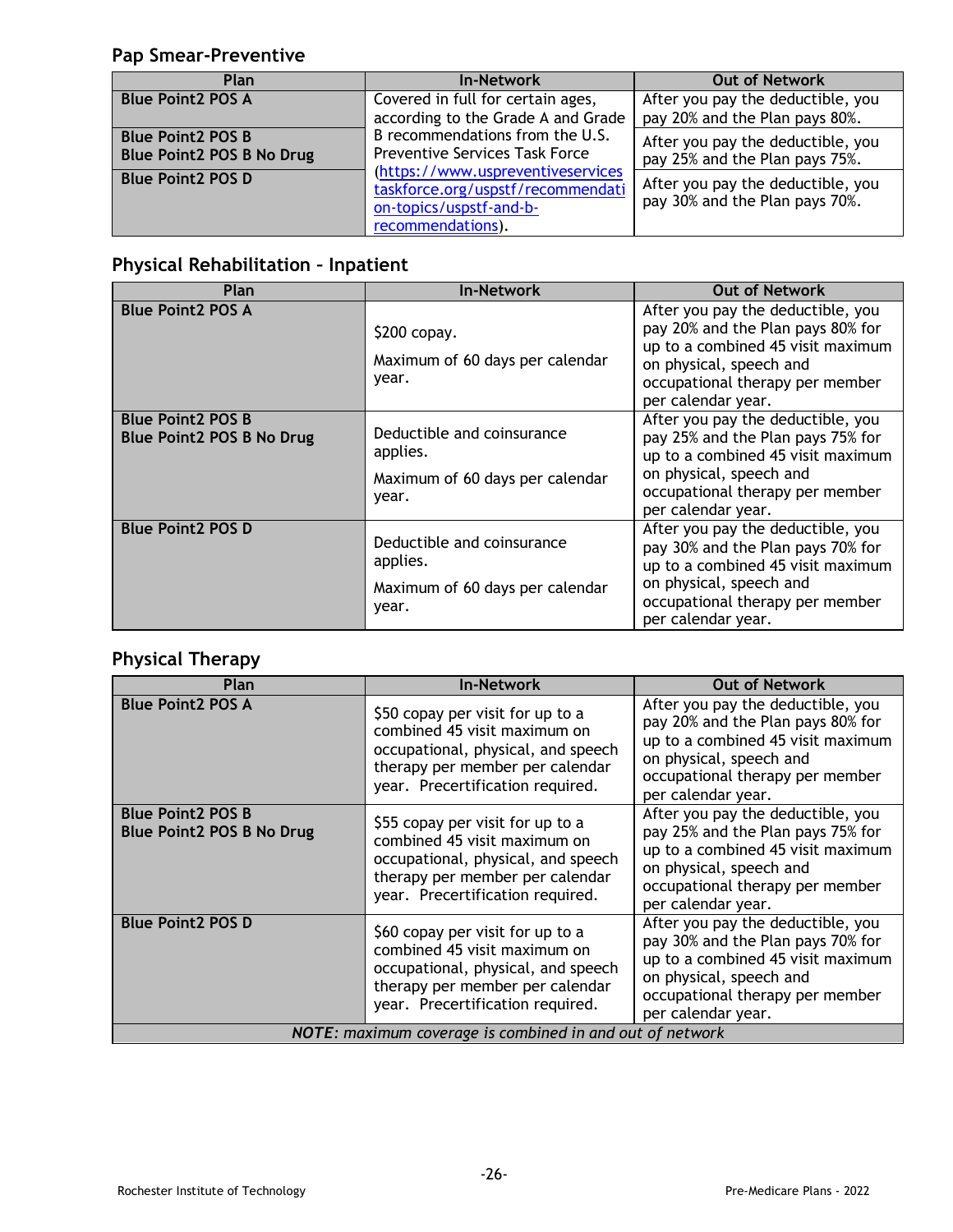# **Physician Visit–In Office, Diagnostic (ill or injured)**

| Plan                                                         | <b>In-Network</b>                                                            | <b>Out of Network</b>                                               |
|--------------------------------------------------------------|------------------------------------------------------------------------------|---------------------------------------------------------------------|
| <b>Blue Point2 POS A</b>                                     | <b>Rochester Regional Family</b><br><b>Medicine at RIT</b><br>\$20 per visit | After you pay the deductible, you<br>pay 20% and the Plan pays 80%. |
|                                                              | <b>RRH Copay Option:</b><br>\$30 PCP / \$35 Specialist per visit.            |                                                                     |
|                                                              | <b>Other Providers:</b><br>\$35 PCP / \$50 Specialist per visit.             |                                                                     |
| <b>Blue Point2 POS B</b><br><b>Blue Point2 POS B No Drug</b> | <b>Rochester Regional Family</b><br><b>Medicine at RIT</b><br>\$20 per visit | After you pay the deductible, you<br>pay 25% and the Plan pays 75%. |
|                                                              | <b>RRH Copay Option:</b><br>\$35 PCP / \$40 Specialist per visit.            |                                                                     |
|                                                              | <b>Other Providers:</b><br>\$40 PCP / \$55 Specialist per visit.             |                                                                     |
| <b>Blue Point2 POS D</b>                                     | <b>Rochester Regional Family</b><br><b>Medicine at RIT</b><br>\$20 per visit | After you pay the deductible, you<br>pay 30% and the Plan pays 70%. |
|                                                              | <b>RRH Copay Option:</b><br>\$40 PCP / \$45 Specialist per visit.            |                                                                     |
|                                                              | <b>Other Providers:</b><br>\$45 PCP / \$60 Specialist per visit.             |                                                                     |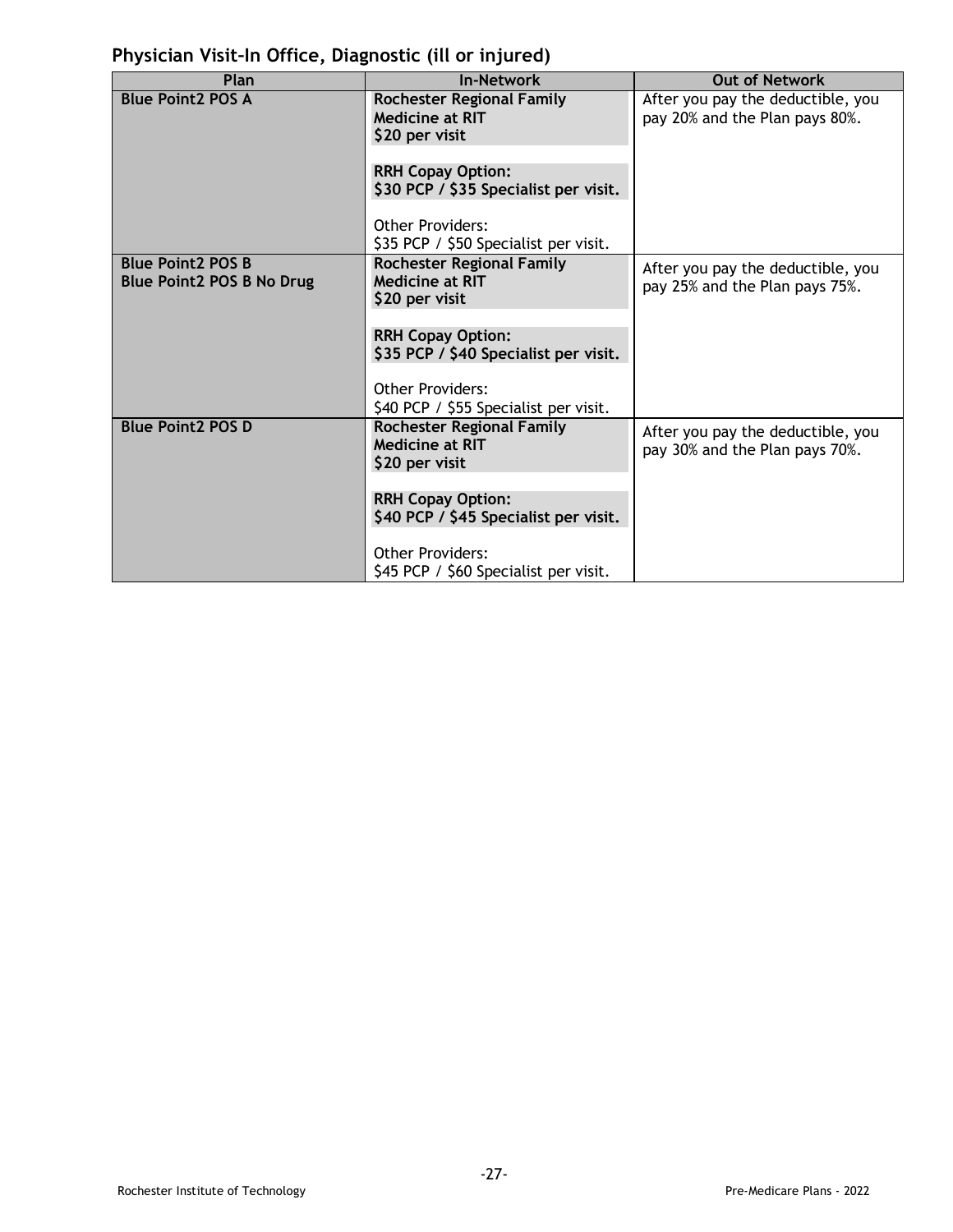# **Physician Visit–In Office, Routine Preventive Services**

| Plan                             | <b>In-Network</b>                                                    | <b>Out of Network</b>                                                    |
|----------------------------------|----------------------------------------------------------------------|--------------------------------------------------------------------------|
| <b>Blue Point2 POS A</b>         | Adult routine physicals covered in                                   | Adult routine physicals and adult                                        |
|                                  | full once per calendar year.                                         | immunizations not covered. For                                           |
|                                  | Routine semi-annual GYN visits,                                      | Pap Smears, periodic                                                     |
|                                  | including Pap Smear covered in                                       | mammograms, and bone density                                             |
|                                  | full. Routine mammograms and                                         | testing, after you pay the                                               |
|                                  | bone density testing covered in                                      | deductible, you pay 20% and the                                          |
|                                  | full. Adult immunizations covered                                    | Plan pays 80%. Well child visits,                                        |
|                                  | in full, according to American<br>Medical Association guidelines.    | including immunizations, laboratory<br>and other services ordered at the |
|                                  | Well child visits, including                                         | time of the visit covered at 80%,                                        |
|                                  | immunizations, laboratory and                                        | subject to the deductible,                                               |
|                                  | other services ordered at the time                                   | according to the American Academy                                        |
|                                  | of the visit covered in full,                                        | of Pediatrics guidelines.                                                |
|                                  | according to the American Academy                                    |                                                                          |
|                                  | of Pediatrics guidelines.                                            |                                                                          |
| <b>Blue Point2 POS B</b>         | Adult routine physicals covered in                                   | Adult routine physicals and adult                                        |
| <b>Blue Point2 POS B No Drug</b> | full once per calendar year.                                         | immunizations not covered. For                                           |
|                                  | Routine semi-annual GYN visits,                                      | Pap Smears, periodic                                                     |
|                                  | including Pap Smear covered in                                       | mammograms, and bone density                                             |
|                                  | full. Routine mammograms and                                         | testing, after you pay the                                               |
|                                  | bone density testing covered in<br>full. Adult immunizations covered | deductible, you pay 25% and the<br>Plan pays 75%. Well child visits,     |
|                                  | in full, according to American                                       | including immunizations, laboratory                                      |
|                                  | Medical Association guidelines.                                      | and other services ordered at the                                        |
|                                  | Well child visits, including                                         | time of the visit covered at 75%,                                        |
|                                  | immunizations, laboratory and                                        | subject to the deductible,                                               |
|                                  | other services ordered at the time                                   | according to the American Academy                                        |
|                                  | of the visit covered in full,                                        | of Pediatrics guidelines.                                                |
|                                  | according to the American Academy                                    |                                                                          |
|                                  | of Pediatrics guidelines.                                            |                                                                          |
| <b>Blue Point2 POS D</b>         | Adult routine physicals covered in                                   | Adult routine physicals and adult                                        |
|                                  | full once per calendar year.                                         | immunizations not covered. For                                           |
|                                  | Routine semi-annual GYN visits,                                      | Pap Smears, periodic                                                     |
|                                  | including Pap Smear covered in                                       | mammograms, and bone density<br>testing, after you pay the               |
|                                  | full. Routine mammograms and<br>bone density testing covered in      | deductible, you pay 30% and the                                          |
|                                  | full. Adult immunizations covered                                    | Plan pays 70%. Well child visits,                                        |
|                                  | in full, according to American                                       | including immunizations, laboratory                                      |
|                                  | Medical Association guidelines.                                      | and other services ordered at the                                        |
|                                  | Well child visits, including                                         | time of the visit covered at 70%,                                        |
|                                  | immunizations, laboratory and                                        | subject to the deductible,                                               |
|                                  | other services ordered at the time                                   | according to the American Academy                                        |
|                                  | of the visit covered in full,                                        | of Pediatrics guidelines.                                                |
|                                  | according to the American Academy                                    |                                                                          |
|                                  | of Pediatrics guidelines.                                            |                                                                          |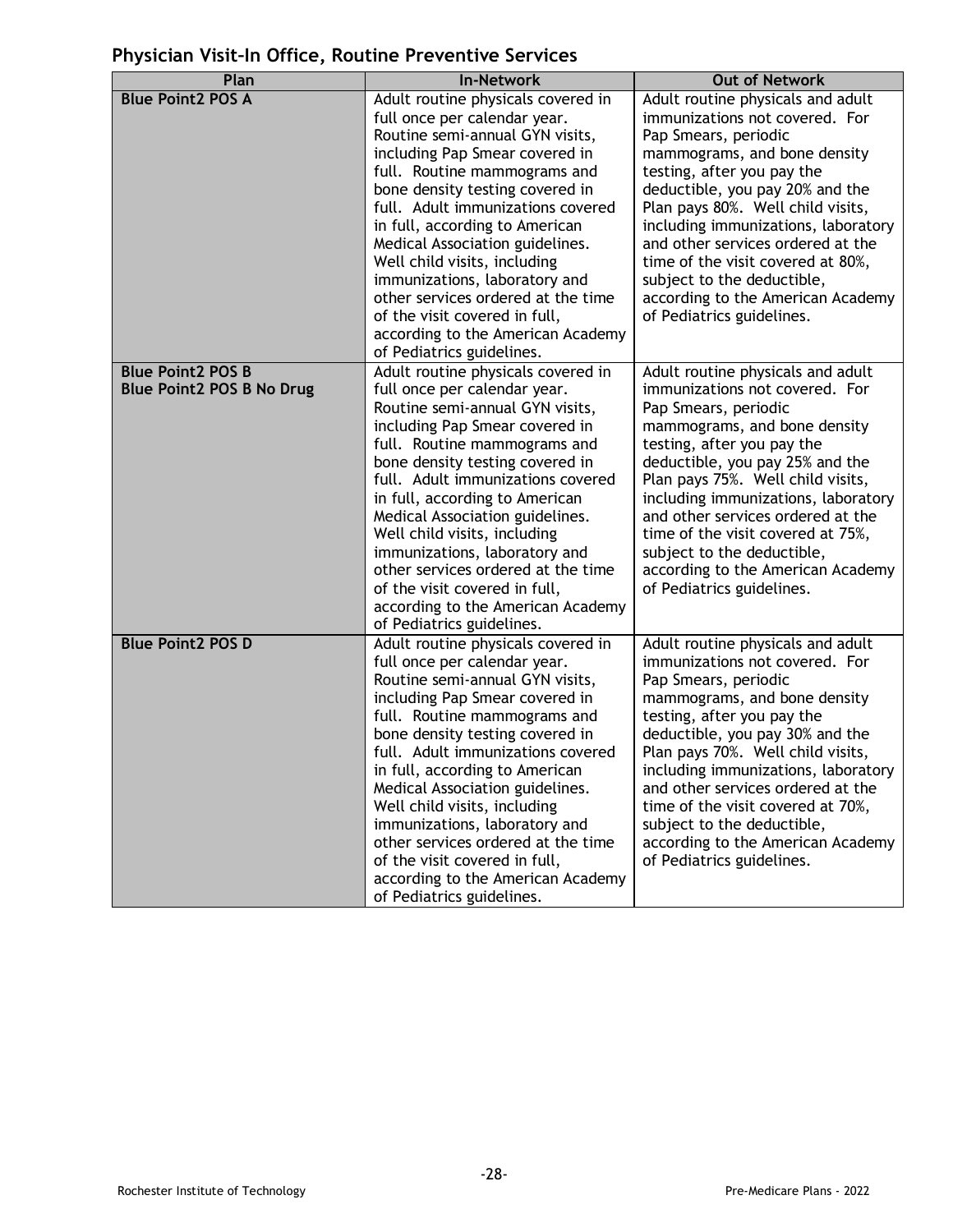# **Precertification Requirements**

| <b>Plan</b>                                                                                                          | <b>In-Network</b>                                                                                                                                                                                                                                                                                                                                     | <b>Out of Network</b>                                                                                                                                                                                                                                                                                                                                                                                                                                                                                                                                                                                                                                   |
|----------------------------------------------------------------------------------------------------------------------|-------------------------------------------------------------------------------------------------------------------------------------------------------------------------------------------------------------------------------------------------------------------------------------------------------------------------------------------------------|---------------------------------------------------------------------------------------------------------------------------------------------------------------------------------------------------------------------------------------------------------------------------------------------------------------------------------------------------------------------------------------------------------------------------------------------------------------------------------------------------------------------------------------------------------------------------------------------------------------------------------------------------------|
| <b>Blue Point2 POS A</b><br><b>Blue Point2 POS B</b><br><b>Blue Point2 POS B No Drug</b><br><b>Blue Point2 POS D</b> | Precertification is required for all<br>inpatient admissions including<br>organ transplants (not needed for<br>normal pregnancy and hospice).<br>Also required for cochlear implants,<br>physical therapy, speech therapy,<br>occupational therapy. If<br>precertification not obtained, there<br>is a penalty of 50% or \$500,<br>whichever is less. | Precertification is required for all<br>inpatient admissions including the<br>following: mental health, chemical<br>dependence, organ transplant<br>services, inpatient acute facility<br>and skilled nursing facility<br>admissions and inpatient physical<br>rehabilitation. Also required for<br>cochlear implants, home care, air<br>ambulance, outpatient mental<br>health, outpatient chemical<br>dependence. Also required for<br>Durable Medical Equipment (DME)<br>over \$200, external prosthetics<br>over \$200, and orthotics over \$200.<br>If precertification not obtained,<br>there is a penalty of 50% or \$500,<br>whichever is less. |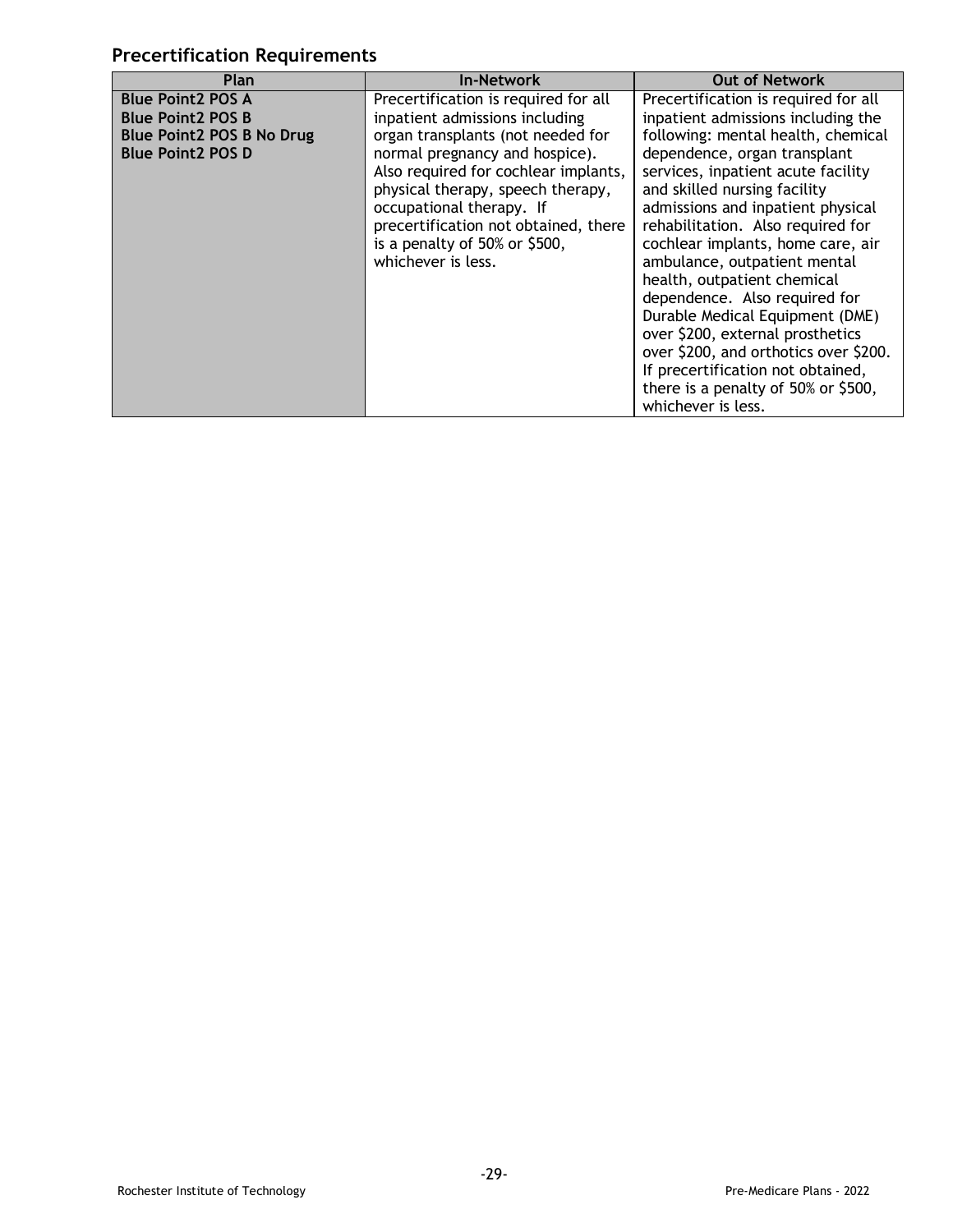# **Prescription Drug Coverage under Medical Plan (Excellus BCBS)**

| <b>Blue Point2 POS A</b>         | Injectable Drugs: \$50 copay for all physician-administered injectable<br>drugs including, but not limited to, chemotherapy agents and injectable<br>contraceptives. The copay is on the injectable agent and is in addition to<br>any other copay.<br>Prescription drugs administered while in the hospital are covered under<br>the hospitalization coverage. Prescription drugs administered while in<br>the doctor's office may be covered under the medical plan.<br>Copay does not apply to immunizations, vaccinations and allergy serums.                                                                                                                                                                                              |
|----------------------------------|------------------------------------------------------------------------------------------------------------------------------------------------------------------------------------------------------------------------------------------------------------------------------------------------------------------------------------------------------------------------------------------------------------------------------------------------------------------------------------------------------------------------------------------------------------------------------------------------------------------------------------------------------------------------------------------------------------------------------------------------|
| <b>Blue Point2 POS B</b>         | Injectable Drugs: \$55 copay for all physician-administered injectable<br>drugs including, but not limited to, chemotherapy agents and injectable                                                                                                                                                                                                                                                                                                                                                                                                                                                                                                                                                                                              |
|                                  | contraceptives. The copay is on the injectable agent and is in addition to                                                                                                                                                                                                                                                                                                                                                                                                                                                                                                                                                                                                                                                                     |
|                                  | any other copay.<br>Prescription drugs administered while in the hospital are covered under                                                                                                                                                                                                                                                                                                                                                                                                                                                                                                                                                                                                                                                    |
|                                  | the hospitalization coverage. Prescription drugs administered while in<br>the doctor's office may be covered under the medical plan.                                                                                                                                                                                                                                                                                                                                                                                                                                                                                                                                                                                                           |
|                                  | Copay does not apply to immunizations, vaccinations and allergy serums.                                                                                                                                                                                                                                                                                                                                                                                                                                                                                                                                                                                                                                                                        |
| <b>Blue Point2 POS B No Drug</b> | Injectable Drugs: \$55 copay for all physician-administered injectable<br>drugs including, but not limited to, chemotherapy agents and injectable<br>contraceptives. The copay is on the injectable agent and is in addition to<br>any other copay.                                                                                                                                                                                                                                                                                                                                                                                                                                                                                            |
|                                  | Prescription drugs administered while in the hospital are covered under<br>the hospitalization coverage. Prescription drugs administered while in<br>the doctor's office may be covered under the medical plan.<br>Copay does not apply to immunizations, vaccinations and allergy serums.                                                                                                                                                                                                                                                                                                                                                                                                                                                     |
|                                  | Required coverage under the Affordable Care Act (ACA):<br>1. For women, generic contraceptives are covered with a copay of \$0. If<br>there is no generic equivalent, the copay is \$0 for a brand name<br>contraceptive. If a generic equivalent is available and you or your<br>doctor chooses the brand name, you will pay the full cost for the<br>brand name. Note: If there is a medical reason certified by your<br>physician through the prior authorization process that you are unable<br>to take the generic equivalent, the copay for the brand contraceptive<br>would be \$0.<br>2. There will be a \$0 copay for breast cancer risk-reducing medications<br>(tamoxifen or raloxifene) for patients age 35 and older who have not |
|                                  | had a breast cancer diagnosis, who are at increased risk for breast<br>cancer, and who are at low risk for adverse medication effects. It is<br>important to note that the Task Force did not approve a \$0 copay for<br>women who have been diagnosed with breast cancer in the past or for<br>women who are not at increased risk for breast cancer.                                                                                                                                                                                                                                                                                                                                                                                         |
|                                  | 3. All smoking cessation medications, including over-the-counter<br>nicotine replacement products (e.g., nicotine patch, gum, lozenges),<br>for those over the age of 18 will be covered in full for a quantity<br>duration limit of 180 day supply within a 365 day period, provided<br>there is a written prescription from a physician.                                                                                                                                                                                                                                                                                                                                                                                                     |
| <b>Blue Point2 POS D</b>         | Injectable Drugs: \$60 copay for all physician-administered injectable                                                                                                                                                                                                                                                                                                                                                                                                                                                                                                                                                                                                                                                                         |
|                                  | drugs including, but not limited to, chemotherapy agents and injectable<br>contraceptives. The copay is on the injectable agent and is in addition to                                                                                                                                                                                                                                                                                                                                                                                                                                                                                                                                                                                          |
|                                  | any other copay.                                                                                                                                                                                                                                                                                                                                                                                                                                                                                                                                                                                                                                                                                                                               |
|                                  | Prescription drugs administered while in the hospital are covered under                                                                                                                                                                                                                                                                                                                                                                                                                                                                                                                                                                                                                                                                        |
|                                  | the hospitalization coverage. Prescription drugs administered while in<br>the doctor's office may be covered under the medical plan.                                                                                                                                                                                                                                                                                                                                                                                                                                                                                                                                                                                                           |
|                                  | Copay does not apply to immunizations, vaccinations and allergy serums.                                                                                                                                                                                                                                                                                                                                                                                                                                                                                                                                                                                                                                                                        |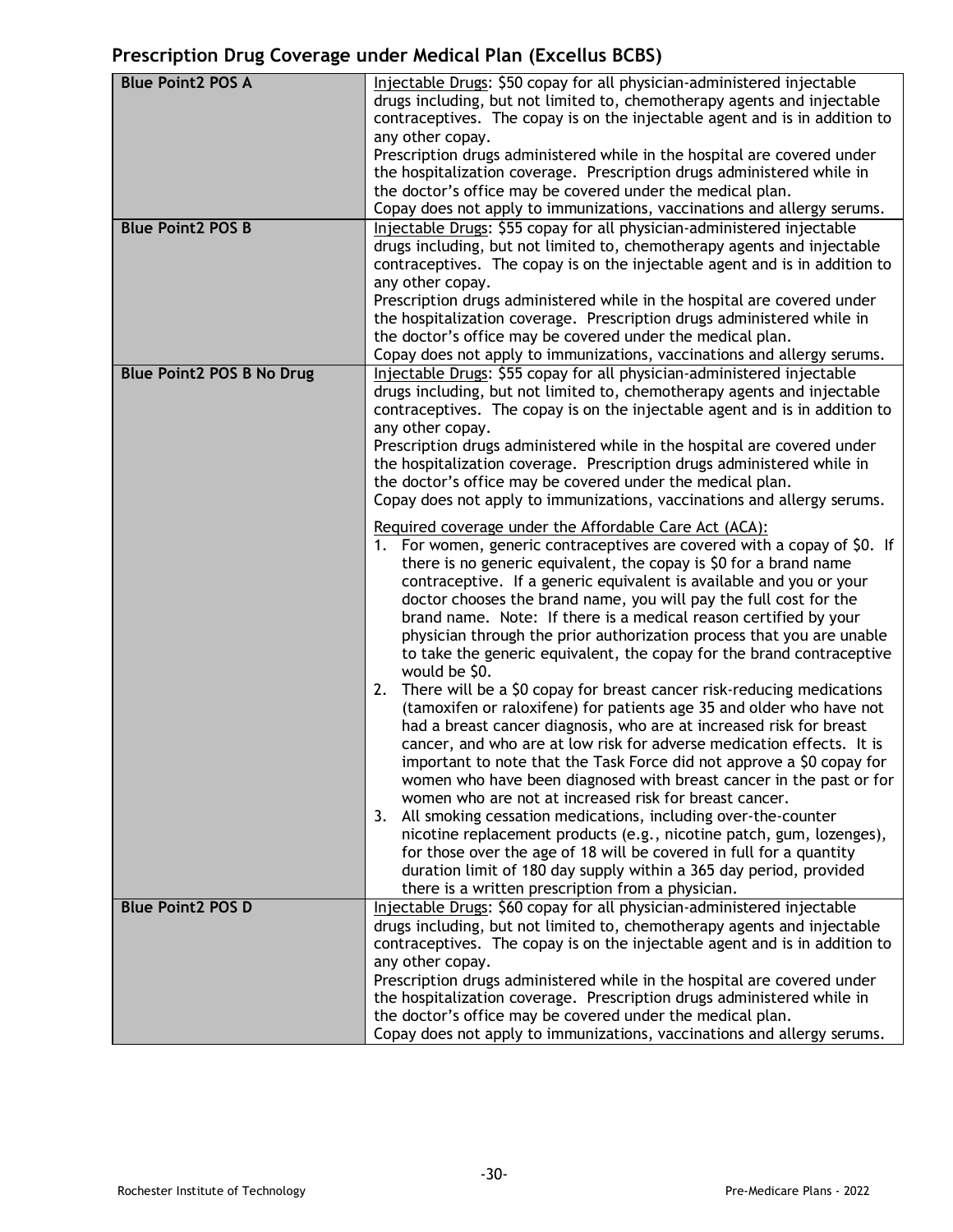#### **Prescription Drug Coverage Information under RIT Prescription Drug Plans (OptumRx)**

The prescription drug coverage for medical plans POS A, B, and D and Blue PPO is provided by OptumRx. There is no prescription drug coverage for POS B No Drug except as indicated in the previous section titled *Prescription Drug Coverage under Medical Plan (Excellus BCBS).* Prescription drugs administered while in the hospital or doctor's office may be covered under your medical plan.

Copays and days-supply limits are based on the drug tier and where you fill your prescription: Wegmans Pharmacy, other participating retail pharmacy, OptumRx mail pharmacy, or a nonparticipating retail pharmacy. The following rules apply:

- 1. In cases of brand name drugs where an FDA-approved generic equivalent is available, your benefit will be based on the generic drug's cost. If you or your doctor chooses the brand name drug, you will be required to pay the difference, plus any applicable copay. If your prescription does not have an approved generic equivalent, your benefit will not be affected.
- 2. If you fill your prescription at a non-participating pharmacy, you will be required to pay the pharmacy's full charge for your medication at the time you purchase it. You may then submit a claim form to OptumRx to obtain reimbursement. Your total amount paid after reimbursement may be more than it would have been if you had gone to a participating pharmacy.
- 3. Some medications are not covered, have limits, require prior authorization, or have clinical management requirements. Refer to the *Medical and Prescription Drug Plan Summary* on the HR website for more details.
- 4. Required coverage under the Affordable Care Act (ACA)
	- a. For women, generic contraceptives are covered with a copay of \$0. If there is no generic equivalent, the copay is \$0 for a brand name contraceptive. The deductible under POS D would not apply if you have a \$0 copay. All other plan rules will otherwise apply. Note: If there is a medical reason certified by your physician through the prior authorization process that you are unable to take the generic equivalent, the copay for the brand contraceptive would be \$0.
	- b. There will be a \$0 copay for breast cancer risk-reducing medications (tamoxifen or raloxifene) for patients age 35 and older who have not had a breast cancer diagnosis, who are at increased risk for breast cancer, and who are at low risk for adverse medication effects. In addition to the coverage required by the ACA, this \$0 copay also applies to patients age 35 and older who have had a breast cancer diagnosis. To qualify for coverage, preauthorization is required by the prescribing physician. Those covered under POS D do not need to meet the deductible before the \$0 copay. The prescribing physician can call 1-800-626-0072 to obtain the preauthorization.
	- c. All smoking cessation medications, including over-the-counter nicotine replacement products (e.g., nicotine patch, gum, lozenges), for those over the age of 18 will be covered in full for a quantity duration limit of 180 day supply within a 365 day period, provided there is a written prescription from a physician.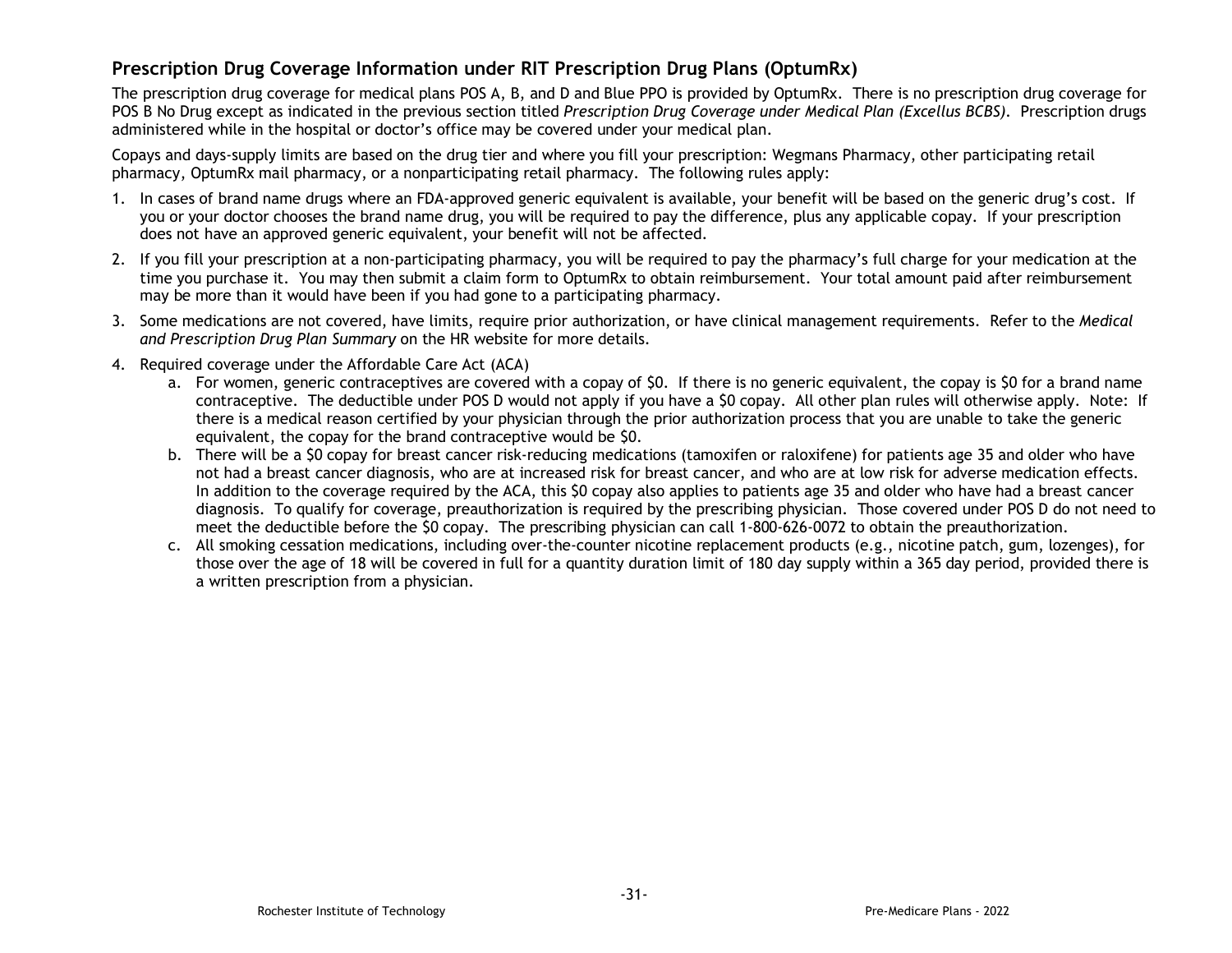# **Prescription Drug Coverage Details under RIT Prescription Drug Plans (OptumRx)**

|                                                          |          | <b>POS A</b>                |          | POS B Only <sup>(1)</sup>   |          | <b>POS D</b>                    |
|----------------------------------------------------------|----------|-----------------------------|----------|-----------------------------|----------|---------------------------------|
| <b>Prescription Drug Coverage</b>                        | Wegmans  | Other Retail <sup>(2)</sup> | Wegmans  | Other Retail <sup>(2)</sup> | Wegmans  | Other Retail <sup>(2)</sup>     |
| Annual Deductible (individual/family)                    |          | Not Applicable              |          | Not Applicable              |          | \$1,250 per person, then copays |
| Annual Patient Maximum Out-of-Pocket (individual/family) |          | \$2,150/\$4,300             |          | \$2,150/\$4,300             |          | \$2,300/\$4,600                 |
| Up to 30-Day Supply at Retail                            |          |                             |          |                             |          |                                 |
| <b>Tier 1: Generic</b>                                   | \$15.00  | \$17.00                     | \$15.00  | \$17.00                     | \$25.00  | \$30.00                         |
| Tier 2: Brand Name-Formulary (preferred)                 | \$35.00  | \$40.00                     | \$35.00  | \$40.00                     | \$70.00  | \$80.00                         |
| Tier 3: Brand Name-Non-Formulary (non-preferred)         | \$50.00  | \$60.00                     | \$50.00  | \$60.00                     | \$130.00 | \$150.00                        |
| Up to 90-Day Supply at Wegmans or OptumRx Mail Order     |          |                             |          |                             |          |                                 |
| <b>Tier 1: Generic</b>                                   | \$37.50  | Not Available               | \$37.50  | Not Available               | \$62.50  | Not Available                   |
| Tier 2: Brand Name-Formulary (preferred)                 | \$87.50  | Not Available               | \$87.50  | Not Available               | \$175.00 | Not Available                   |
| Tier 3: Brand Name-Non-Formulary (non-preferred)         | \$125.00 | Not Available               | \$125.00 | Not Available               | \$325.00 | Not Available                   |

*(1) Information for POS B only, not for POS B No Drug, which does not have prescription drug coverage with OptumRx.*

<sup>(2)</sup> The non-Wegmans 30-day retail copay applies only for acute medications (e.g., antibiotic), controlled substances and the first three fills of a maintenance medication (e.g., cholesteral lowering). *The copay for the 4th fill of a maintenance medication at a non-Wegmans retail pharmacy will be 90-day copay amount.*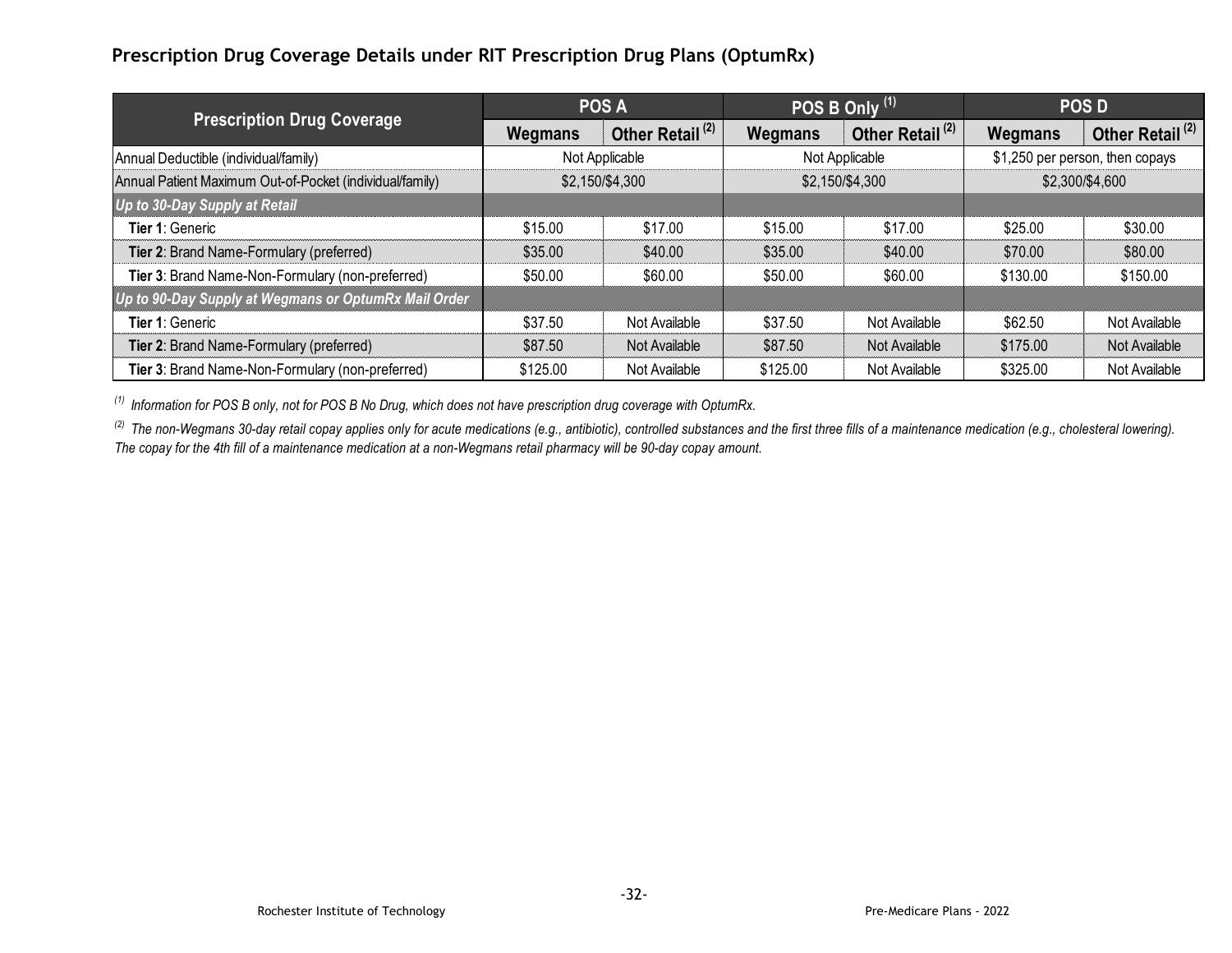# **Preventive Care**

| Plan                                                                                                                 | <b>In-Network</b>                                                                                                                                                                                                                                                                                                                                                                                            | <b>Out of Network</b>                                                                                                                                                                   |
|----------------------------------------------------------------------------------------------------------------------|--------------------------------------------------------------------------------------------------------------------------------------------------------------------------------------------------------------------------------------------------------------------------------------------------------------------------------------------------------------------------------------------------------------|-----------------------------------------------------------------------------------------------------------------------------------------------------------------------------------------|
| <b>Blue Point2 POS A</b><br><b>Blue Point2 POS B</b><br><b>Blue Point2 POS B No Drug</b><br><b>Blue Point2 POS D</b> | Routine health care that includes<br>screenings, check-ups, and<br>counseling to prevent illnesses,<br>disease, or other health problems<br>are covered in full, according to<br>the Grade A and Grade B<br>recommendations from the U.S.<br><b>Preventive Services Task Force</b><br>(https://www.uspreventiveservices<br>taskforce.org/uspstf/recommendati<br>on-topics/uspstf-and-b-<br>recommendations). | Some preventive care services are<br>not covered Out of Network. Refer<br>to Physician Visit-In Office, Routine<br>Preventive Services and other<br>specific services for more details. |
|                                                                                                                      | Guidelines for women's preventive<br>services covered without cost<br>sharing can be found at<br>www.hrsa.gov/womens-guidelines.<br>Refer to Physician Visit-In Office,<br>Routine Preventive Services and<br>other specific services for more<br>details.                                                                                                                                                   |                                                                                                                                                                                         |

# **Private Duty Nursing**

| Plan                      | <b>In-Network</b> | <b>Out of Network</b> |
|---------------------------|-------------------|-----------------------|
| Blue Point2 POS A         |                   |                       |
| <b>Blue Point2 POS B</b>  |                   |                       |
| Blue Point2 POS B No Drug | Not covered.      | Not covered.          |
| l Blue Point2 POS D       |                   |                       |

# **Prostate Cancer Screening**

| Plan                             | <b>In-Network</b>                     | <b>Out of Network</b>             |
|----------------------------------|---------------------------------------|-----------------------------------|
| <b>Blue Point2 POS A</b>         | <b>RRH Copay Option:</b>              | After you pay the deductible, you |
|                                  | \$30 PCP / \$35 Specialist per visit. | pay 20% and the Plan pays 80%.    |
|                                  | <b>Other Providers:</b>               |                                   |
|                                  | \$35 PCP / \$50 Specialist per visit. |                                   |
| <b>Blue Point2 POS B</b>         | <b>RRH Copay Option:</b>              | After you pay the deductible, you |
| <b>Blue Point2 POS B No Drug</b> | \$35 PCP / \$40 Specialist per visit. | pay 25% and the Plan pays 75%.    |
|                                  | <b>Other Providers:</b>               |                                   |
|                                  | \$40 PCP / \$55 Specialist per visit. |                                   |
| <b>Blue Point2 POS D</b>         | <b>RRH Copay Option:</b>              | After you pay the deductible, you |
|                                  | \$40 PCP / \$45 Specialist per visit. | pay 30% and the Plan pays 70%.    |
|                                  | <b>Other Providers:</b>               |                                   |
|                                  | \$45 PCP / \$60 Specialist per visit. |                                   |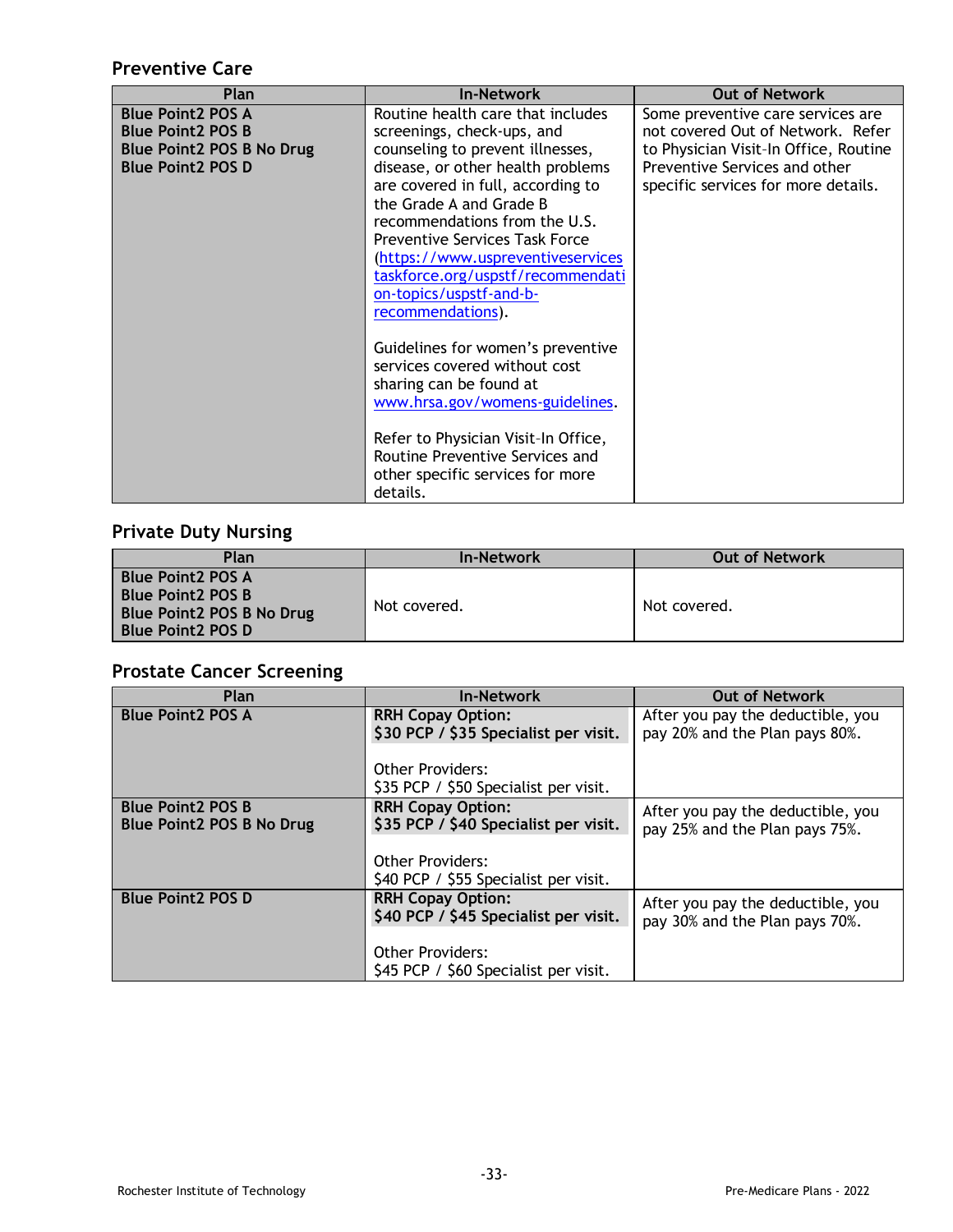# **Prosthetics & Orthopedic Braces & Supports (External)**

| Plan                                                         | <b>In-Network</b>                                             | <b>Out of Network</b>                                               |
|--------------------------------------------------------------|---------------------------------------------------------------|---------------------------------------------------------------------|
| <b>Blue Point2 POS A</b>                                     | For standard equipment, you pay<br>20% and the Plan pays 80%. | After you pay the deductible, you<br>pay 20% and the Plan pays 80%. |
| <b>Blue Point2 POS B</b><br><b>Blue Point2 POS B No Drug</b> | For standard equipment, you pay<br>20% and the Plan pays 80%. | After you pay the deductible, you<br>pay 25% and the Plan pays 75%. |
| <b>Blue Point2 POS D</b>                                     | For standard equipment, you pay<br>20% and the Plan pays 80%. | After you pay the deductible, you<br>pay 30% and the Plan pays 70%. |

#### **Prosthetics (Internal)**

| Plan                                                         | <b>In-Network</b> | <b>Out of Network</b>                                               |  |
|--------------------------------------------------------------|-------------------|---------------------------------------------------------------------|--|
| <b>Blue Point2 POS A</b>                                     | Covered in full.  | After you pay the deductible, you<br>pay 20% and the Plan pays 80%. |  |
| <b>Blue Point2 POS B</b><br><b>Blue Point2 POS B No Drug</b> | Covered in full.  | After you pay the deductible, you<br>pay 25% and the Plan pays 75%. |  |
| <b>Blue Point2 POS D</b>                                     | Covered in full.  | After you pay the deductible, you<br>pay 30% and the Plan pays 70%. |  |

# **Radiation Therapy**

| Plan                             | <b>In-Network</b> | <b>Out of Network</b>                                               |
|----------------------------------|-------------------|---------------------------------------------------------------------|
| <b>Blue Point2 POS A</b>         | Covered in full.  | After you pay the deductible, you<br>pay 20% and the Plan pays 80%. |
| <b>Blue Point2 POS B</b>         | \$55 copay.       | After you pay the deductible, you                                   |
| <b>Blue Point2 POS B No Drug</b> |                   | pay 25% and the Plan pays 75%.                                      |
| <b>Blue Point2 POS D</b>         | $$60$ copay.      | After you pay the deductible, you                                   |
|                                  |                   | pay 30% and the Plan pays 70%.                                      |

#### **Second Surgical Opinion and Second Medical Opinion for Cancer**

| Plan                                                         | <b>In-Network</b>                                                                                 | <b>Out of Network</b>                                               |
|--------------------------------------------------------------|---------------------------------------------------------------------------------------------------|---------------------------------------------------------------------|
| <b>Blue Point2 POS A</b>                                     | Covered in full. If copay charged,<br>contact Excellus Member Services<br>to have claim adjusted. | After you pay the deductible, you<br>pay 20% and the Plan pays 80%. |
| <b>Blue Point2 POS B</b><br><b>Blue Point2 POS B No Drug</b> | Covered in full. If copay charged,<br>contact Excellus Member Services<br>to have claim adjusted. | After you pay the deductible, you<br>pay 25% and the Plan pays 75%. |
| <b>Blue Point2 POS D</b>                                     | Covered in full. If copay charged,<br>contact Excellus Member Services<br>to have claim adjusted. | After you pay the deductible, you<br>pay 30% and the Plan pays 70%. |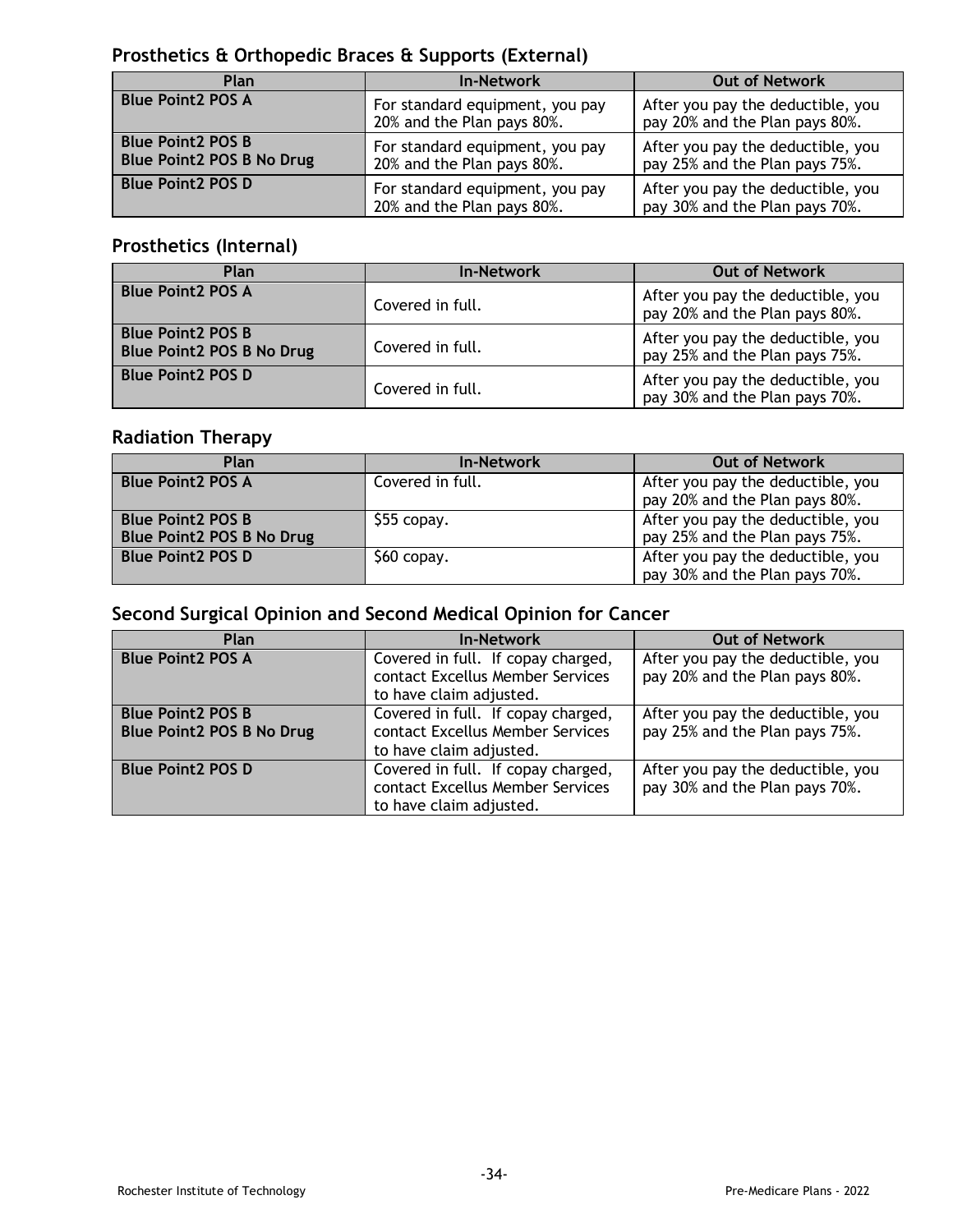# **Skilled Nursing Facility**

| Plan                                                     | <b>In-Network</b>                                                                                                                                                    | <b>Out of Network</b>                                                                                                                                                                                                                         |
|----------------------------------------------------------|----------------------------------------------------------------------------------------------------------------------------------------------------------------------|-----------------------------------------------------------------------------------------------------------------------------------------------------------------------------------------------------------------------------------------------|
| <b>Blue Point2 POS A</b>                                 | \$200 copay per admission.<br>Up to 45 days in semi-private<br>accommodations and all medically<br>necessary services. Custodial care<br>is not covered.             | After you pay the deductible, you<br>pay 20% and the Plan pays 80% for up<br>45 days per admission in semi-private<br>accommodations and all medically<br>necessary services. Precertification<br>required. Custodial care is not<br>covered. |
| <b>Blue Point2 POS B</b><br>Blue Point2 POS B No Drug    | Deductible and coinsurance<br>applies.<br>Up to 45 days in semi-private<br>accommodations and all medically<br>necessary services. Custodial care<br>is not covered. | After you pay the deductible, you<br>pay 25% and the Plan pays 75% for up<br>45 days per admission in semi-private<br>accommodations and all medically<br>necessary services. Precertification<br>required. Custodial care is not<br>covered. |
| <b>Blue Point2 POS D</b>                                 | Deductible and coinsurance<br>applies.<br>Up to 45 days in semi-private<br>accommodations and all medically<br>necessary services. Custodial care<br>is not covered. | After you pay the deductible, you<br>pay 30% and the Plan pays 70% for up<br>45 days per admission in semi-private<br>accommodations and all medically<br>necessary services. Precertification<br>required. Custodial care is not<br>covered. |
| NOTE: maximum coverage is combined in and out of network |                                                                                                                                                                      |                                                                                                                                                                                                                                               |

# **Speech Therapy**

| Plan                                                         | <b>In-Network</b>                                                                                                                                                             | <b>Out of Network</b>                                                                                                                                                                           |
|--------------------------------------------------------------|-------------------------------------------------------------------------------------------------------------------------------------------------------------------------------|-------------------------------------------------------------------------------------------------------------------------------------------------------------------------------------------------|
| <b>Blue Point2 POS A</b>                                     | \$50 copay per visit for up to a<br>combined 45 visit maximum on<br>occupational, physical, and speech<br>therapy per member per calendar<br>year. Precertification required. | After you pay the deductible, you<br>pay 20% and the Plan pays 80% for<br>up to a combined 45 visit maximum<br>on physical, speech and<br>occupational therapy per member<br>per calendar year. |
| <b>Blue Point2 POS B</b><br><b>Blue Point2 POS B No Drug</b> | \$55 copay per visit for up to a<br>combined 45 visit maximum on<br>occupational, physical, and speech<br>therapy per member per calendar<br>year. Precertification required. | After you pay the deductible, you<br>pay 25% and the Plan pays 75% for<br>up to a combined 45 visit maximum<br>on physical, speech and<br>occupational therapy per member<br>per calendar year. |
| <b>Blue Point2 POS D</b>                                     | \$60 copay per visit for up to a<br>combined 45 visit maximum on<br>occupational, physical, and speech<br>therapy per member per calendar<br>year. Precertification required. | After you pay the deductible, you<br>pay 30% and the Plan pays 70% for<br>up to a combined 45 visit maximum<br>on physical, speech and<br>occupational therapy per member<br>per calendar year. |
| NOTE: maximum coverage is combined in and out of network     |                                                                                                                                                                               |                                                                                                                                                                                                 |

# **Surgery-Hospital Inpatient**

| Plan                                                                                                          | <b>In-Network</b>                    | <b>Out of Network</b>                |
|---------------------------------------------------------------------------------------------------------------|--------------------------------------|--------------------------------------|
| <b>Blue Point2 POS A</b><br><b>Blue Point2 POS B</b><br>Blue Point2 POS B No Drug<br><b>Blue Point2 POS D</b> | Refer to Hospital Services-Inpatient | Refer to Hospital Services-Inpatient |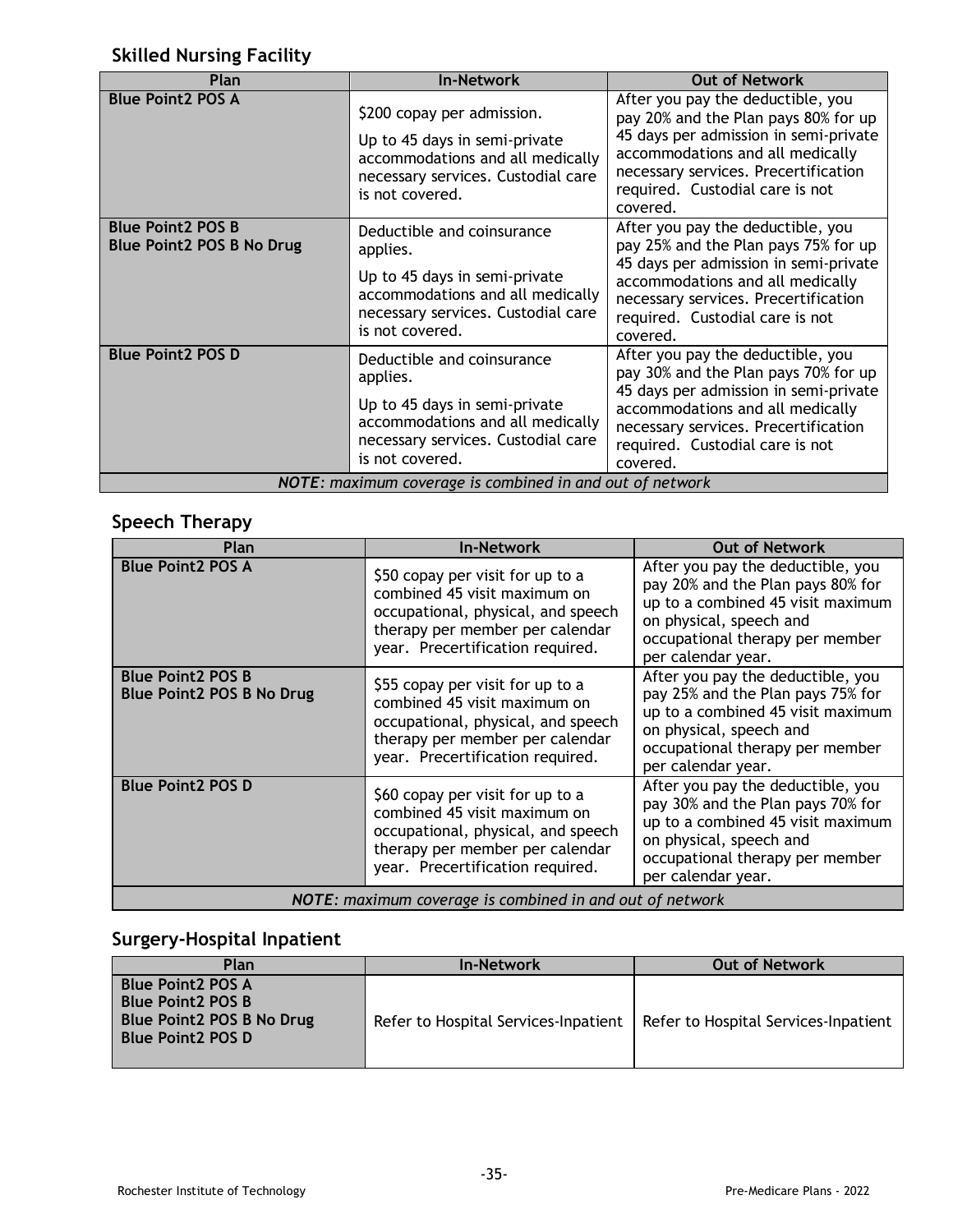# **Surgery-Hospital Outpatient or Ambulatory Surgical Center**

| Plan                             | <b>In-Network</b>                               | <b>Out of Network</b>                                               |
|----------------------------------|-------------------------------------------------|---------------------------------------------------------------------|
| <b>Blue Point2 POS A</b>         | <b>RRH Copay Option:</b><br>Facility: \$70      | After you pay the deductible, you<br>pay 20% and the Plan pays 80%. |
|                                  | Non-RRH Facility: \$140 copay                   |                                                                     |
|                                  | All Physicians: \$50 copay (RRH and<br>non-RRH) |                                                                     |
| <b>Blue Point 2 POS B</b>        | Deductible and coinsurance                      | After you pay the deductible, you                                   |
| <b>Blue Point2 POS B No Drug</b> | applies.                                        | pay 25% and the Plan pays 75%.                                      |
| <b>Blue Point2 POS D</b>         | Deductible and coinsurance                      | After you pay the deductible, you                                   |
|                                  | applies.                                        | pay 30% and the Plan pays 70%.                                      |

# **Surgery-Physician's Office**

| Plan                                                         | <b>In-Network</b>                                                                             | <b>Out of Network</b>                                               |
|--------------------------------------------------------------|-----------------------------------------------------------------------------------------------|---------------------------------------------------------------------|
| <b>Blue Point2 POS A</b>                                     | \$50 copay                                                                                    | After you pay the deductible, you<br>pay 20% and the Plan pays 80%. |
| <b>Blue Point2 POS B</b><br><b>Blue Point2 POS B No Drug</b> | \$55 copay unless the provider<br>submits as an outpatient<br>procedure.                      | After you pay the deductible, you                                   |
|                                                              | If the provider submits as an<br>outpatient procedure, deductible<br>and coinsurance applies. | pay 25% and the Plan pays 75%.                                      |
| <b>Blue Point2 POS D</b>                                     | \$60 copay unless the provider<br>submits as an outpatient<br>procedure.                      | After you pay the deductible, you                                   |
|                                                              | If the provider submits as an<br>outpatient procedure, deductible<br>and coinsurance applies. | pay 30% and the Plan pays 70%.                                      |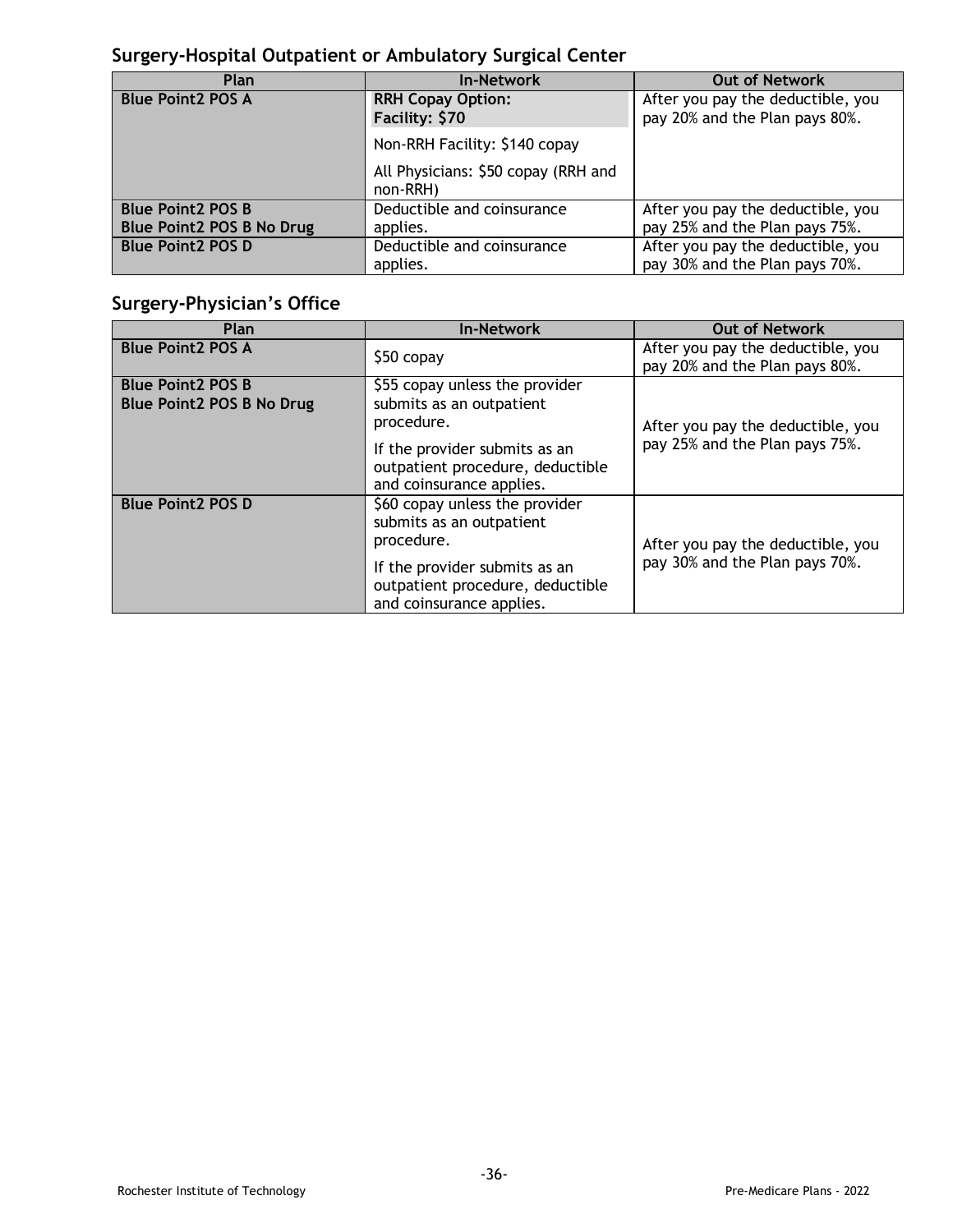# **Telemedicine with MDLIVE**

| <b>Out of Network</b><br>Plan<br><b>In-Network</b><br><b>Blue Point2 POS A</b><br><b>NOTE:</b> this is for telemedicine<br><b>Blue Point2 POS B</b><br>visits with MDLIVE, not telehealth<br><b>Blue Point2 POS B No Drug</b><br>visits with your own provider.<br><b>Blue Point2 POS D</b><br>\$10 copay per visit.<br>Telemedicine provides an easy-to-<br>use platform offering the<br>convenience of an in-person doctor<br>visit. A member can call or<br>videoconference with a physician<br>24/7/365 for an urgent (not life-<br>threatening) condition.<br>MDLIVE providers are available for<br>urgent care needs as well as<br>behavioral health needs. For<br>behavioral health, you can schedule<br>recurring appointments to establish<br>an ongoing relationship with one<br>therapist. |  |
|-------------------------------------------------------------------------------------------------------------------------------------------------------------------------------------------------------------------------------------------------------------------------------------------------------------------------------------------------------------------------------------------------------------------------------------------------------------------------------------------------------------------------------------------------------------------------------------------------------------------------------------------------------------------------------------------------------------------------------------------------------------------------------------------------------|--|
|                                                                                                                                                                                                                                                                                                                                                                                                                                                                                                                                                                                                                                                                                                                                                                                                       |  |
|                                                                                                                                                                                                                                                                                                                                                                                                                                                                                                                                                                                                                                                                                                                                                                                                       |  |
|                                                                                                                                                                                                                                                                                                                                                                                                                                                                                                                                                                                                                                                                                                                                                                                                       |  |
|                                                                                                                                                                                                                                                                                                                                                                                                                                                                                                                                                                                                                                                                                                                                                                                                       |  |
| You should register in advance of<br>needing services; you can also<br>register your covered family<br>N/A<br>members.                                                                                                                                                                                                                                                                                                                                                                                                                                                                                                                                                                                                                                                                                |  |
| There are four easy ways to<br>register for telemedicine today.<br>1. Web-Register/Log in at<br>ExcellusBCBS.com/Member<br>2. App-Download the MDLIVE app<br>3. Text-Text EXCELLUS to 635483<br>4. Voice-Call 1-866-692-5045                                                                                                                                                                                                                                                                                                                                                                                                                                                                                                                                                                          |  |
| When registering, you'll provide:<br>your name<br>date of birth<br>$\bullet$<br>address<br>$\bullet$<br>phone number(s)<br>$\bullet$<br>Excellus BCBS membership ID#<br>$\bullet$<br>a unique username and<br>٠<br>password<br>the answer to a security<br>٠<br>question of your choice<br>the name, address, fax number<br>$\bullet$<br>and phone number of your                                                                                                                                                                                                                                                                                                                                                                                                                                     |  |